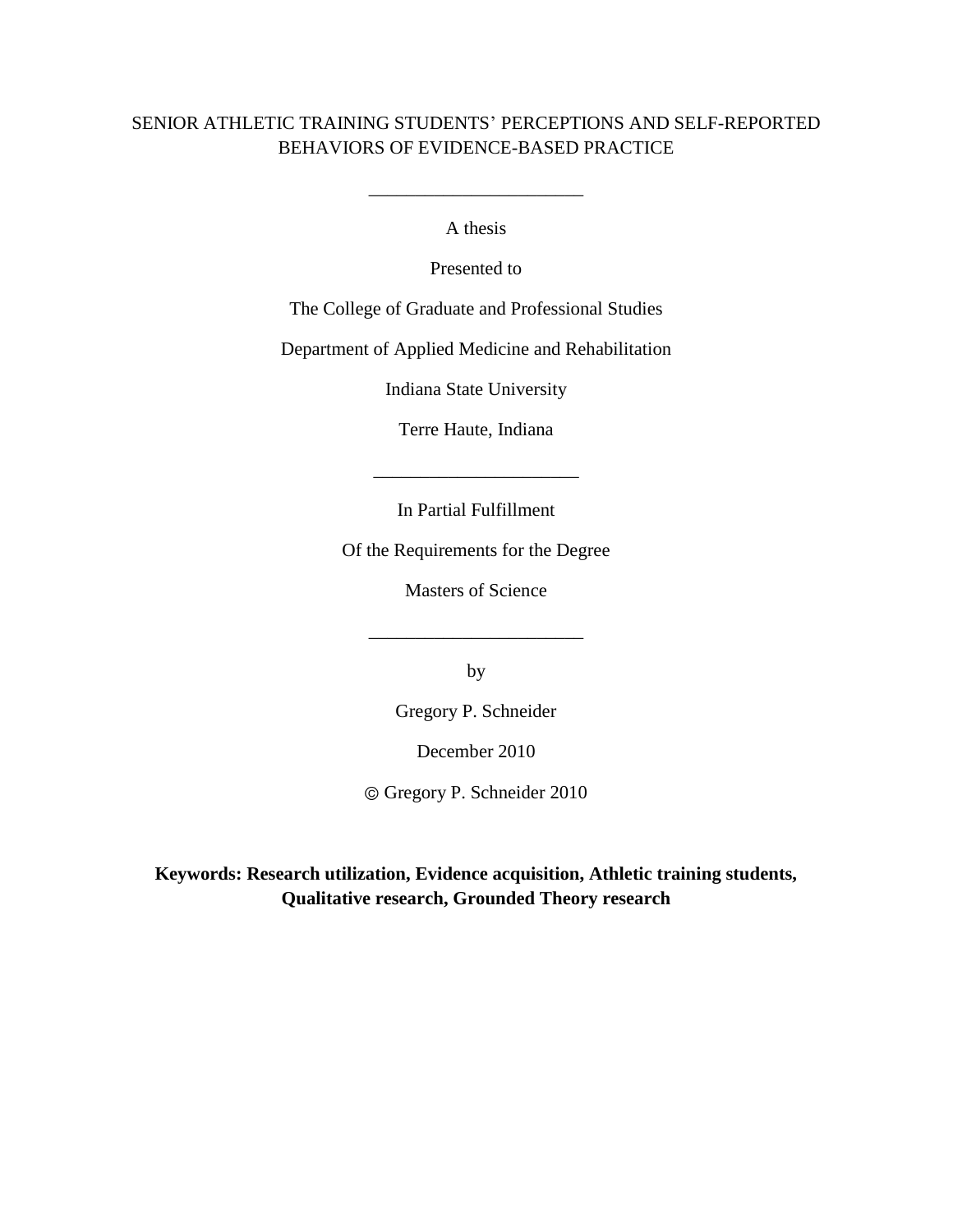#### COMMITTEE MEMBERS

Committee Chair: Catherine Stemmans Ph.D., AT

Associate Professor, Department of Applied Medicine and Rehabilitation

Indiana State University

Committee Member: Lindsey Eberman, Ph.D., LAT, ATC

Program Director, Undergraduate Athletic Training Ed. Program

Indiana State University

Committee Member: Nancy Brattain Rogers, PhD

Assoc. Vice President for Academic Affairs, Director of Center for Community

Engagement

Indiana State University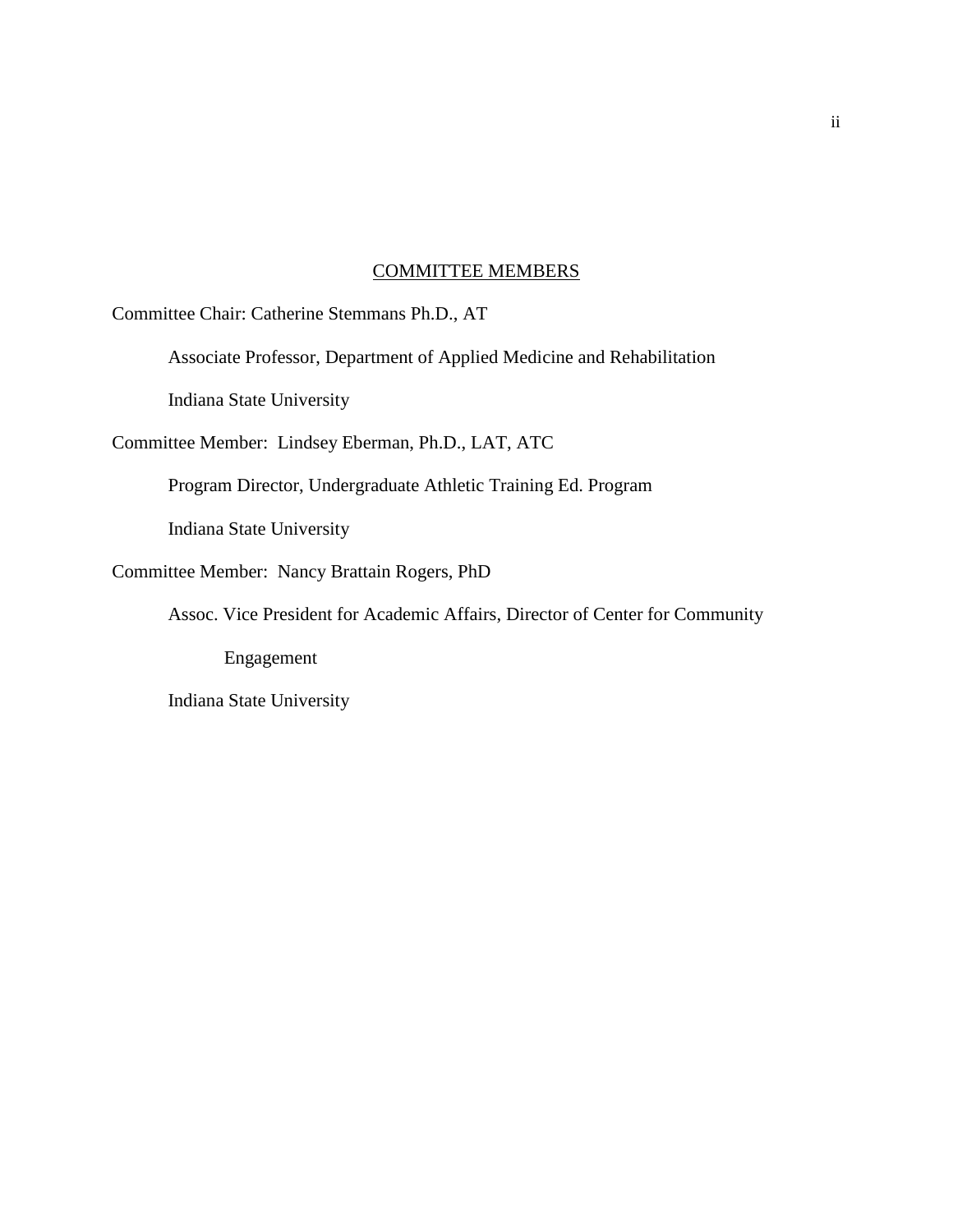#### ABSTRACT

**Title:** Senior Athletic Training Student"s Perceptions and Self-Reported Behaviors of Evidence-Based Practice

**Context:** Entry-level athletic training education is currently transitioning to include evidencebased practice (EBP) into their curriculums to continue to establish athletic training as a prestigious allied health profession.

**Objective:** To determine senior athletic training student (SATS) perceptions of EBP and examine the self-reported behaviors of EBP to gain insight into the instructional methods currently used to educate athletic training students in EBP as the method of delivering care to patients.

**Design:** Grounded theory study

**Setting:** Commission on Accreditation of Athletic Training Education accredited undergraduate athletic training programs.

**Participants:** Thirteen senior athletic training students [11=female, 2=male, currently completing their last semester/quarter of their athletic training education program (ATEP)] were interviewed to discover their perceptions, self-reported behaviors of EBP.

**Data Collection and Analysis:** SATS perceptions and self-reported behaviors of EBP were discovered and explored qualitatively using grounded theory methodology. Constant comparison and coding allowed theories to be developed. Peer debriefing and multiple analyst triangulation evaluated the emerging theories to establish trustworthiness.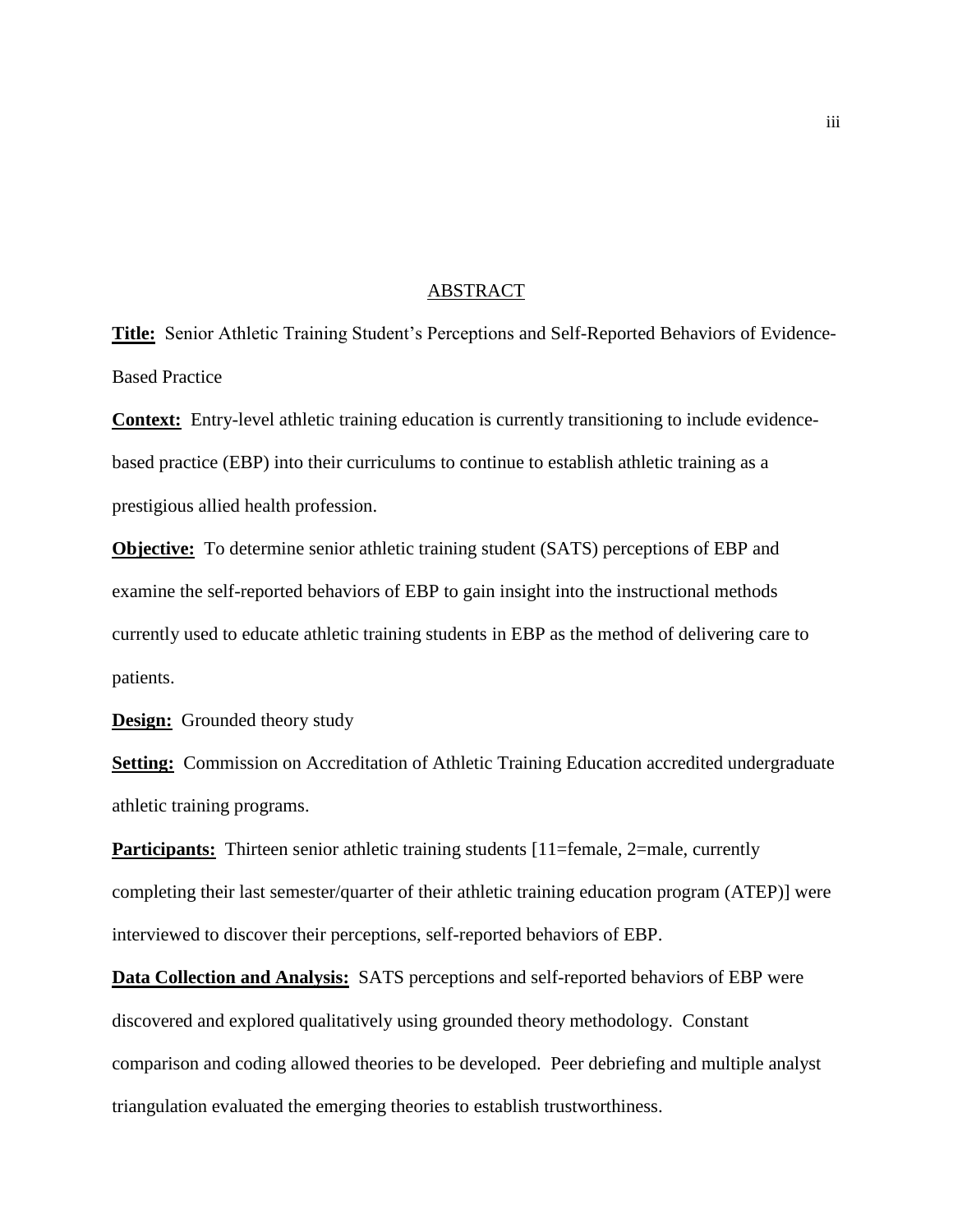**Results:** The analysis revealed that SATS have a positive perception of utilizing research to guide or supplement their clinical practices. The emerging theories demonstrated that the SATS have knowledge of how to use EBP when providing care to their patients. The perceived instructional methods focused on acquiring medical literature, with slight emphasis on appraising and applying it into clinical practice. Some ATEP assignments required SATS to acquire and appraise medical literature, which in turn some of the SATS were able to use in their clinical practices. SATS also expressed acquiring medical literature on their own to address a problem in their clinical practices, but the SATS did not appraise the found medical literature nor discuss it with their patients. The SATS did express confidence in their ability to communicate to their patients and establish trust by educating their patients.

**Conclusions:** The SATS interviewed attained a scholastic knowledge of EBP. Other medical professions re-structured their curricula to have students use EBP. The changes in athletic training curriculum have allowed athletic training students to continue the incorporation of EBP. The instructional methods, described by the SATS, used to teach EBP do not appear to be as structured as other medical professions. Through the continued integration of EBP education into all levels of athletic training education, the profession can continue to enhance itself as a prestigious allied health profession.

**Key Words:** Research utilization, Evidence acquisition, Athletic training students, Qualitative research, Grounded Theory research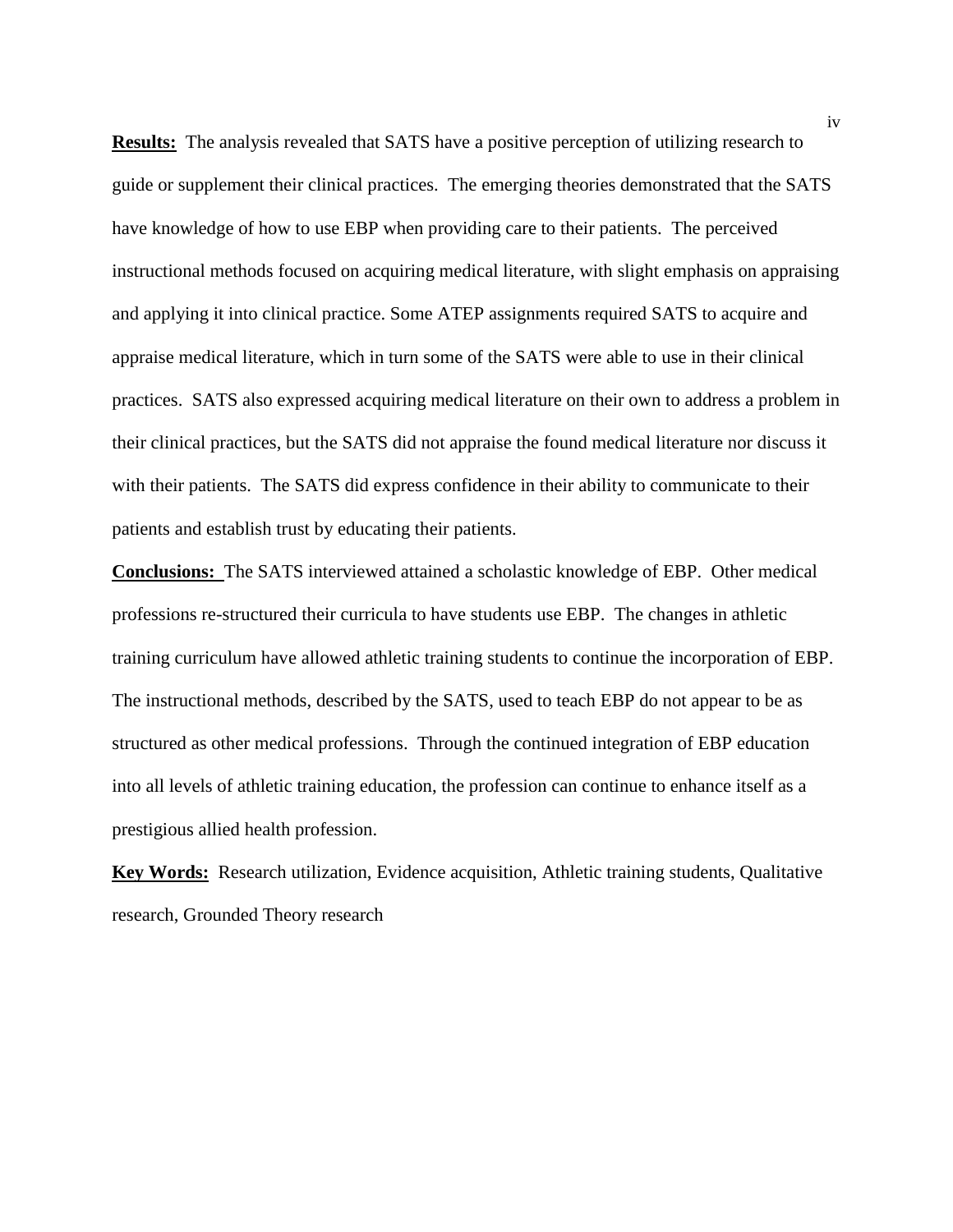## ACKNOWLEDGEMENTS

I would like to thank my committee for all their hard work and willingness to guide me through this journey. I also would like to thank Dr. William Pitney for his help in allowing me to discover my own thoughts and abilities. I cannot thank everyone enough.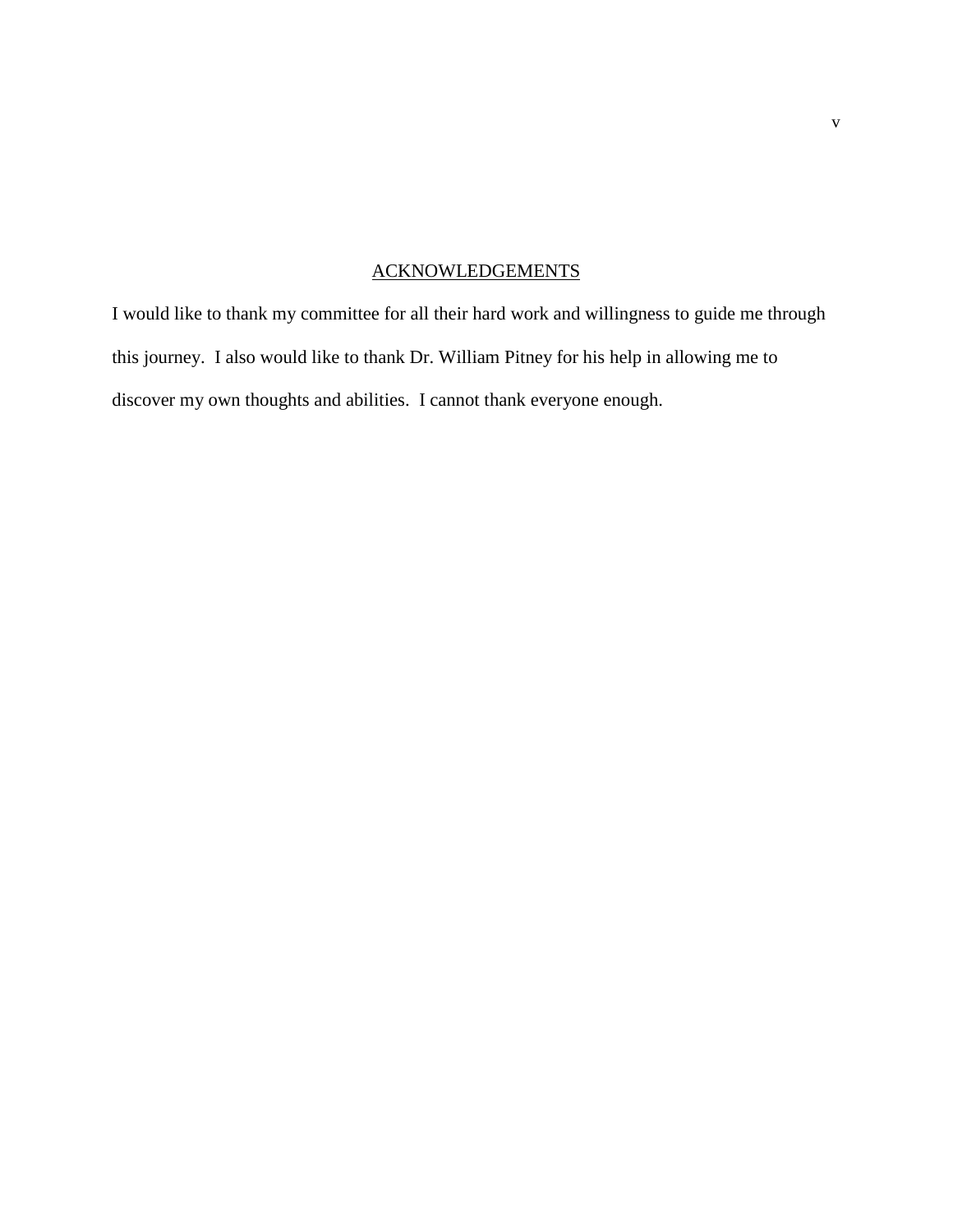## TABLE OF CONTENTS

| Chapter 2 – Review of Literature 2000 (2000) 3                                                                                                                                                                                 |  |
|--------------------------------------------------------------------------------------------------------------------------------------------------------------------------------------------------------------------------------|--|
| Introduction $3$                                                                                                                                                                                                               |  |
| Athletic Training Educational Requirements [11] Marshall Athletic Training Educational Requirements [11] Marshall Athletic Training A                                                                                          |  |
|                                                                                                                                                                                                                                |  |
| Importance of Evidence-Based Practice [11] March 2014 19 [12] March 2014 19 [12] March 2014 19 [12] March 2014 19 [12] March 2014 19 [12] March 2014 19 [12] March 2014 19 [12] March 2014 19 [12] March 2014 19 [12] March 20 |  |
|                                                                                                                                                                                                                                |  |
|                                                                                                                                                                                                                                |  |
| Design <sub>1</sub> 15                                                                                                                                                                                                         |  |
|                                                                                                                                                                                                                                |  |
| Data Collection 17                                                                                                                                                                                                             |  |
| Data Analysis 20                                                                                                                                                                                                               |  |
| Trustworthiness 21                                                                                                                                                                                                             |  |
| Tables 22                                                                                                                                                                                                                      |  |
|                                                                                                                                                                                                                                |  |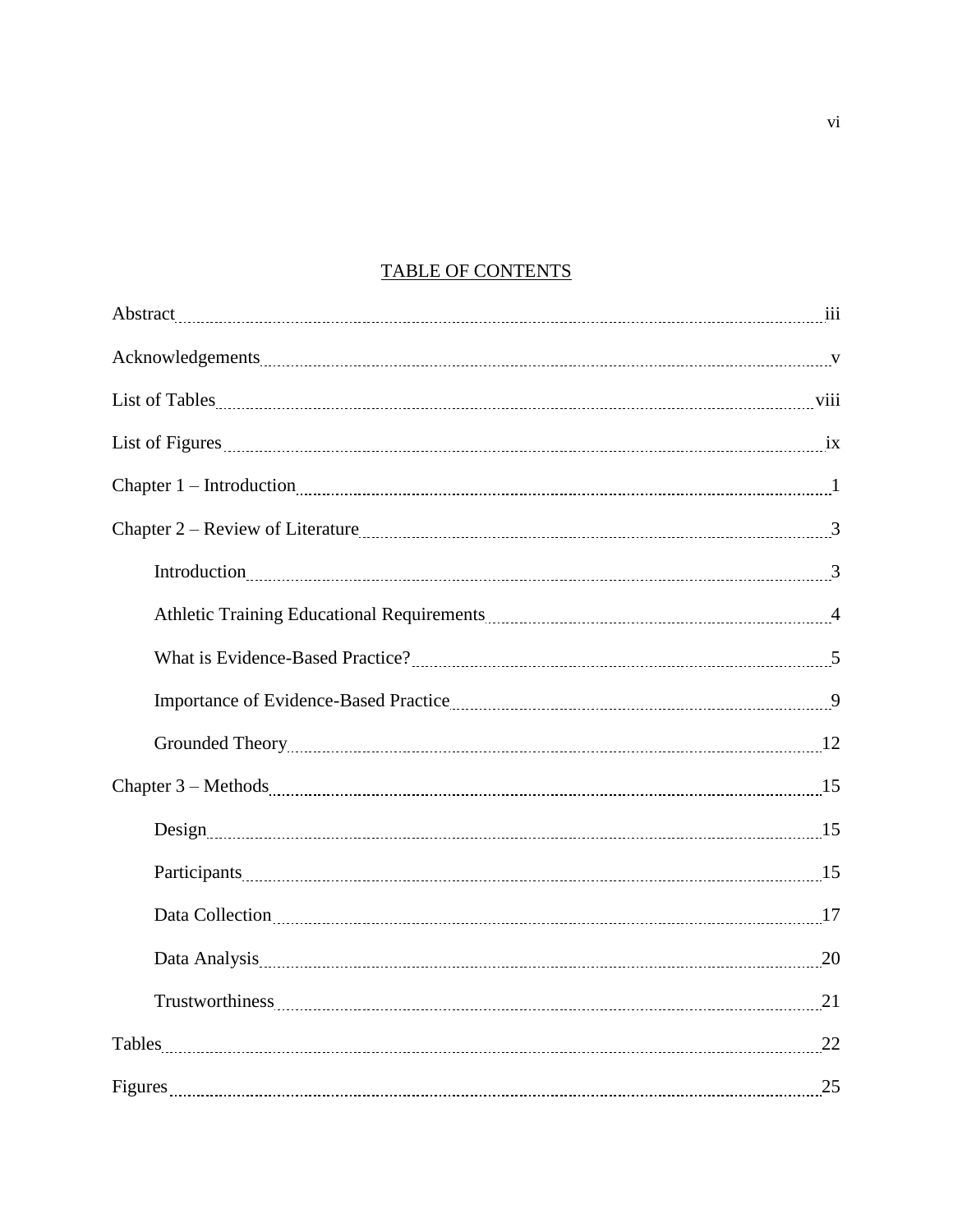| Discussion 24                                                                                                                                                                                                                  |  |
|--------------------------------------------------------------------------------------------------------------------------------------------------------------------------------------------------------------------------------|--|
|                                                                                                                                                                                                                                |  |
|                                                                                                                                                                                                                                |  |
|                                                                                                                                                                                                                                |  |
|                                                                                                                                                                                                                                |  |
|                                                                                                                                                                                                                                |  |
|                                                                                                                                                                                                                                |  |
| Appendix E - Statistical Analysis manufactured and statistical Analysis manufactured and statistical Analysis manufactured and statistical Analysis manufactured and statistical Analysis manufactured and statistical Analysi |  |
|                                                                                                                                                                                                                                |  |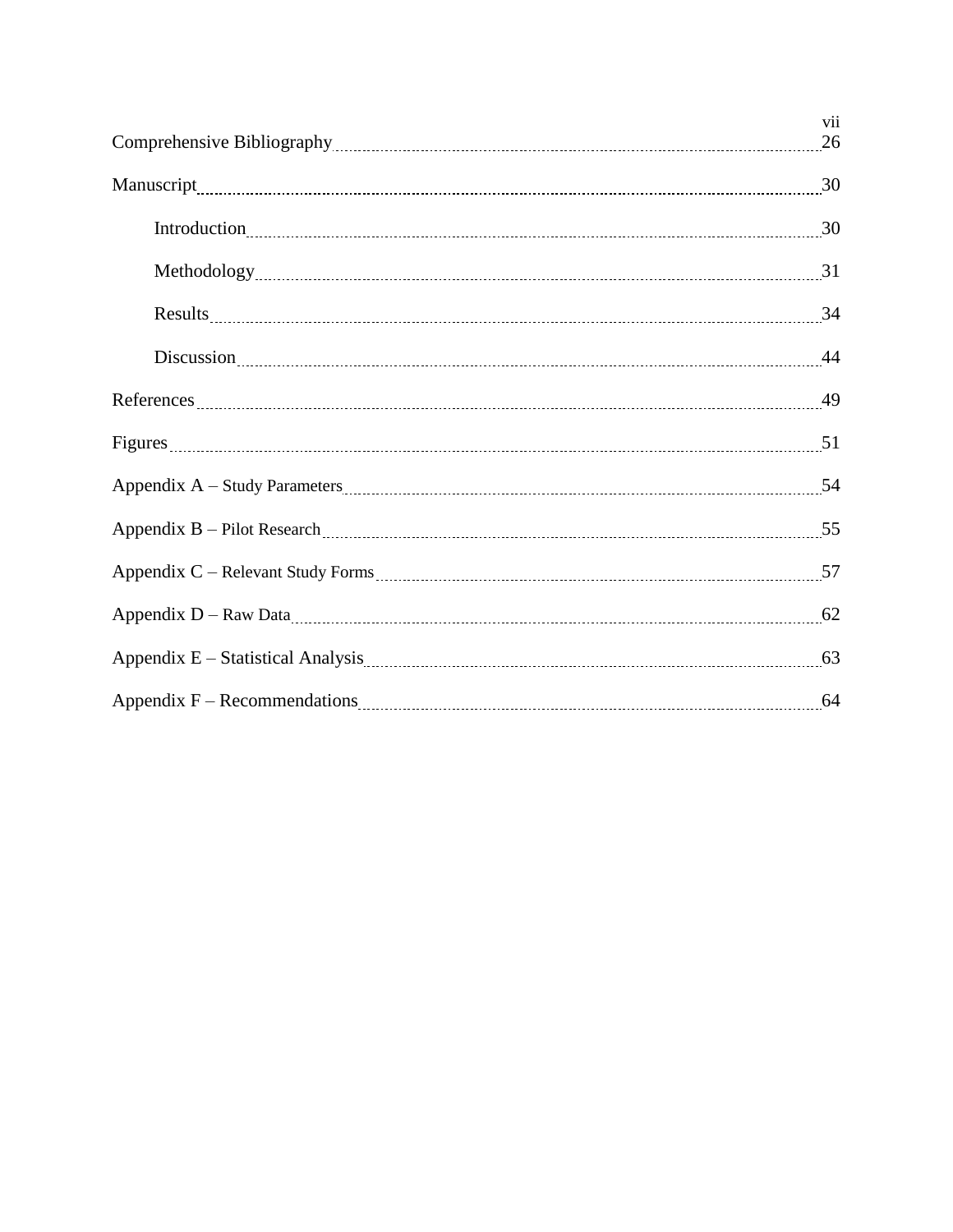## LIST OF TABLES

| Table 1-Key Resources for Accessing Evidence Based Information |    |
|----------------------------------------------------------------|----|
| Table 2-Hierarchy of Evidence                                  | 23 |
| Table 3-Strength of Recommendation Taxonomy                    | 24 |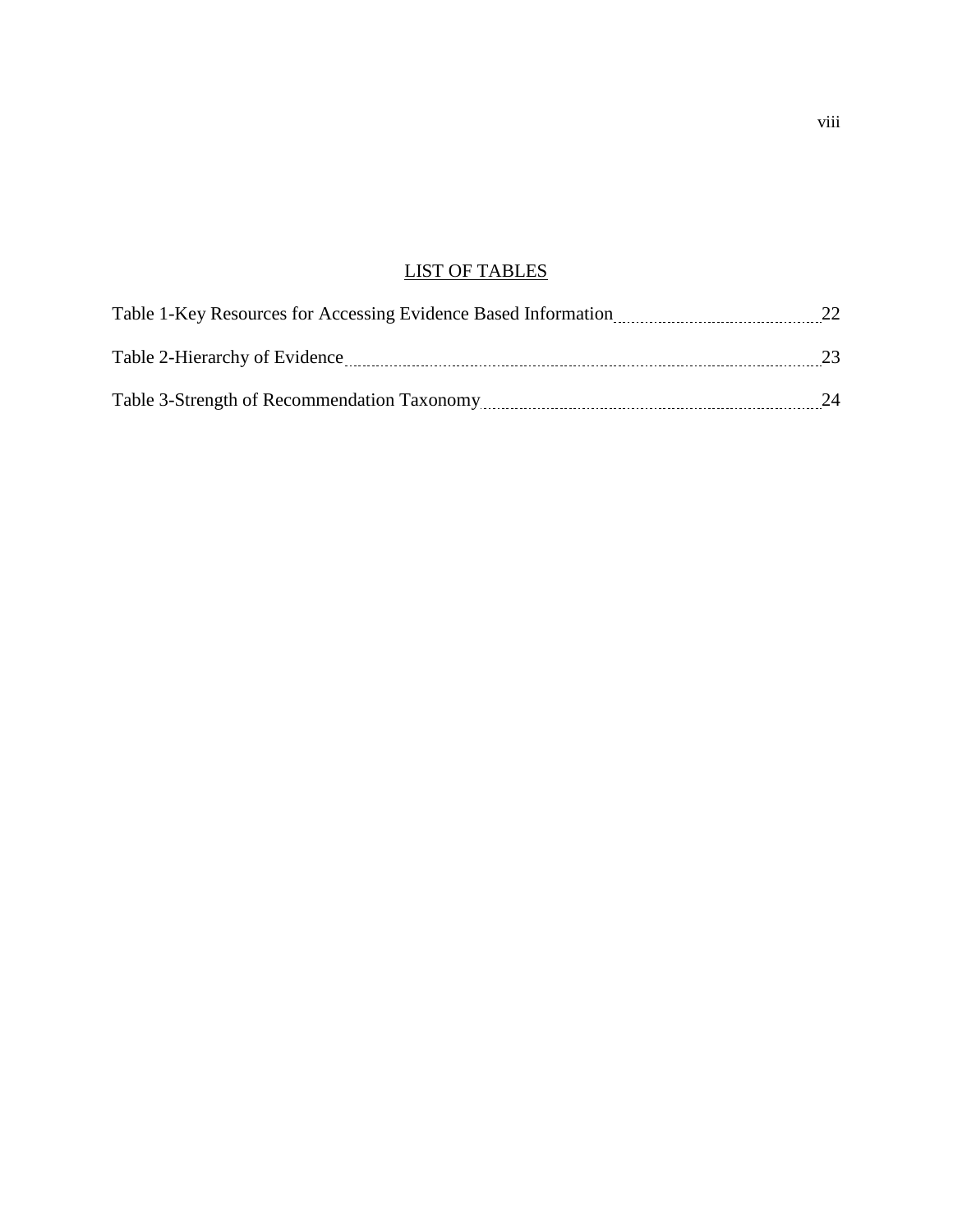## LIST OF FIGURES

| Figure 1. Evidence-Based Practice Visual |  |
|------------------------------------------|--|
|                                          |  |
| Figure 2. PICO descriptor                |  |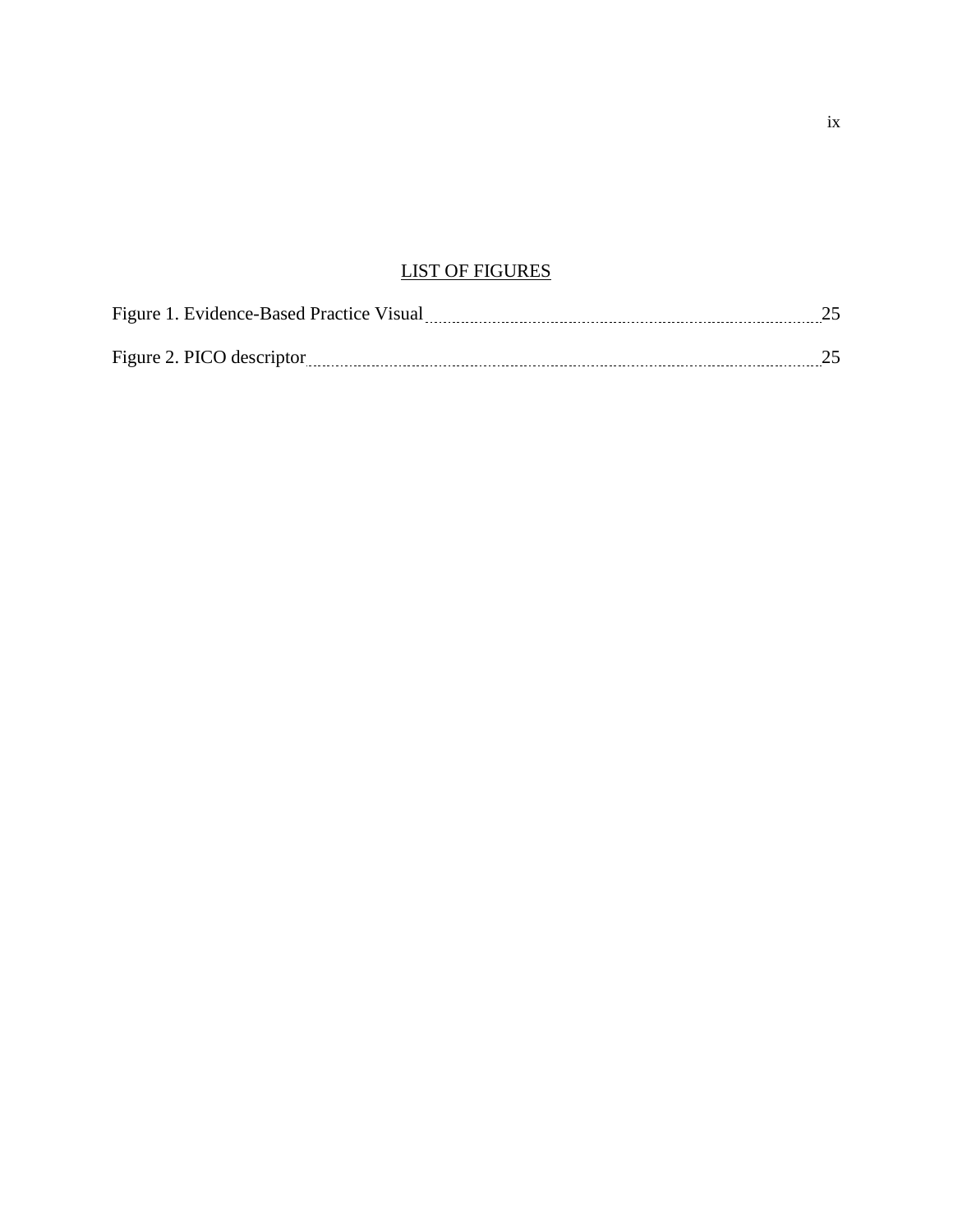#### CHAPTER 1

#### **INTRODUCTION**

Evidence-based practice is a problem-solving approach to providing medical care to patients. The incorporation of the best current evidence from well-designed studies, a clinician"s expertise, and a patient's values and preferences<sup>1-4</sup> into the medical care provided defines the evidence-based practice approach. During clinical practice a clinician can rely on the evidencebased practice approach to determine an evidence -supported clinical decision.<sup>1</sup> The evidencebased practice approach is a five-step process that first requires the clinician to formulate an appropriate clinical question.<sup>5</sup> The clinician will then seek out the most recent and appropriate evidence from key terms.<sup>4,5</sup> The evidence is then appraised to determine its trustworthiness and applicabilty.<sup>4,5</sup> The evidence along with the patient's values and preferences determine the type of care given.<sup>4,5</sup> The patient's outcome is evaluated and provides insight into the effectiveness of the care.  $4.5$  The effect of the care provided along with other published patient outcomes can establish new care guidelines,  $6$  which allow the provision of consistent effective  $1$  care.

The athletic training profession has enhanced their reputation as an allied health profession<sup>7</sup> by including evidence-based practice in the athletic training educational competencies.<sup>8</sup> The athletic training educational competencies are a required companion document<sup>1</sup> to the standards for accreditation of entry-level athletic training education programs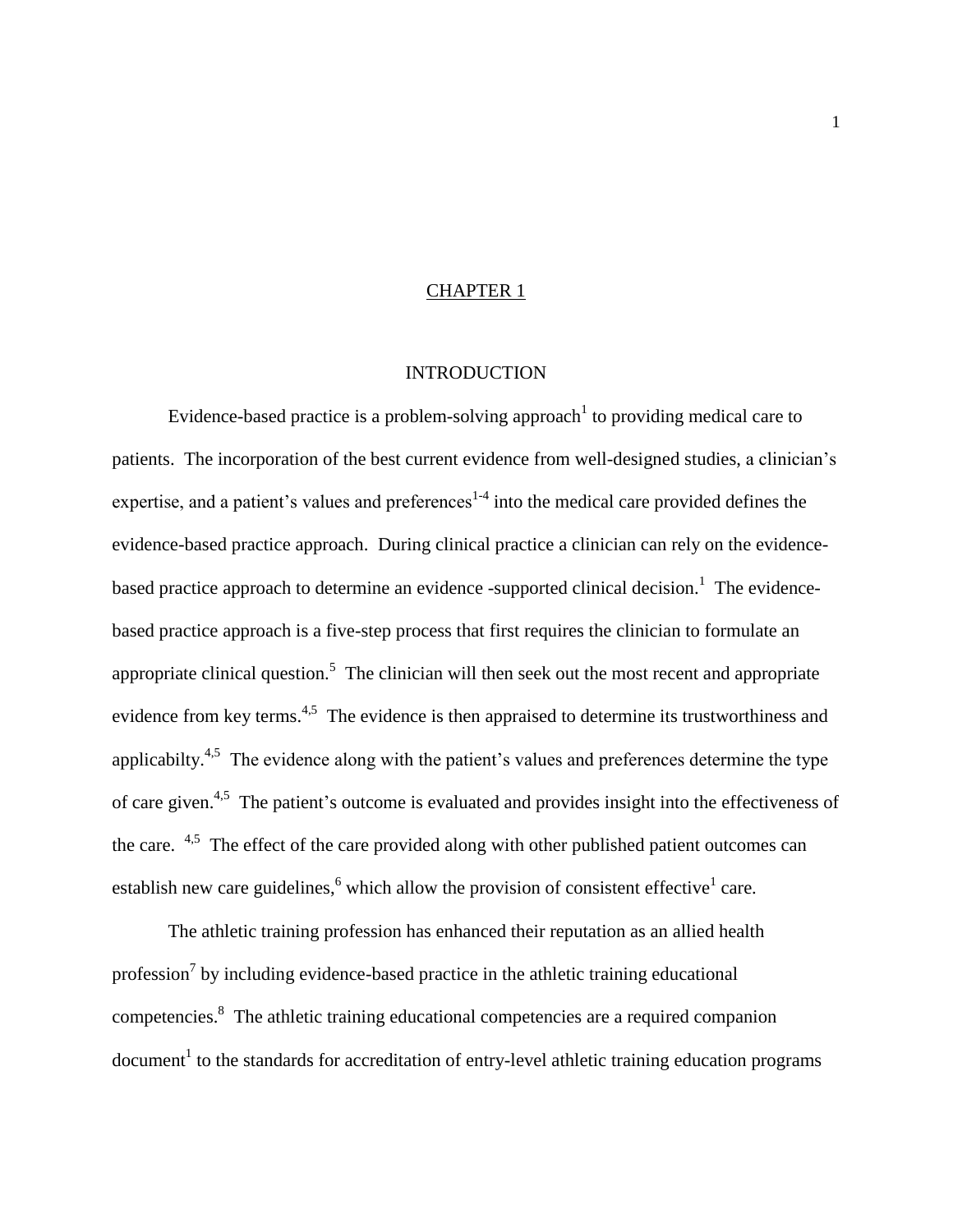$(ATEP).<sup>9</sup>$  Every ATEP is required to meet these standards as it prepares graduates to be entrylevel athletic trainers.<sup>9</sup>

Revisions of the athletic training educational competencies in  $2006<sup>8</sup>$  implemented that evidence-based practice be the process in which athletic trainers deliver care $^8$  to patients. This was the first occurrence of required instruction on evidence-based practice. In 2004, the *Journal*  of Athletic Training (JAT) introduced an evidence-based practice literature section.<sup>10</sup> This is a valuable source for JAT readers to locate and become familiar with evidence-based practice research.

We have not found evidence that examined the instructional methods used to teach evidence-based practice to athletic training students. This lack of evidence questions the ability of newly certified athletic trainers to use the evidence-based practice approach in the delivery of care to their patients. We will assess senior athletic training student"s perceptions and selfreported behaviors of evidence-based practice. We hope to assess the senior athletic training student"s level of understanding and document any examples of their application of evidencebased practice process.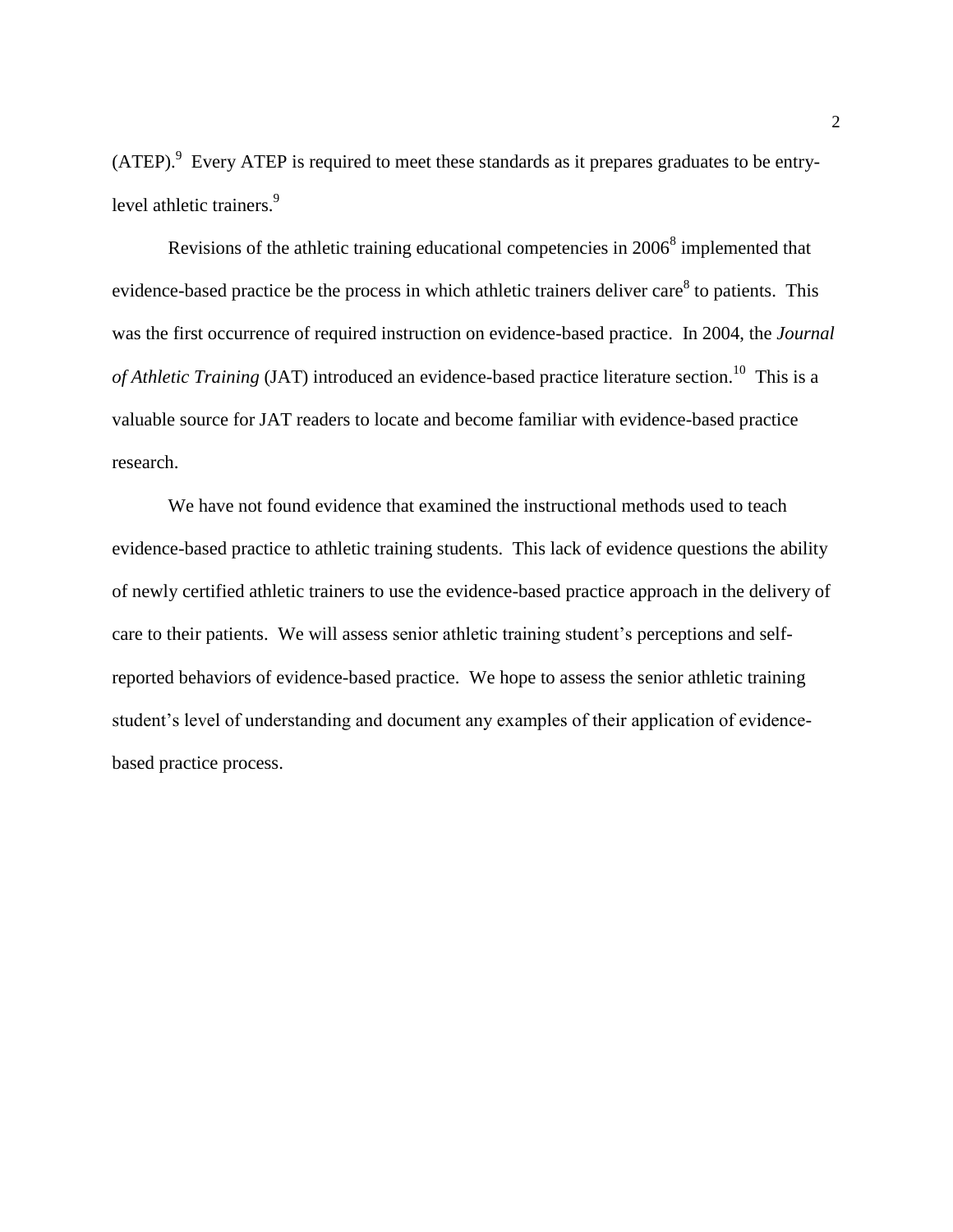#### CHAPTER 2

#### REVIEW OF LITERATURE

#### **Introduction**

#### *Varying Terminology*

A search of medical literature revealed numerous definitions of evidence-based practice. Many allied health professions use specific terms when discussing the incorporation of medical research into health care delivery. We have chosen to use the term evidence-based practice during our discussion. We will draw upon other allied health professions literature that may use different terms to explain their process. Specifically we searched the literature for implementation of evidence-based practice into their curriculums.

#### *Search criteria and restrictions*

The CINAHL, ERIC, E-Journals, Health Source: Nursing/Academic education, PubMed, MEDLINE and Cochrane Library electronic databases were searched. The search terms used for these selected databases were "Evidence-based Practice", "Evidence-based Medicine", "Education", "Curriculum," and "Efficacy". We did not include literature published prior to 1990. We only considered published literature from Peer-reviewed scholarly journals and each journal article must include references. Standardized documents and statements from the National Athletic Trainer"s Association (NATA) and Commission on Accreditation for Athletic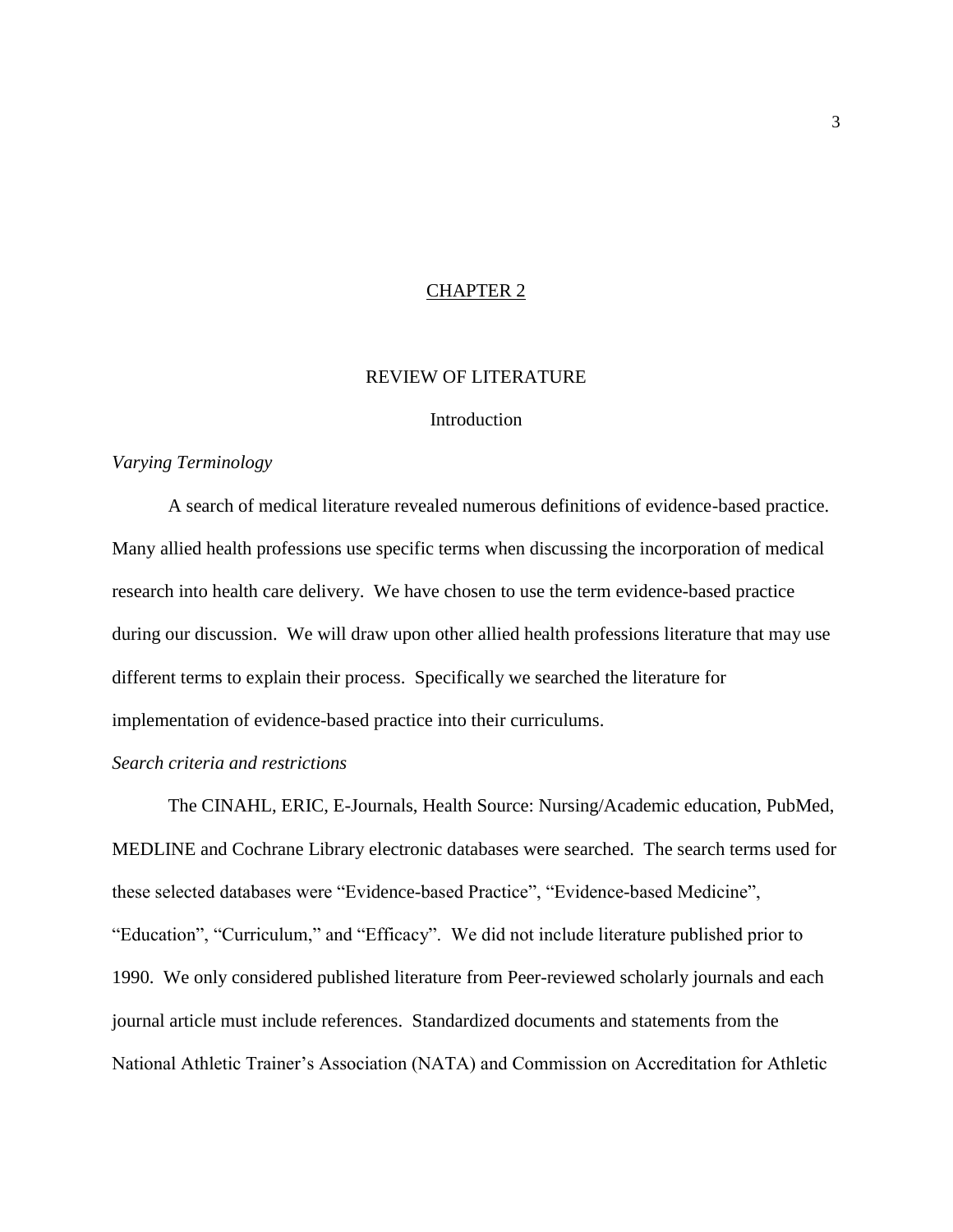Training Education (CAATE) websites provided insight into the current requirements of athletic training education.<sup>7-9</sup>

#### Athletic Training Educational Requirements

#### *CAATE Accreditation*

Individuals are qualified to be certified athletic trainer once they have passed the National Athletic Training Association (NATA) Board of Certification (BOC) examination. They become eligible to sit for the BOC examination upon successful completion of a Commission on Accreditation of Athletic Training Education (CAATE)-accredited educational program.<sup>11</sup> CAATE developed the Standards for the Accreditation of the Entry-Level ATEP $9$  By upholding these minimum standards,  $9,11$  a CAATE-accredited ATEP can prepare its attendees to challenge the BOC examination.<sup>11</sup> Each accredited ATEP is required to disseminate this information to their students. The NATA has created a companion document to assist in this process. *The Athletic Training Educational Program*

The NATA companion document<sup>7</sup> to the CAATE Standards for the Accreditation of Entry-Level ATEP<sup>9</sup> is titled the Athletic Training Educational Competencies and Clinical Proficiencies.<sup>7</sup> The Athletic Training Educational Competencies are educational objectives which are the basis for entry-level ATEP's curriculum's.<sup>7</sup> These competencies as well as the clinical proficiencies are what each athletic training student is required to learn. When an athletic training student has become proficient in all the athletic training educational competencies and has obtained their bachelor"s degree, then they have attained all the knowledge, skills, and behaviors necessary to challenge the BOC examination.<sup>7</sup>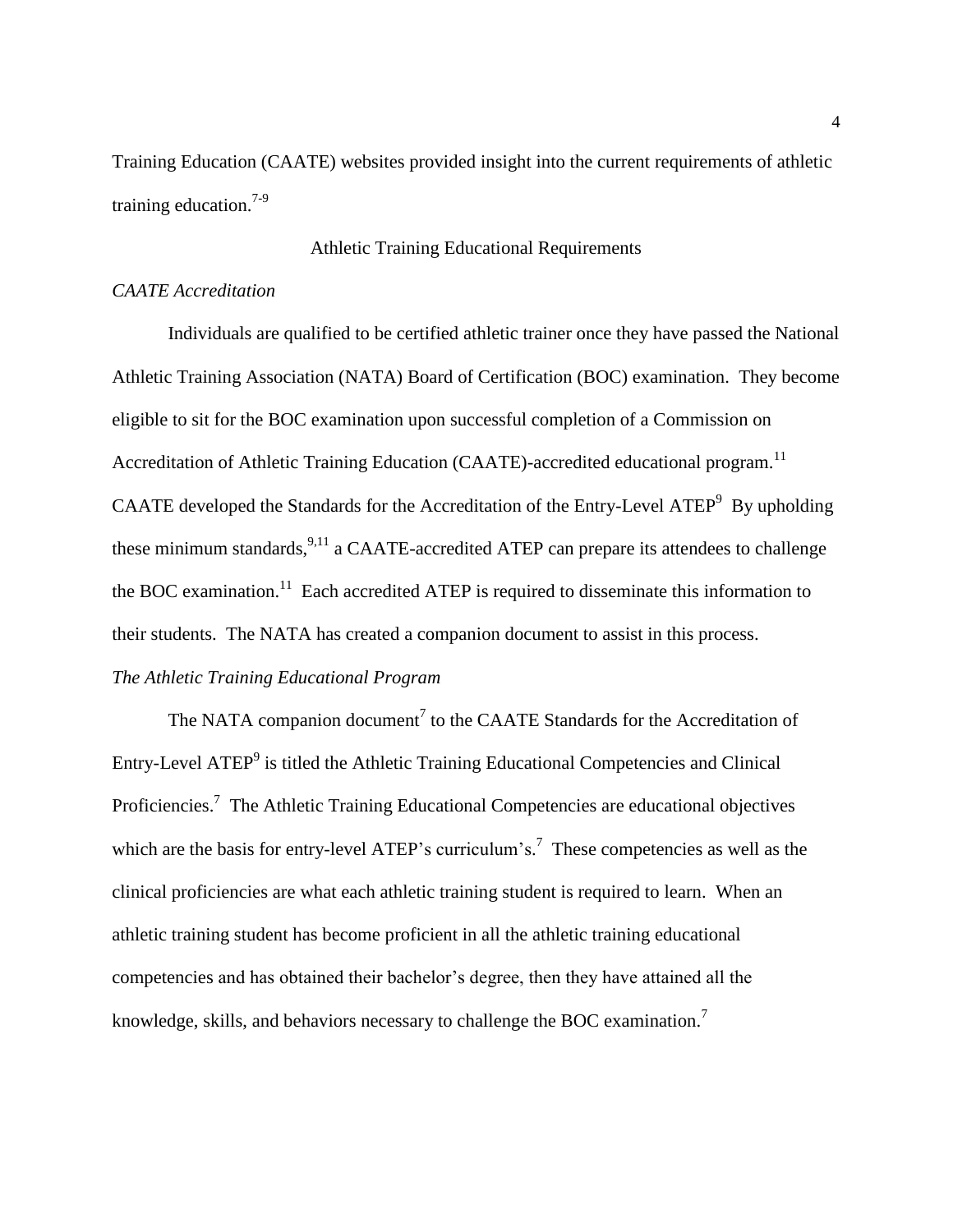#### *Revisions to the Athletic Training Educational Competencies*

Revisions to the Athletic Training Educational Competencies and Standards for the Accreditation of Entry-Level ATEP provide an accurate representation of what the responsibilities and actions of practicing athletic trainers. The release of the fourth edition of the Athletic Training Educational Competencies occurred in 2006. The revisions affected almost every educational competency area along with the introduction of The Foundational Behaviors of Professional Practice section.<sup>8</sup> It contains the common values, behaviors, and practices of certified athletic trainers'.

The athletic training Foundational Behaviors of Professional Practice educational competencies section implemented Evidence-based practice as the method in which to deliver of care to patients.<sup>8</sup> The implementation of evidence-based practice was not new to the field of medicine or athletic training, but this is the first time that it has been included in the athletic training educational competencies. The behaviors in this section permeate every aspect of the professional practice of athletic training.<sup>7</sup> Curriculum incorporation and clinical instructor modeling are methods in which the behaviors are learned by athletic training students.<sup>7</sup> Clinical role-modeling is an effective teaching strategy.<sup>7</sup>

#### What is Evidence-Based Practice?

#### *Definition of Evidence-Based Practice*

Evidence-based practice is a multi-step procedure that identifies the care delivered to patients by incorporating evidence and individual expertise. This is accomplished by integrating individual clinical expertise<sup>1,3,4</sup> with the best available external clinical evidence from systematic research.<sup>1,3,4</sup> (Figure 1) Since evidence-based practice involves the usage of clinical expertise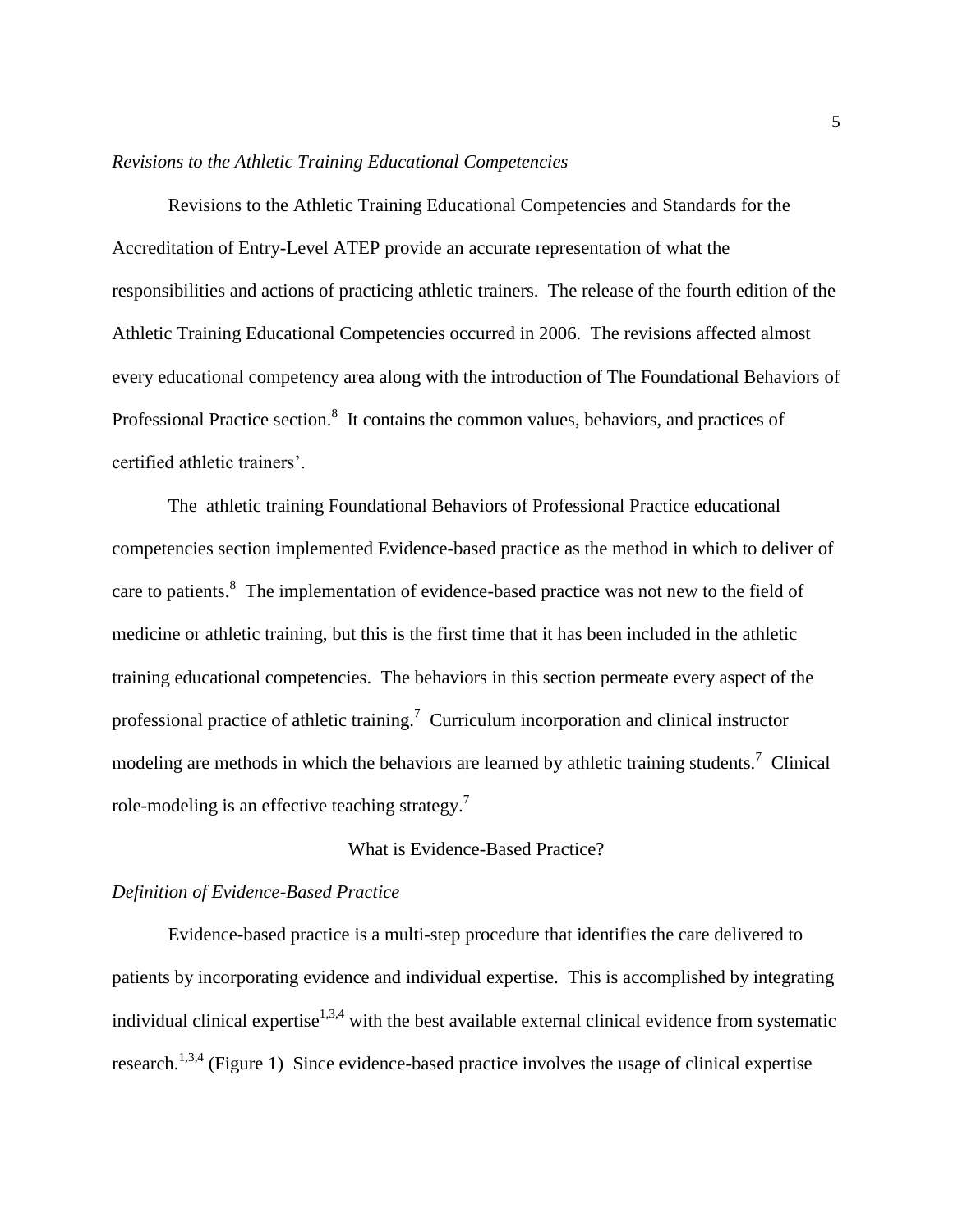along with incorporating external evidence<sup>3</sup>; both of these processes need to be specifically defined.

The experiences and judgments attained from clinical practice define clinical expertise. The process of acquiring the best available external clinical evidence is the issue or barrier for many clinicians<sup>3,4</sup> who are attempting to incorporate evidence-based practice into their own clinical practices. Medical literature, which is clinically relevant and focused on diagnostic tests, treatment techniques, preventive programs, and prognostic markers qualify as the best available external clinical evidence.<sup>4</sup> When clinicians apply their expertise along with evidence, the care they provide is best-suited care specifically available for that patient.<sup>1,12-14</sup>

Some authors of medical literature feel that a busy clinician cannot adopt evidence-based practice.<sup>3</sup> This opinion is invalid due to reports, from busy clinicians, stating that the a busy clinician is able to locate, appraise and incorporate the best evidence available along with the patients values when determining the patients care.<sup>3</sup> The lack of good evidence<sup>15,16</sup> is another caveat in the difficulties in the ability of clinicians applying evidence-based practice. The lack of evidence<sup>17</sup> and the lack of good evidence<sup>1</sup> had a significant role in the implementation and creation of the evidence-based practice process.

#### *Origins of evidence-based practice*

The origins of evidence-based practice follow the progression of medical education. During the early 19<sup>th</sup> century, American Medical Education went through a drastic reform.<sup>17</sup> The reform revealed weaknesses in the medical literature available in America, the lack of research integration into clinical practice and some of the inconsistencies of the American Medical Education system.<sup>17</sup> In the following decades, medical education in Europe began to develop and incorporate medical research into practice.<sup>17</sup> During medical education reform in the United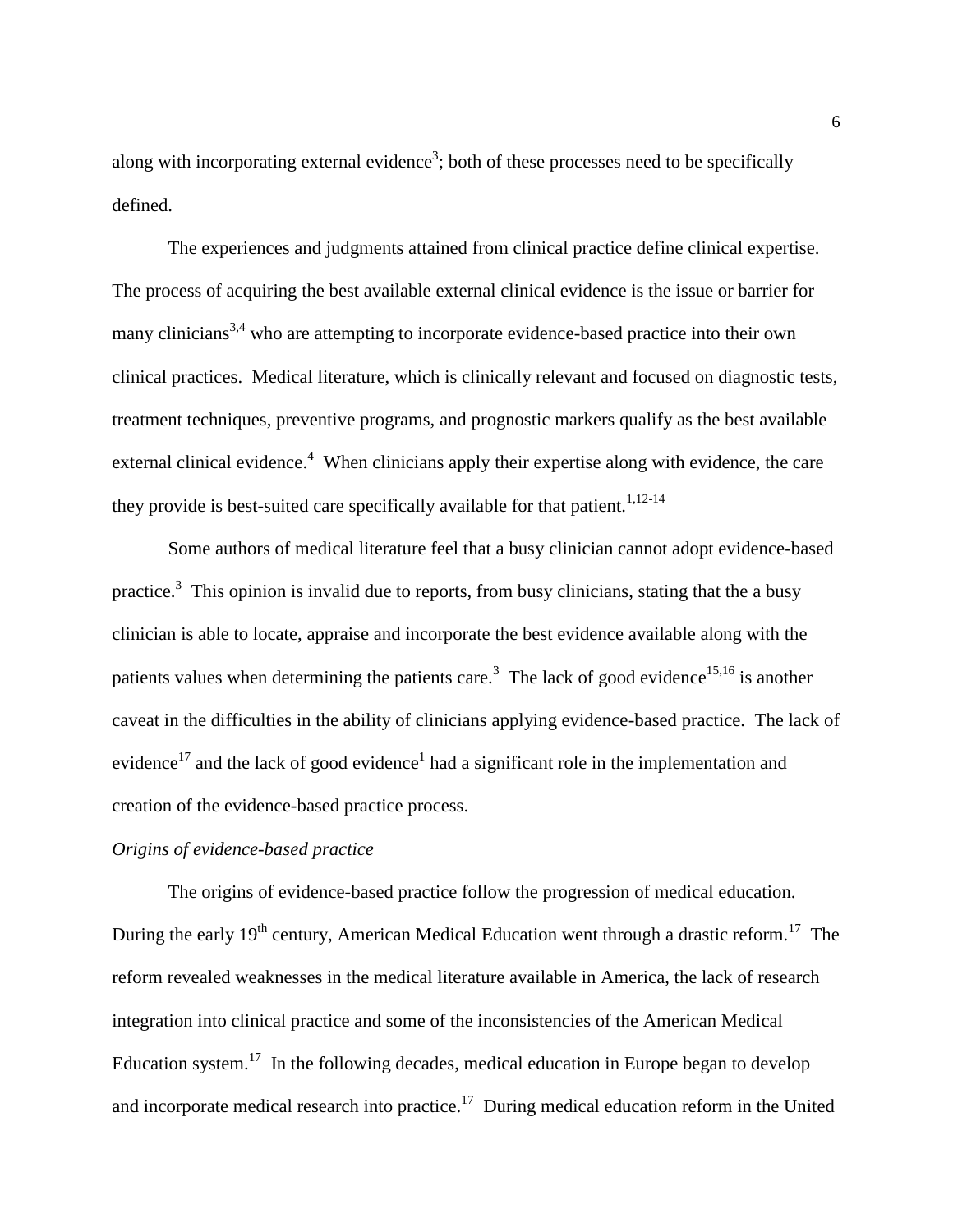Kingdom one of the most influential medical research organizations was created.<sup>1,5,17</sup> The Cochrane Collaboration began to gather together the best available evidence and make it available to medical practitioners.<sup>1,5,17</sup> This availability of medical research allowed clinicians to begin to incorporate the evidence into their clinical decisions.<sup>1,5,17</sup>

#### *The Evidence-based practice process*

The evidence-based practice process is a five-step process.<sup>1,4,5</sup> By following each step of the evidence-based practice process, the clinician can make the best evidence based clinical decision for that patient.<sup>1</sup>

#### *Step 1-Formulating an appropriate clinical question*

An appropriate clinical question can be easily created by using the Patient-Intervention-Comparison-Outcome (PICO) format.<sup>5,18,19</sup>(Figure 2) The PICO format allows the clinician to identify the key terms of their clinical question. The clinician can then focus on the best method of searching the medical literature for evidence using the established key terms. This format establishes a solid framework that will ensure the question is applicable<sup>20</sup> and not too broad or too narrow. 5

#### *Step 2-Search for the best evidence*

The clinician will search the medical literature for evidence, using the established key terms, to find answers to the clinical question. Online medical literature databases (Table 1) provide easy access to evidence. The evidence located during the key terms search of the medical literature databases is collected. The accessibility and knowledge of how to access and search the medical literature databases for evidence has been identified as one of the clinical adoption barriers of evidence-based practice.<sup>3,4,19,21</sup> Each working environment must establish a method in which clinicians can access the medical literature. Using workstations located at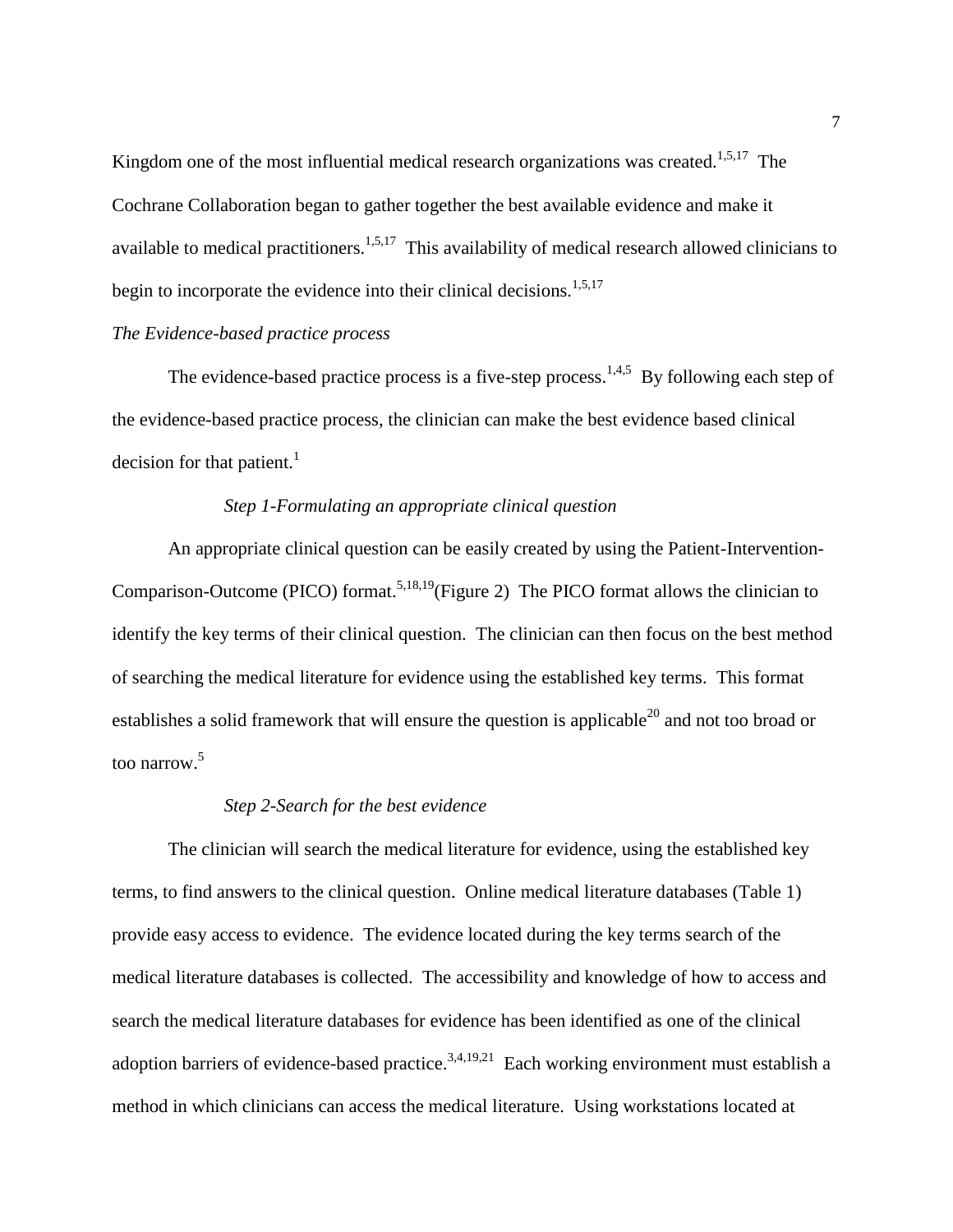bedside<sup>22</sup> allow instant access to online databases. Smart phones<sup>23</sup>, "evidence-based workstations<sup> $23$ </sup> and availability of other reference materials<sup>17</sup> can be used expedite the medical literature searching process. The clinician now appraises the collected evidence.

## *Step 3-Critical appraisal of the found evidence*

The third step in the evidence-based practice process is the critical appraisal of the found evidence. To critically appraise evidence an understanding of research methods, terminology, and inferential statistics are needed. $4,19,24$  In medical research there is an established hierarchy of research. This hierarchy establishes the level (Table 2) or signifies strength of an experimental design. A meta-analysis' and systematic reviews provide the strongest sources of evidence. The lowest source of evidence is unpublished clinical observations due to the unreliability of the methodology. $25$ 

#### *SORT grading system*

A common tool used to assess the level of evidence in medical literature is the SORT grading system (Table 3). This system grades the medical literature and establishes the evidence from the medical literature as being good quality (level 1), limited quality (level 2) or other evidence (Level 3). The SORT grading system also uses a grading scale that provided a recommendation of the evidence being consistent and based off good quality literature (Level A), inconsistent based off limited quality literature (Level B) and poor quality of literature (Level  $C)^{26}$ 

#### *AGREE instrument*

The AGREE instrument is a tool used in nursing to critically appraise medical literature and assess how it can be used clinically. The evidence is critically appraised and then graded using the 23 item instrument that represent the six domains in nursing.<sup>5</sup>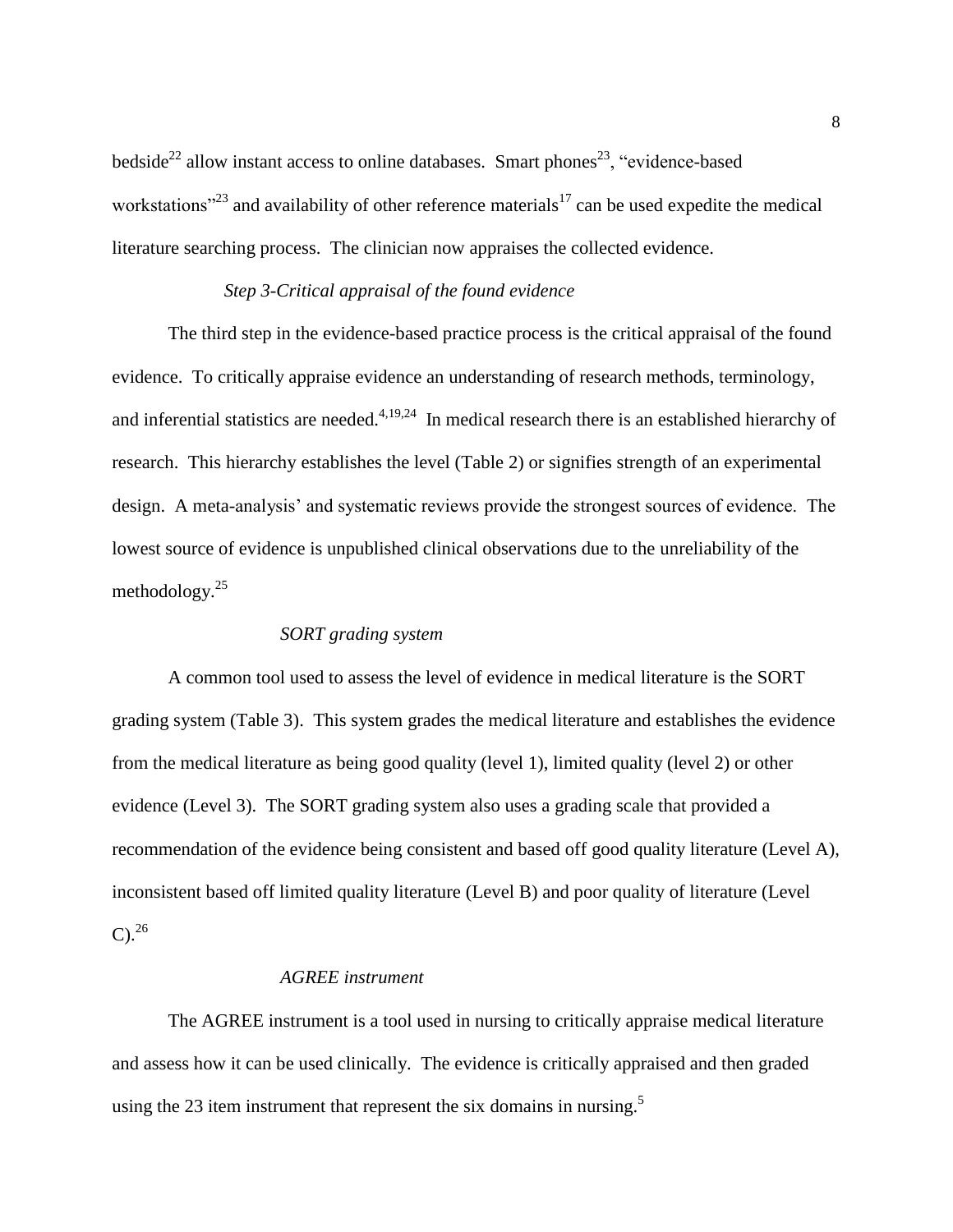#### *Step 4-Implementation of the evidence and patients values*

The clinician takes into consideration the patients needs, wants, opinions and beliefs along with best evidence derived from the medical literature. This step does not imply that the clinician should blindly administer the strategies deduced from the best critically appraised evidence. The patient's uniqueness and characteristics must be involved in the application of care. 3-5,18,19,24

#### *Step 5-Evaluation of the outcome*

Now the clinician will reflect back on the care they provided. Reflection on the entire evidence-based practice process will allow the clinician to examine the weaknesses in their own evidence-based practice behaviors as well as discover new ways to improve upon their working environment so that they can apply evidence-based practices better in the future.<sup>3,5,19</sup>

#### Importance of Evidence-Based Practice

#### *Patients expect evidence-based practice.*

Patient populations expect to receive healthcare based off medical research.<sup>12-14</sup> In a recent poll in the state of California, voters felt that the healthcare they were receiving was based on sound medical evidence.<sup>12</sup> Recently it has been reported that well below half of the medical care given is supported by evidence.<sup>13</sup> A conflict is occurring between patients expectations and the actual amount of evidence supported care is being given. This misperception is a major conflict that is occurring in our healthcare system.<sup>12-14</sup> If patients expect to receive healthcare based on evidence then healthcare providers should incorporate the available evidence in to the clinical decision.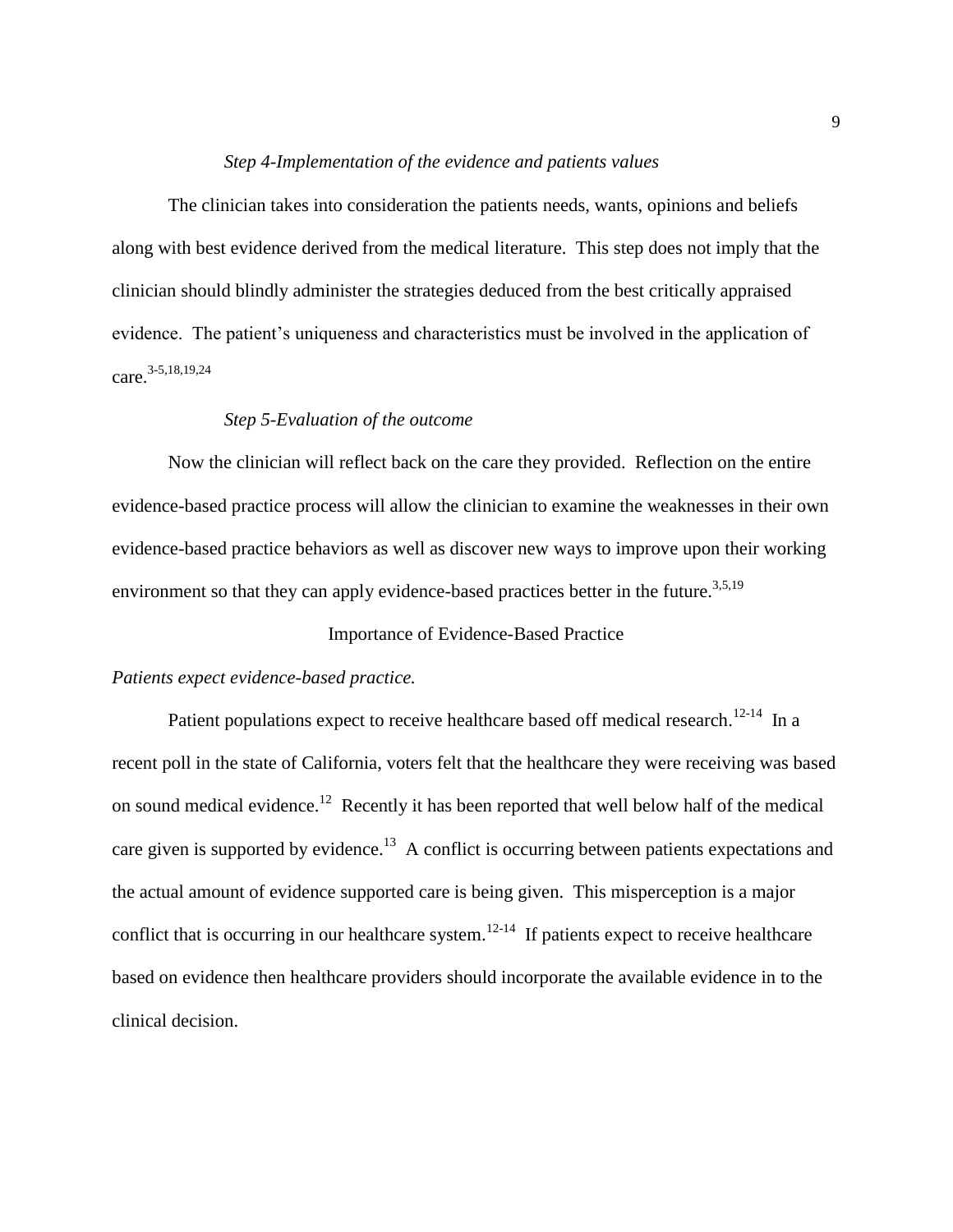#### *Evidence-based practice importance in athletic training*

Athletic trainers have incorporated evidence-based practice into their clinical practices. The new section in the Journal of Athletic Training, titled Evidence-Based Practice, exemplifies that point. Athletic trainers are now able to access good quality evidence and can confidently implement it in their daily clinical practice. Athletic trainers must continue to augment the current available evidence to provide support to new clinical practices as well as strengthen current clinical practices.<sup>4,27</sup> The implementation of evidence-based practice in the delivery of care to our patients helps support the ongoing fight to receive third-party reimbursement for athletic training services.<sup>2,4,28</sup> Athletic trainers can begin to publish athletic training treatment guidelines through the utilization of evidence-based practice. Successful implementation of evidence-based practice in daily clinical practice will provide examples of good clinical outcomes from athletic training services. These good clinical outcomes can be published and provide support for future athletic training clinical practices.<sup>6</sup>

## *Examples of evidence-based practice literature for athletic trainers*

Athletic Therapy Today published an evidence-based practice approach to treating patients with patellofemoral pain.<sup>29</sup> The literature evaluated multiple systematic reviews and other clinical trials on the different rehabilitation exercises available for treating patellofemoral pain.<sup>29</sup>. It supported the usage of closed kinetic-chain and open-kinetic chain exercise along with a focus of restoring the entire quadriceps function will decrease patellofemoral pain symptoms.<sup>29</sup> Another example that is supporting evidence-based practice in athletic training is an article in the Cochrane Database of Systematic Reviews. The article discussed rehabilitation strategies for hamstring injuries.<sup>30</sup> The management of hamstring injuries should focus on lumbar spine,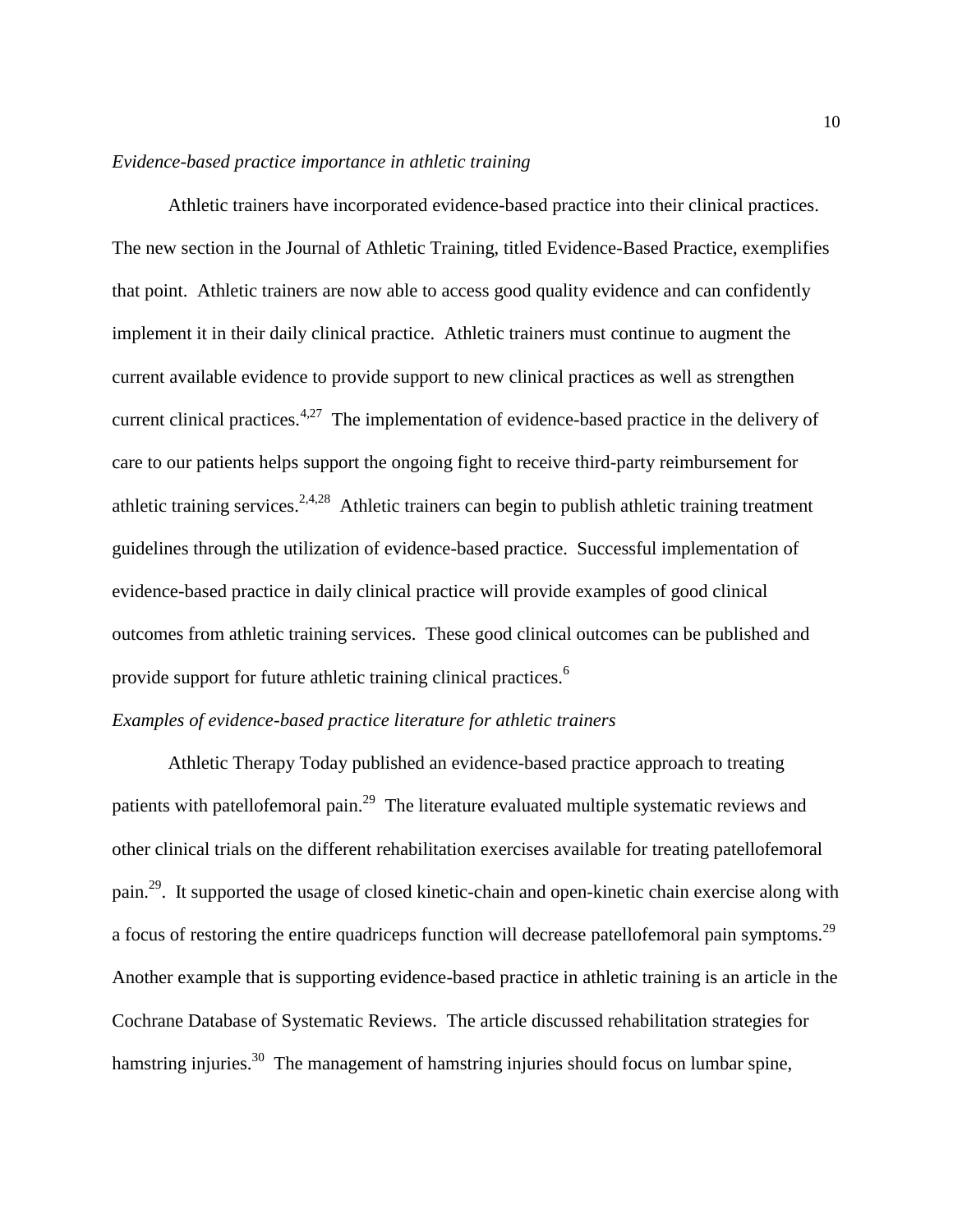sacroiliac and pelvic alignment and postural control mechanisms.<sup>30</sup> It has been found that by increasing lumbar stability and pelvic motor control help reduce hamstring injuries. $30$ 

## *How evidence-based practice is learned*

Only a few examples have been published describing successful implementation of evidence-based practice into a curriculum. Role modeling evidence-based practice,<sup>1</sup> incorporating specific didactic courses into curriculums<sup>17</sup> and providing evidence-based practice workshops $31$  to clinicians are methods in which successful learning of the evidence-based practice process has occurred.

#### *Role Modeling Evidence-Based Practice*

The allied health professions use role modeling and mentorship to educate students on how to use evidence-based practice. The mentor's responsibility is to engage the students to use evidence-based practice during their clinical experiences.<sup>1,17,32-35</sup> By surrounding the students with supporters of evidence-based practice the students begin to use evidence-based practice as the method in which they deliver care.<sup>1,17,32-35</sup>

#### *Didactic instruction*

Educating students early on has shown to improve the understanding<sup>36</sup> of how to incorporate evidence-based practice into clinical practice. Different allied health professions have created variations' on the five-step process<sup>1,17-19,33,34,36-38</sup> for evidence-based practice. The inclusion of class assignments or projects encouraged the students to practice<sup>17,33,36,37</sup> what they have learned.

#### *Evidence-Based Practice workshops for clinicians*

Addressing already practicing clinicians can be difficult when educating them on evidence-based practice. Evidence-based practice workshops have shown an increase in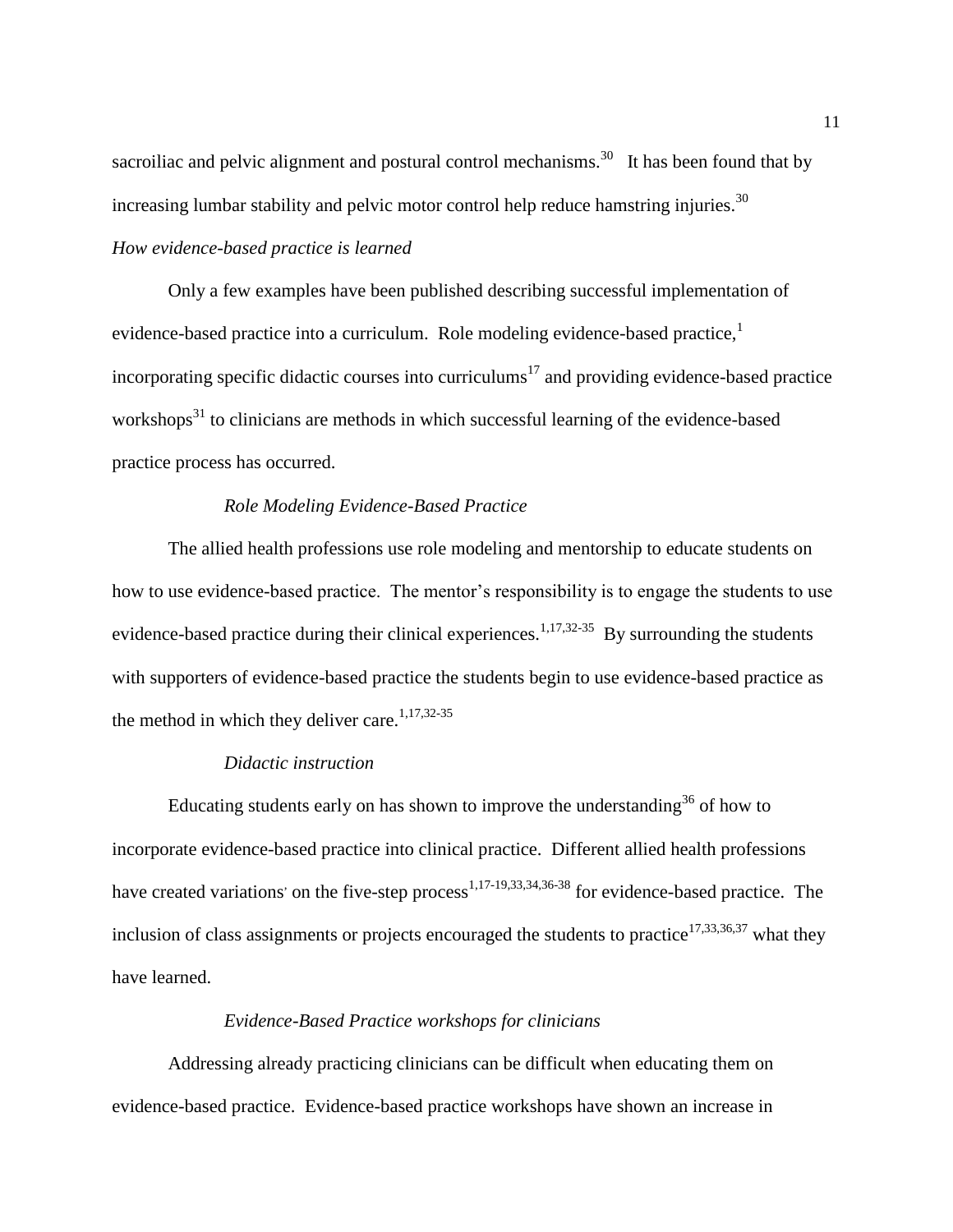knowledge<sup>39</sup> and ability to incorporate evidence-based practice into their clinical practice.<sup>31,39,40</sup> Discussing every step of the evidence-based practice process allowed the clinicians to gain a better understanding of the available evidence.  $31,39,40$ 

#### Grounded Theory

#### *Qualitative Research Paradigms*

Qualitative research uses inductive reasoning to develop hypotheses which explain specific phenomena and situations.<sup>41</sup> Following a naturalistic approach, a researcher can an gain insight or understanding into the meanings people place on their lived experiences and social interactions.<sup>41,42</sup> The researcher draws conclusions, from their newly gained insight, to generate hypotheses. $41$ 

#### *Grounded Theory Methodology*

Grounded theory methodology originated by Glasser and Strauss during the mid-1960's.<sup>41-44</sup> This method generates theory that is grounded or formed on the data obtained in a study.<sup>42-45</sup> Grounded theory methodology is based on theoretic framework of symbolic interactionism.<sup>41,44</sup> Symbolic interactionism states that meaning is derived from social interactions, specific situations or phenomena. $43,44$  By analyzing experiences or perspectives pertaining to social interactions, specific situations or phenomena a researcher can determine unique constructs. $45$  The constructs will then form the basis of the theory that explains the specific social interaction, situation or phenomena.<sup> $42,45$ </sup> Interviews and observations allow for rich detailed descriptions of social interactions, specific situations or phenomena. $43,45$ 

### *Grounded Theory Data Analysis*

Grounded theory data analysis employs an iterative approach. The iterative approach requires cycles of simultaneous data collection and analysis.<sup>45</sup> The constant comparative method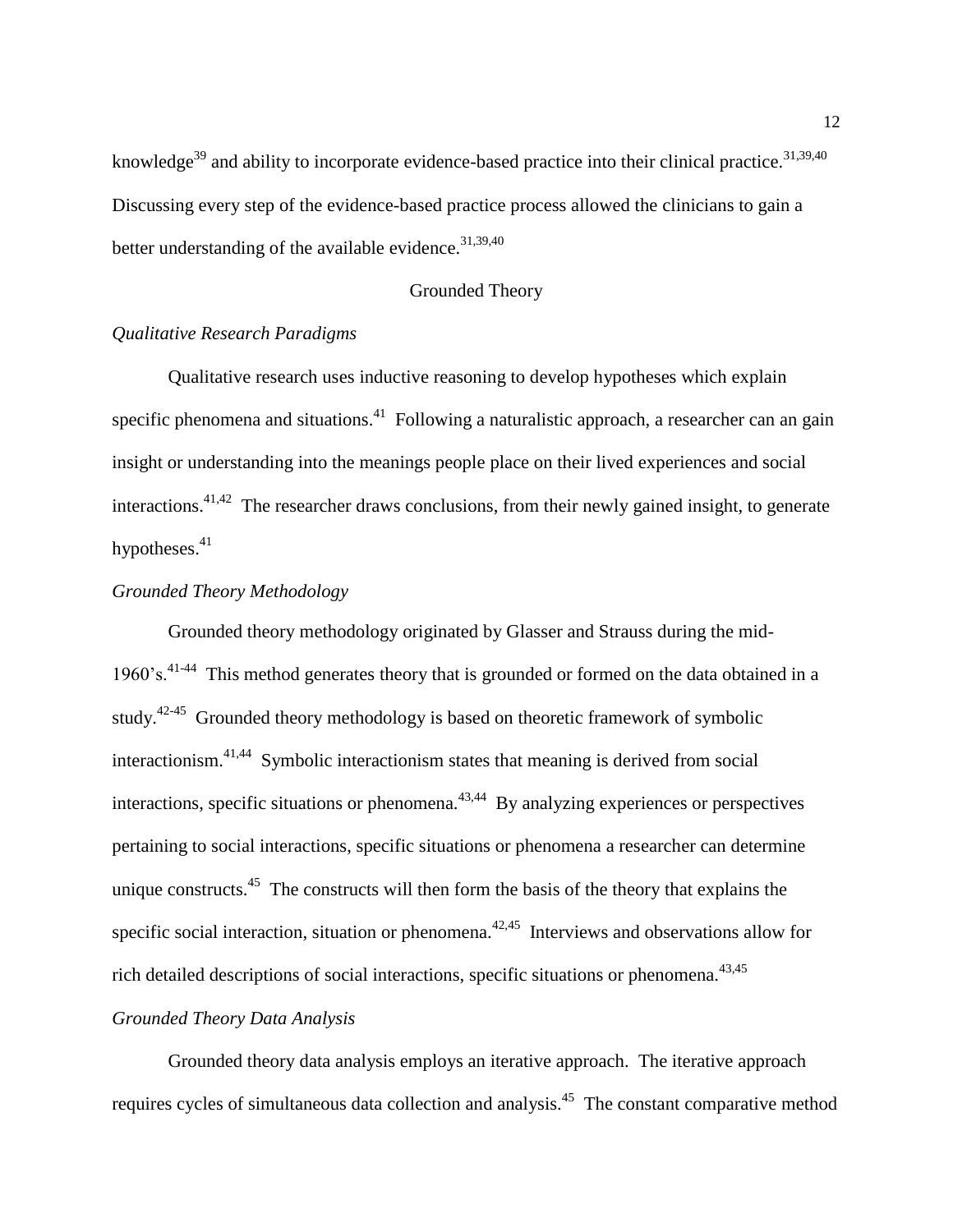identifies unique incidents or constructs and compares them against other identified examples. This continuous comparison produces rich detailed constructs that are refined constantly.<sup>44,45</sup> The researcher ceases data collection when no new constructs are identified during data collection, which signifies data saturation. The constant comparative uses the first level of grounded theory coding, open coding.<sup>42,43,45</sup> Open coded data represent the thoughts, ideas, and meanings of the subjects. The researcher organizes the open coded data into like categories or groups. The second level of grounded theory coding, axial coding identifies the connections between the open coded data categories. $42,43,45$  Analysis of the identified links or categories encompasses the process of the third level of grounded theory coding, selective coding. The researcher creates a central category or link that provides an explanation for the phenomenon under investigation. The selective coding process identifies the theory, which explains the phenomenon under investigation.<sup>42,43,45</sup>

#### *Examples in Athletic Training*

Two examples grounded theory research in the field of athletic training are published by Pitney WA & Ehlers  $GG^{46}$  and Pitney WA.<sup>47</sup> All of which interviewed subjects and used the open, axial, selective grounded theory coding of the transcribed interviews. These two examples reinforce the point that grounded theory methodology is the appropriate choice of methodology designed to develop concepts that provide an explanation of social phenomenon.<sup>45</sup> In Pitney WA & Ehlers  $GG^{46}$  the study wanted to gain insight into the mentoring process with undergraduate athletic training students. The researchers interviewed 13 athletic training students and three certified athletic trainers. During selective coding, the researchers identified three categories from nine open coded themes. The three categories led to the theory that mentors must be accessible and approachable, both the student and the mentor must take initiative in the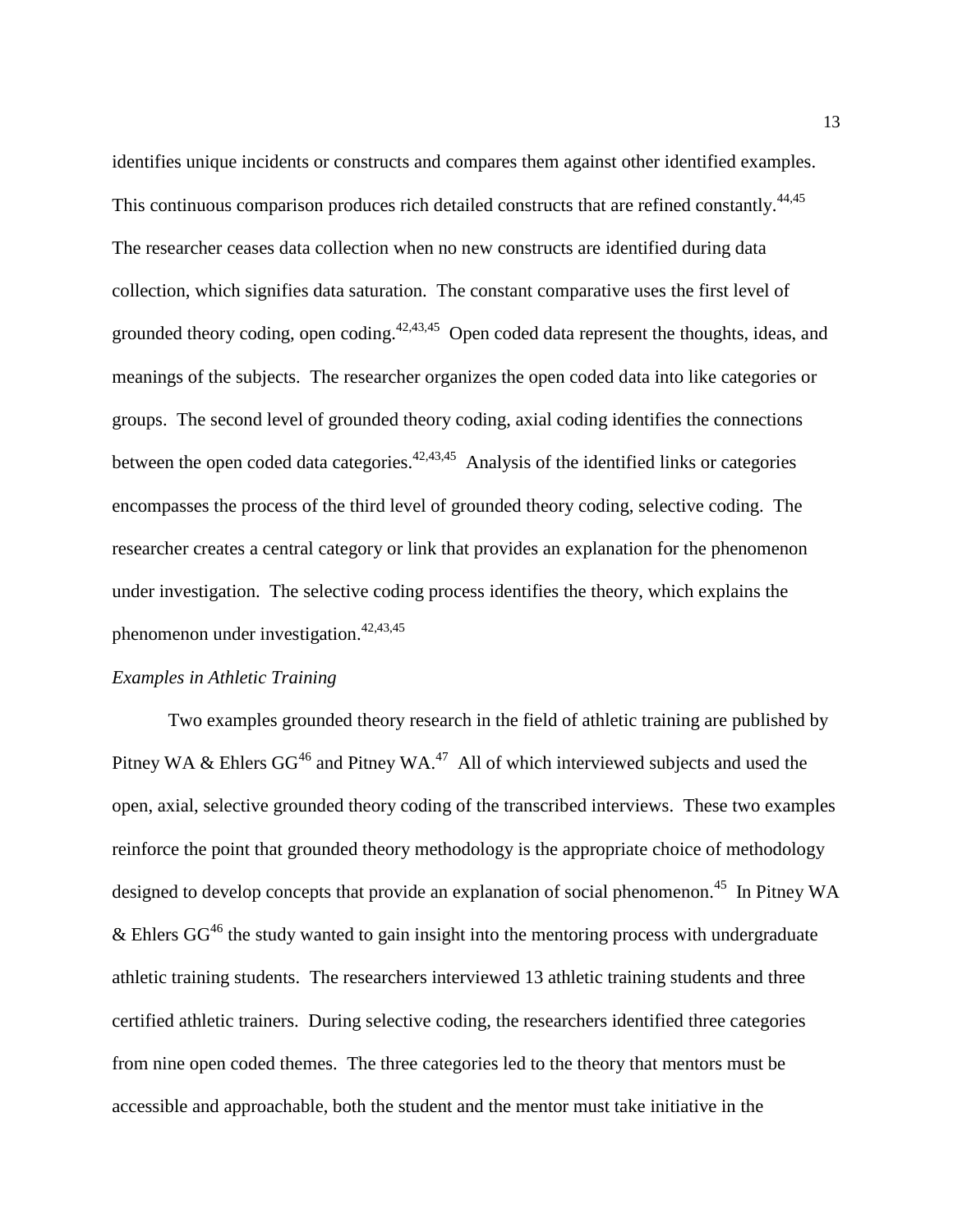mentoring process, and the student must realize the benefit of gaining insight into working professionally. The Pitney  $WA^{47}$  gained understanding in the professional socialization of certified athletic trainer's working in the high school setting. The researchers interviewed 15 certified athletic trainers working in the high school setting or have in the past. The researchers identified two categories during the selective coding process, organizational learning, and creating networks for learning. These two categories led to the theory that pre-service learning and continuing education should help foster the skills needed to reinforce the self-directed learning, evaluation, reflection, and critical thinking that are required in the high school setting.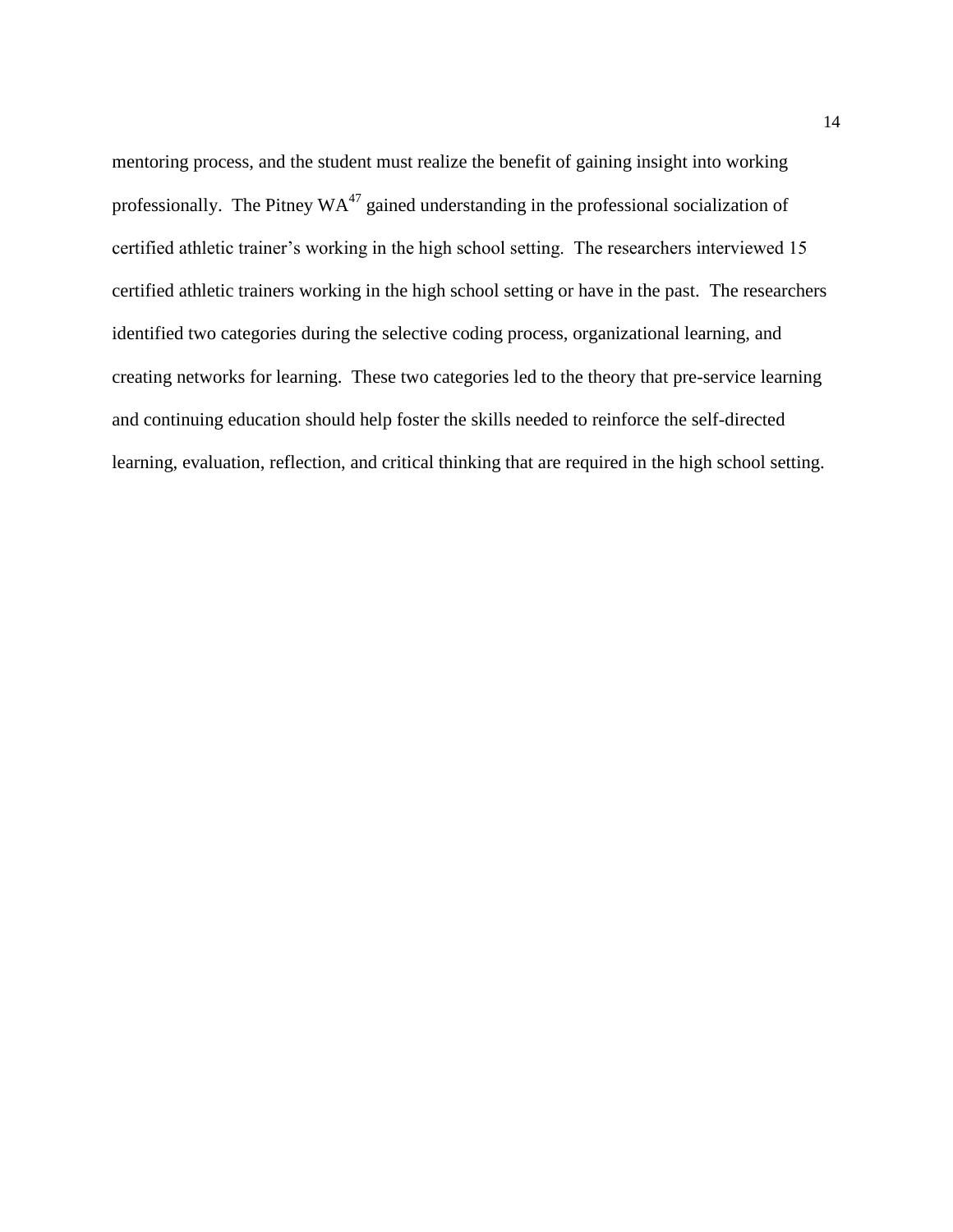#### CHAPTER 3

#### METHODOLOGY

#### Design of Study

We used a qualitative approach to determine the senior athletic training student's perception and self-reported behaviors of evidence-based practice. The qualitative approach provided a detailed insight into the instructional methods used to teach evidence-based practice to athletic training students. The paucity of data regarding athletic training student"s instruction in evidence-based practice supports a qualitative inquiry. We used a grounded theory analysis to identify the evidence-based practice instructional methods used by the instructors of the senior athletic training students.

#### Participants

We interviewed 13 senior athletic training students. Each student has completed most of their didactic curriculum and has had the greatest opportunity to become proficient in their skills. We reached data saturation after interviewing 13 senior athletic training students from CAATE accredited undergraduate ATEPs. We determined data saturation by comparing the similarity of responses from each of the subjects. Data saturation occurs when responses became mostly alike and repetitive.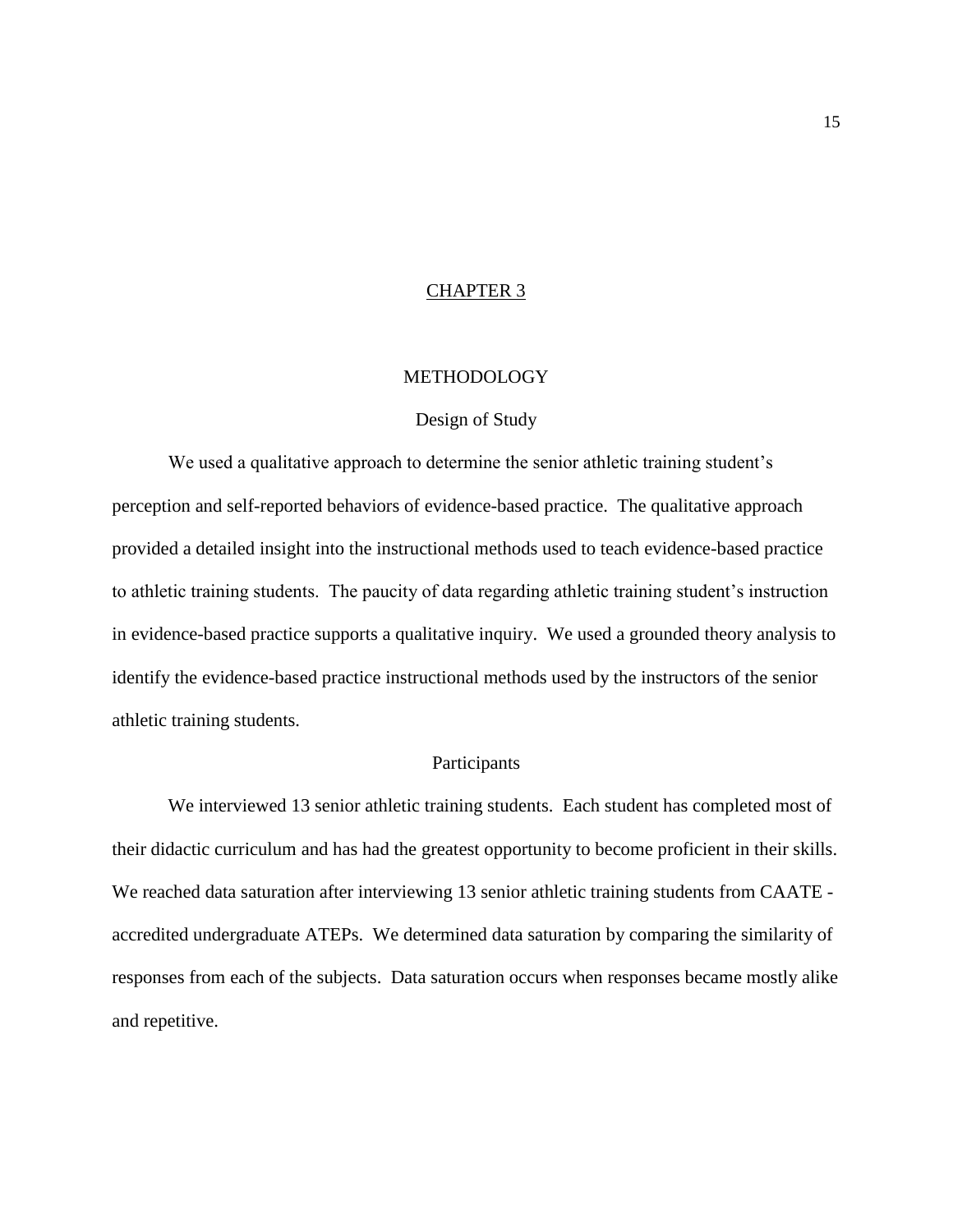#### *Participant recruitment procedure*

We identified participants through the NATA membership directory. The directory includes member"s names and contact information for those who wish to post that information. We generated a list of student members from the directory. A table of random numbers identified potential participants. Each value on the table of random numbers corresponds to the list of student members listed on the NATA student membership directory. We contacted potential participants via email and solicited their participation. This initial email (Appendix C) stated the purpose of the study, inclusion criteria, and a request to participate. The inclusion criteria required each subject to be senior athletic training students and to have phone access. When each student fulfilled all the inclusion criteria and wished to participate, they replied to the principle investigator (PI). The PI responded to each student separately via email (Appendix C). The PI verified that each student met the inclusion criteria, described the study, described the interview procedure, discussed the methods to receive informed consent, and asked about interview availability. The PI verified the time and date of the interview in follow-up emails with each individual participant. The individual telephone interviews took place during designated time set by the participant and researcher. The PI exhausted the list of potential participants before data saturation; the table of random numbers identified 500 additional potential participants. Analysis of the responses from the 13 senior athletic training student interviews established data saturation. The senior athletic training students were able to withdraw from participation at anytime during the initial contacts or thereafter.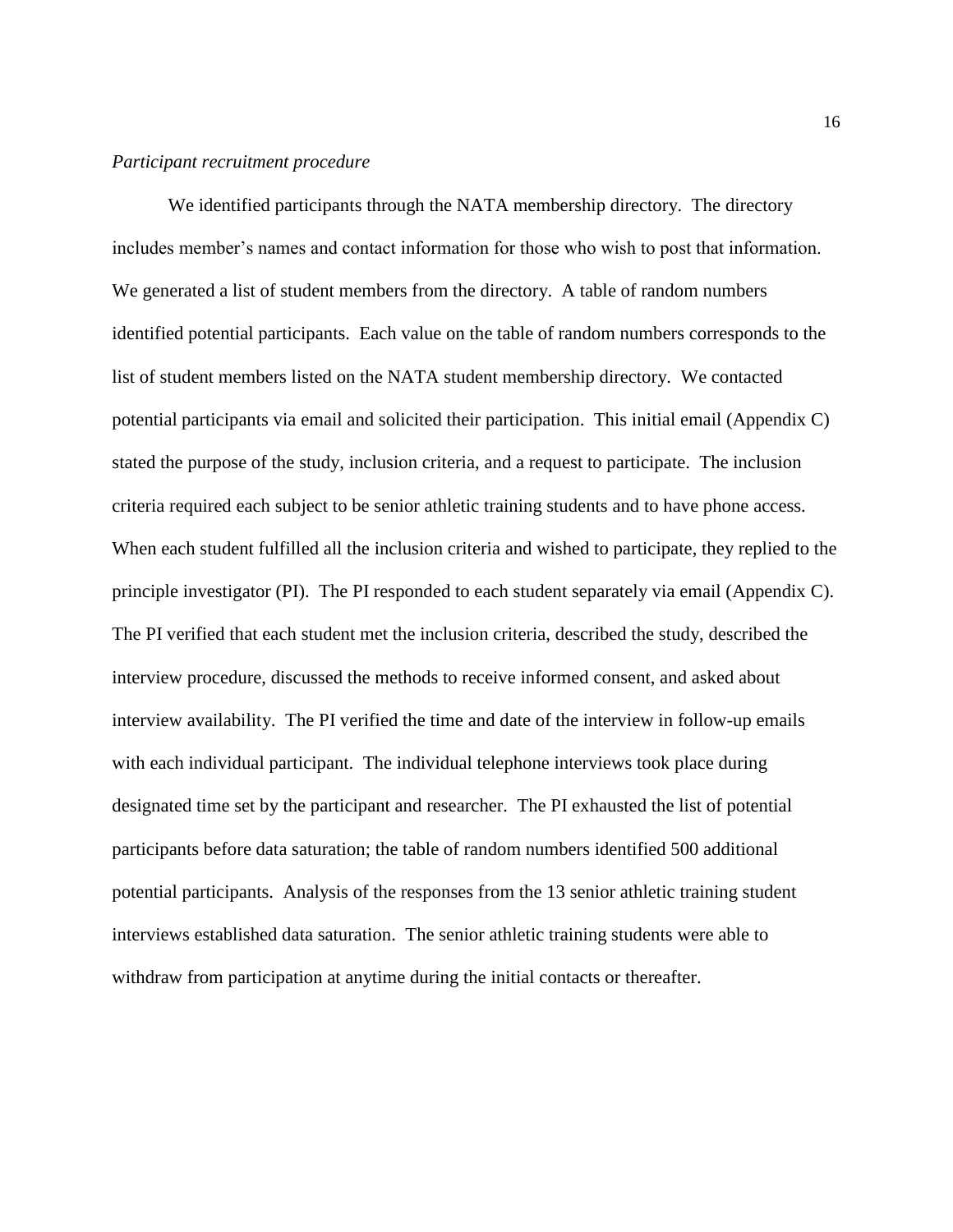#### *Methods for Receipt of informed consent*

We obtained a signed informed consent document (Appendix C) from each participant.

Subjects were able to use one of the three methods to return the signed informed consent

document:

- 1. We will mail a copy of the informed consent document, a pre-addressed stamped envelope to the preferred mailing address of each participant. They will sign and mail the document back to the PI.
- 2. The participant can sign and scan the informed consent document and email it back to the PI.
- 3. The participant may fax a signed informed consent document back to the PI.

Nine subjects used that fax method to return their signed informed consent document to the PI.

Two subjects used the email method to return their informed consent and one subject used the

mail method to return the informed consent document to the PI.

#### *Reminder*

One day prior to the interview, all 13 subjects received a reminder email.

#### Data Collection

#### *Pseudonym Identification*

We assigned pseudonyms to each subject, their university, university location and any other identifiable information described during the interview. We saved, on a secured laptop, for three years a document including subjects' actual and fictitious information. Only investigators will have password access to this information.

#### *Telephone interview recording equipment*

Data collection occurred by recording each individual telephone interview. We used the Olympus TP7 Telephone Pickup device (Olympus Imaging Corp, Dallas, TX) to record each individual telephone interview. The Olympus TP7 (TP7) is a telephone pickup device, which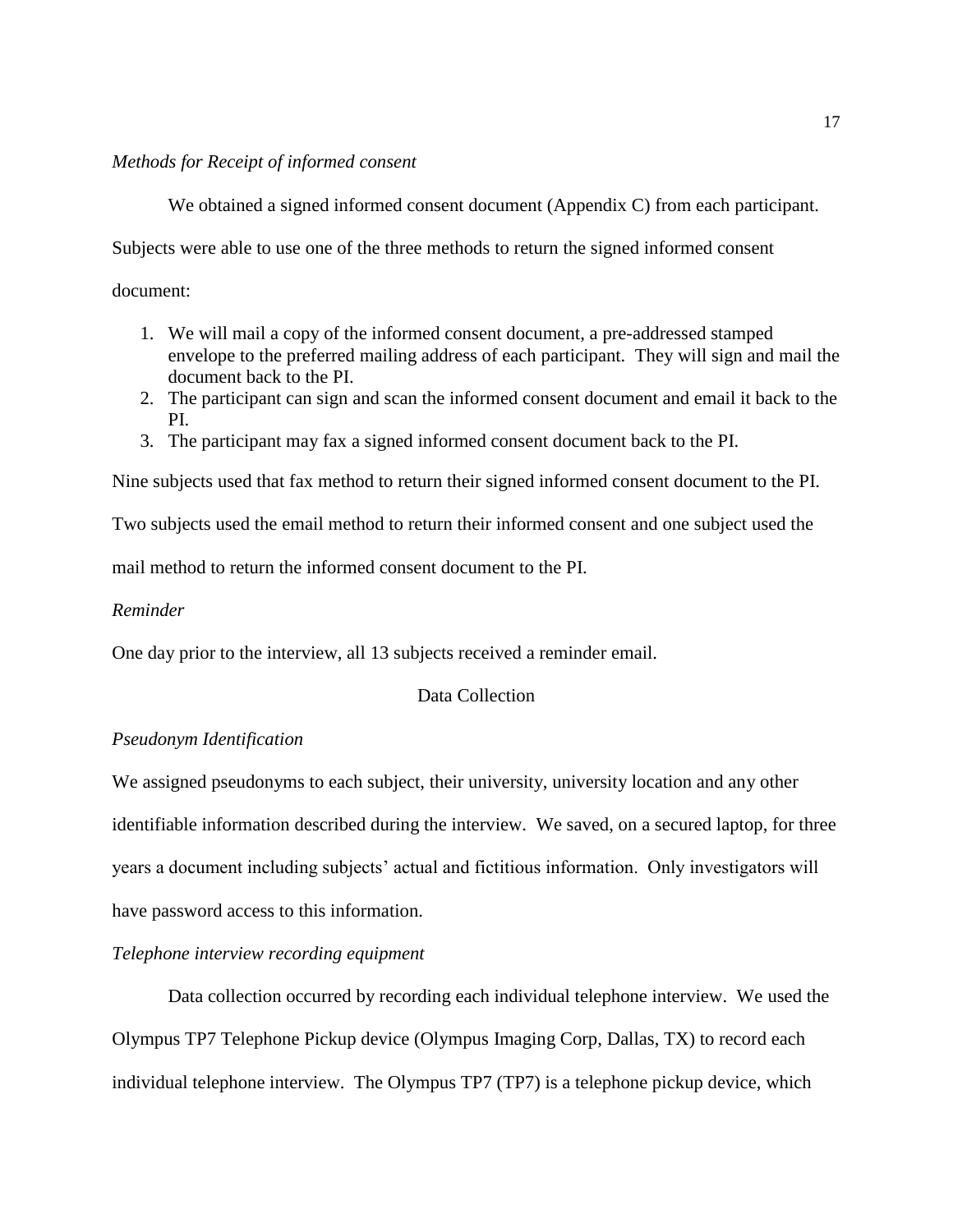allows recording of sound received by a built in microphone located in an earpiece. To create a recording of each telephone interview we placed the TP7 earpiece into the ear canal of the PI and held a cellular phone up to the earpiece. Holding the speaker portion of the cellular phone against the earpiece and speaking clearly during the interview the microphone picked up each side of the conversation. The TP7 allowed access through a connection cable into the microphone jack of a computer. We connected the microphone connection cable from the TP7 to a laptop computer. Using the Audacity software program (Audacity inc.,

http://audacity.sourceforge.net/) the TP7 signals were then turned into an .mp3 computer file. We transcribed and analyzed each interview into a Microsoft Word document. We secured all computer files on the researcher"s laptop and external hard drive for three years. A password will keep the researcher's laptop and external hard drive secure.

#### *Recording procedure*

The PI called the participants preferred telephone number. Once the subject accepted the call, the PI began recording. We did not restrict the type of phone used by the participant. Subjects were able to choose to use either a landline phone or a cellular phone for the interview. During the interview, when disruption (cell phone interference) hindered an accurate recording of the interview, the PI asked for clarification.

#### *Interview guide*

The PI conducted the interview from a quiet environment. The PI used an interview guide (Appendix C) to keep the interview process consistent. The PI greeted the subject and asked if they were ready to begin. The PI asked a series of questions where the subject must answer, verbally, yes or no. The questions are: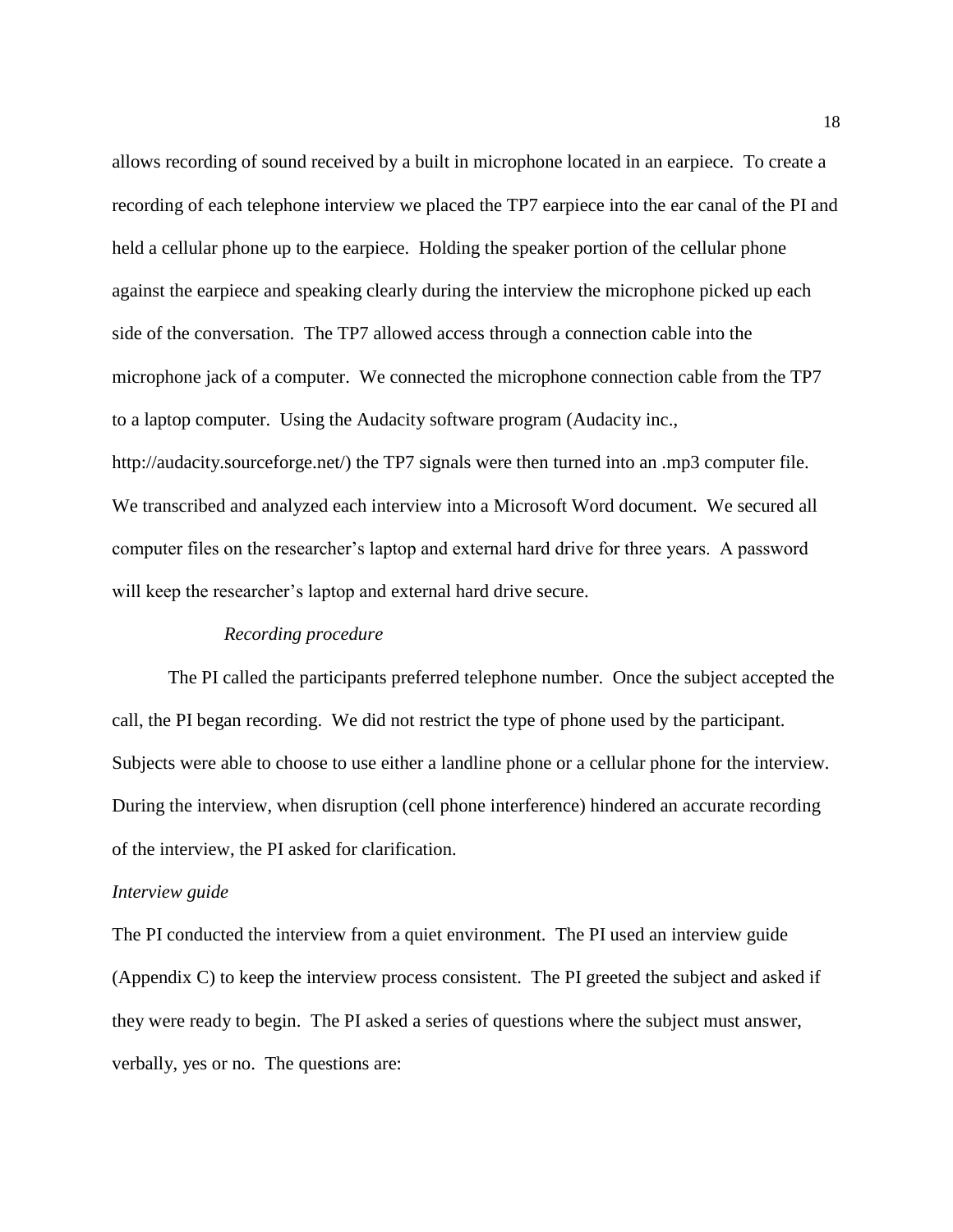- 1. Do you understand that you are voluntarily participating?
- 2. Do you understand that we are recording the entire interview?

The PI kept the subjects' responses confidential and at any point, if they wish to stop the interview, they were free to do so with no penalty. We reminded the subjects that they make take a break at any time during the interview. If the subject agrees to continue, the PI asks the research questions.

#### *Interview questions*

Participant's responses to the twelve open ended questions provided the data for this

study. The intention of the interview is to allow the participant to give a richly detailed

explanation. The PI gained further clarification of the participants' responses to the questions by

using probes.<sup>48</sup> This further clarification allowed for richer detail and explained any new

terminology or themes that may arose unexpectedly. Example probe<sup>48</sup> questions are:

- "Tell me more about that assignment?"
- "Who taught you the new skill?"
- "Did you have a positive outcome?"
- "Have you used any other techniques?"

Below are the questions that the PI asked each participant:

- 1. Please tell me about a situation that occurred during your clinical experience that you had difficulty determining the diagnosis of an injury?
- 2. Did you seek help? How?
- 3. Please tell me about a situation that occurred during your clinical experience that you had difficulty in determining a treatment program?
- 4. Did you seek help? How?
- 5. How do you evaluate the care you are providing to your patients?
- 6. Tell me about a situation in which you have incorporated a new skill into to your clinical practice?
- 7. Describe to me a situation in which you incorporated a skill you learned from reading medical literature into your clinical practice?
- 8. How have you accessed medical literature in the past?
- 9. What instruction have you been given on how to access medical literature?
- 10. Tell me about a situation in which you were required to look up medical literature?
- 11. How do you know when medical literature is high quality?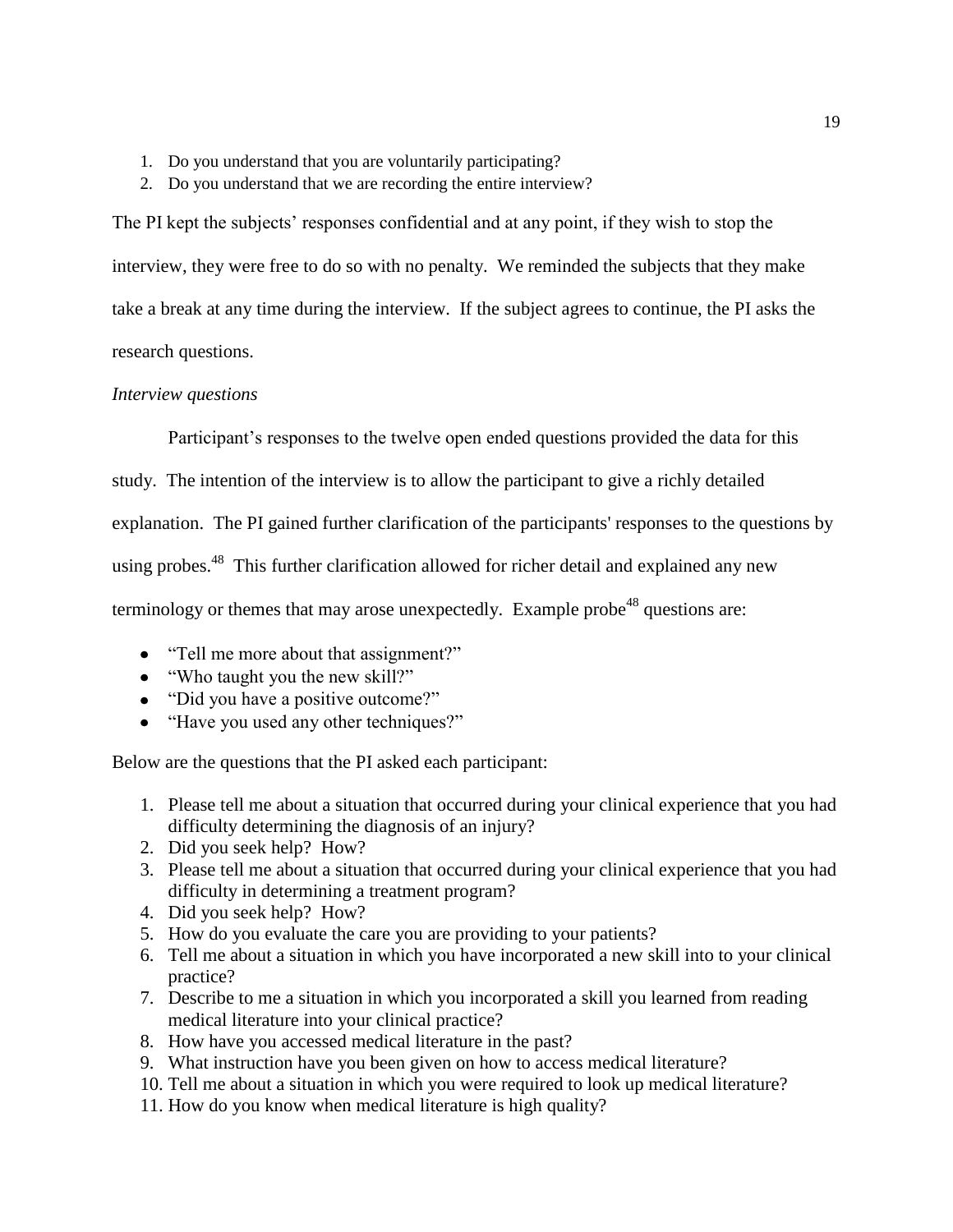- 12. How do you include your patient"s opinion in the care you deliver?
- 13. Describe to me a situation in which your patient"s opinion or feelings changed the care you delivered?

During each interview, the PI noted the general theme of interview responses. The interviews ceased once the subjects answered all questions and probes. The PI thanked the participant and ended the call and recording.

#### Data Analysis

The PI manually transcribed verbatim each telephone interview into Microsoft Word document. The PI reviewed and compared the interview notes to determine data saturation. *Grounded theory coding*

We used a grounded theory coding approach to analyze the data for any emerging themes. Coding the data allowed the themes to emerge more promptly. During the interviews, we identified themes from the responses to the research questions and probe questions. We grouped and reviewed the immediately identified themes, which is termed open coding. The open coded data from each interview represents the thoughts, ideas and beliefs of each of the subjects.<sup>43</sup> We used the open coded data to analyze the responses from ongoing interviews until saturation. The open coded data is coded again using axial coding. Axial coding organizes the open coded data into like categories or subcategories.<sup>43</sup> The third method of coding links these subcategories. This third method of coding is selective coding, which groups the categories into a central theory or phenomenon.<sup>43</sup> The selectively coded data represents the general occurrences or experiences of the subjects. The experiences, generated from or grounded in the data, represent the perception and self-reported behaviors of evidence-based practice in the senior athletic training students. Due to the nature of the research questions and this type of study, no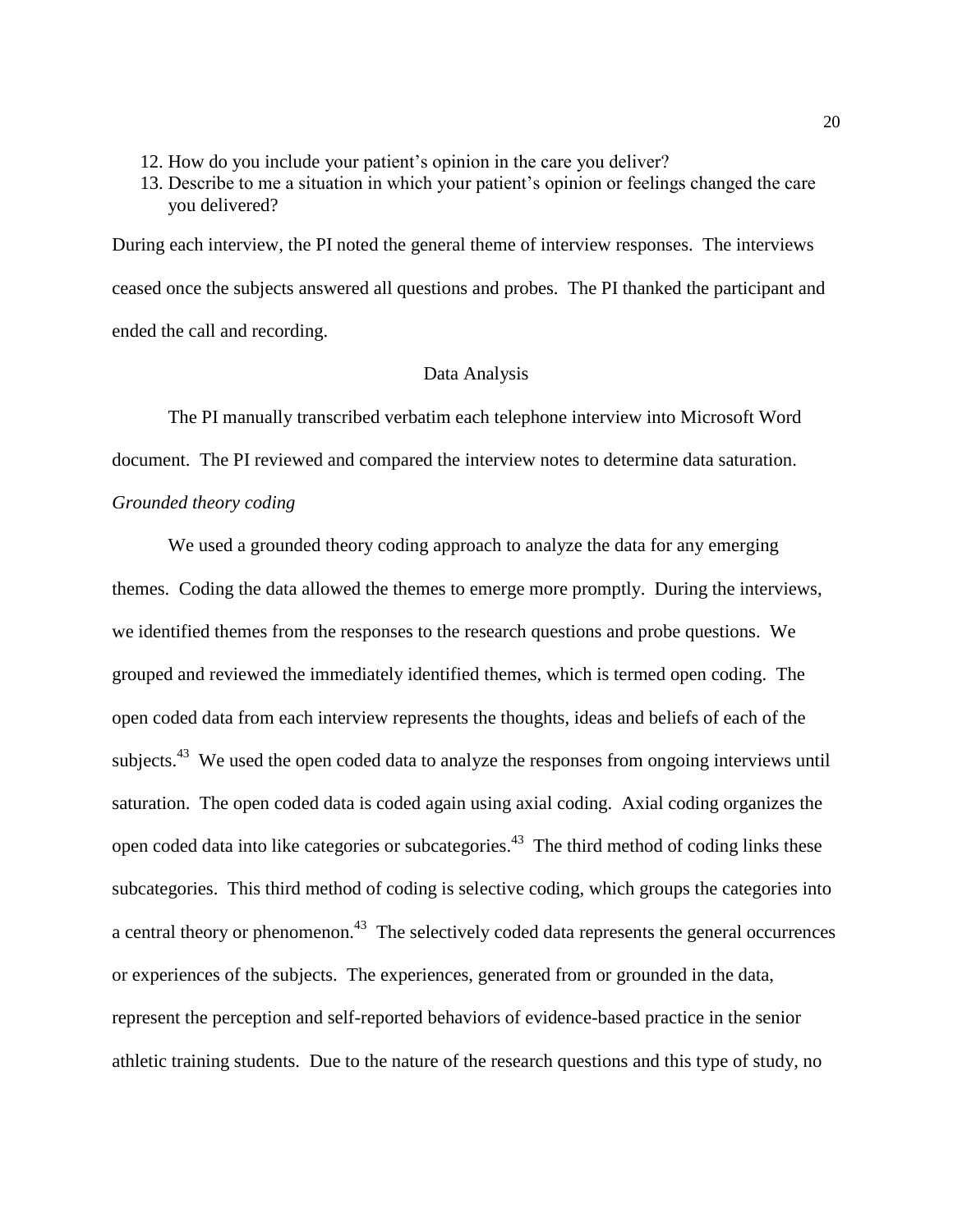assessment can be determined. We only will describe the common experiences and actions of the senior athletic training students using evidence-based practice.

#### **Trustworthiness**

We established trustworthiness<sup> $4,5,17$ </sup> by peer debriefing and multiple analyst triangulation. We transcribed and coded the first interview. One other experienced qualitative researcher examined the transcribed and coded data. The experienced qualitative researcher evaluated the coding of the data. Based on the expert's advice changes to the coding strategy may occur. The PI then continued the interviewing and open coding process incorporating the expert's advice and recommendations. Once the PI determined saturation, the PI contacted the expert again. The expert reviewed two other open coded interviews and the three levels of coding completed by the PI. The PI used the expert's advice and recommendations when determining the themes and results of this study.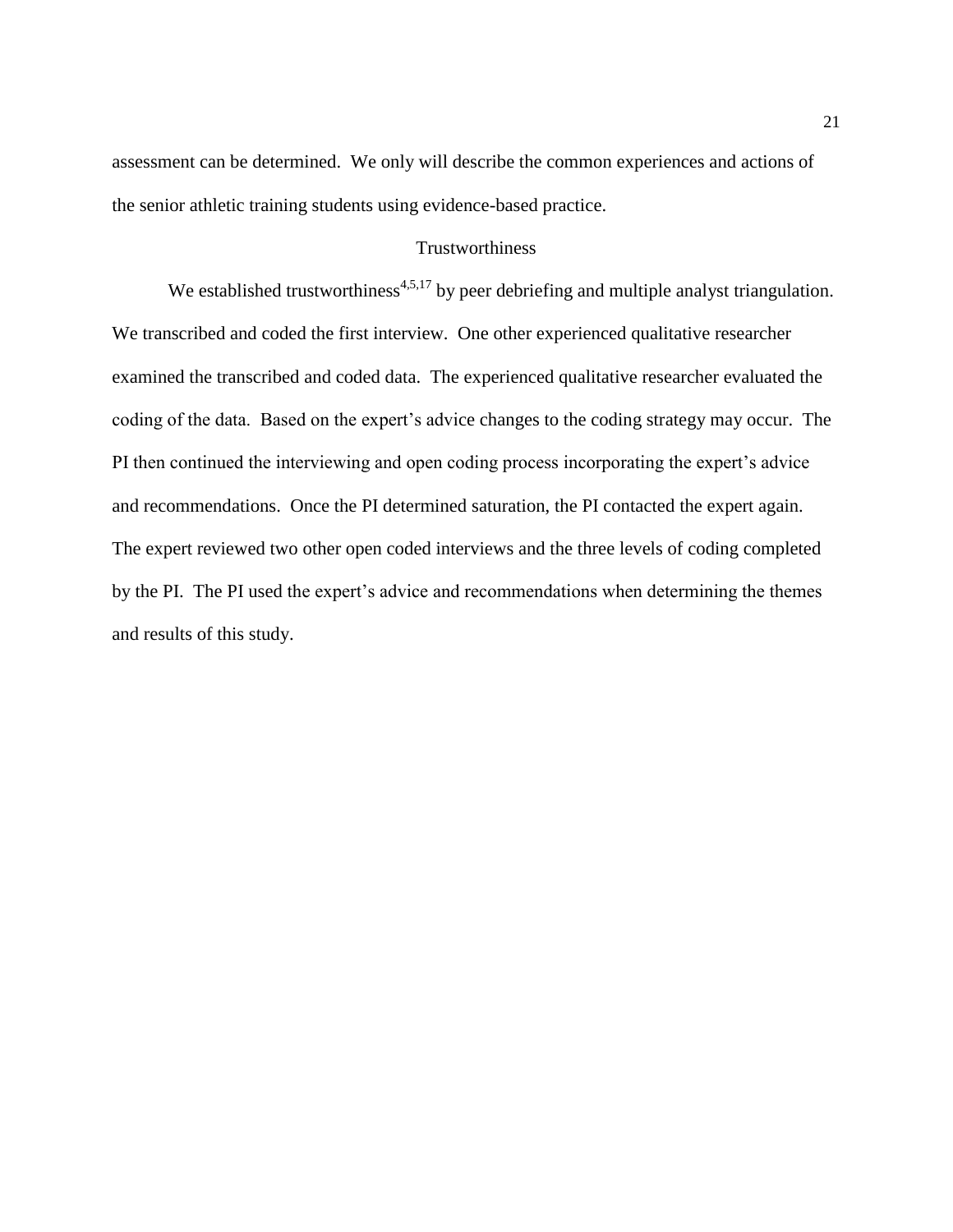## **TABLES**

## Table  $1^{21}$  Key Resources for Accessing Evidence-Based Information

Key Resources for Accessing Evidence-Based Information

| <b>Publisher</b><br>URL                                                                                                                                                                                                              | <b>Description of Resource</b><br>Cost                                                                                                                                                                                                                                                                                                                                                                                                   |  |
|--------------------------------------------------------------------------------------------------------------------------------------------------------------------------------------------------------------------------------------|------------------------------------------------------------------------------------------------------------------------------------------------------------------------------------------------------------------------------------------------------------------------------------------------------------------------------------------------------------------------------------------------------------------------------------------|--|
| <b>ACP Journal Club</b>                                                                                                                                                                                                              |                                                                                                                                                                                                                                                                                                                                                                                                                                          |  |
| American College of Physicians<br>http://www.acpjc.org/                                                                                                                                                                              | • Contains selected citations and abstracts of articles that report original studies and systematic<br>reviews from the biomedical literature; focuses on articles of immediate interest to internists.<br>Articles are summarized in "value added" abstracts and commented on by clinical experts.<br>Rate varies on status and location of individual. See<br>http://www.acponline.org/catalog/journals/acpjc.htm#rates.               |  |
| CINAHL                                                                                                                                                                                                                               |                                                                                                                                                                                                                                                                                                                                                                                                                                          |  |
| <b>CINAHL Information Systems</b><br>http://www.cinahl.com/                                                                                                                                                                          | Focuses on the literature of nursing and allied health professions and provides citation and<br>abstract only with selected full text. Uses a clinical question and develops interventions based<br>on evidence. Also includes the definition, incidence, etiology and prognosis of the disease con-<br>dition.<br>Cost depends on access mode and vendor.                                                                               |  |
| <b>Clinical Evidence</b>                                                                                                                                                                                                             |                                                                                                                                                                                                                                                                                                                                                                                                                                          |  |
| British Medical Journal<br>http://www.clinicalevidence.com/ceweb/conditions/index.jsp                                                                                                                                                | International source of the best available evidence on the effects of common clinical interven-<br>tions and contains citation and abstract with summary of the article.<br>Rate depends on access mode and status. See<br>http://www.clinicalevidence.com/ceweb/products/index.jsp for rates.                                                                                                                                           |  |
| <b>Cochrane Database of Systematic Reviews</b>                                                                                                                                                                                       |                                                                                                                                                                                                                                                                                                                                                                                                                                          |  |
| Update Software<br>http://www.update-software.com/clibng/cliblogon.htm                                                                                                                                                               | Full text systematic reviews on the effects of health care.<br>Rate depends on access mode. Rates available at<br>http://www.wileyeurope.com/wileycda/section/id-101096.html.                                                                                                                                                                                                                                                            |  |
| The following five databases are subsets of Cochrane:<br><b>Cochrane Central Register of Controlled Trials</b><br>(CENTRAL)<br><b>Update Software</b><br>http://www.update-software.com/clibng/cliblogon.htm                         | Bibliography of controlled trials including reports published in conference proceedings and in<br>many other sources not currently listed in MEDLINE or other bibliographic databases                                                                                                                                                                                                                                                    |  |
| <b>Cochrane Database of Methodology Reviews (CDMR)</b><br><b>Update Software</b><br>http://www.update-software.com/clibng/cliblogon.htm                                                                                              | • Full-text systematic reviews of methodological studies.                                                                                                                                                                                                                                                                                                                                                                                |  |
| Cochrane Methodology Register<br>Update Software                                                                                                                                                                                     | • Bibliography of articles and books on the science of research synthesis.                                                                                                                                                                                                                                                                                                                                                               |  |
| http://www.update-software.com/clibng/cliblogon.htm<br><b>Health Technology Assessment Database</b><br>Undate Software                                                                                                               | • Information on health care technology assessments.                                                                                                                                                                                                                                                                                                                                                                                     |  |
| http://www.update-software.com/clibng/cliblogon.htm<br><b>NHS Economic Evaluation Database</b><br>Undate Software<br>http://www.update-software.com/clibng/cliblogon.htm<br>Database of Abstracts of Reviews of Effectiveness (DARE) | • A register of published economic evaluations of health care interventions.                                                                                                                                                                                                                                                                                                                                                             |  |
| NHS Centre for Reviews and Dissemination.<br>http://www.york.ac.uk/inst/crd/darehp.htm                                                                                                                                               | Structured abstracts of systematic reviews.<br>Provides summaries of systematic reviews that also provides a critical commentary on the<br>quality of the review.<br>No charge.                                                                                                                                                                                                                                                          |  |
| <b>EMBASE: Rehabilitation &amp; Physical Medicine</b><br>Excerpta Medica database (Elsevier Science)<br>http://www.embase.com/                                                                                                       | • Rehabilitation & Physical Medicine is a subset of the EMBASE database that contains citations<br>related to rehabilitation and physical medicine, and focuses on all aspects of the rehabilitation<br>of somatic and mental disorders using physiotherapy and other therapeutic modalities.<br>Cost depends on access mode and status. See http://www.ovid.com/site/catalog/database/<br>82.jsp?top=2∣=3⊥=7&subsection=10 for details. |  |
| <b>Evidence-Based Practice</b>                                                                                                                                                                                                       |                                                                                                                                                                                                                                                                                                                                                                                                                                          |  |
| American Academy of Family Physicians<br>http://www.ebponline.net/                                                                                                                                                                   | Evidence-based continuing medical education resource for family physicians.<br>Starts with a clinical question chosen by practicing family physicians and includes a summary<br>of the evidence.<br>Rate depends on status. See http://www.ebponline.net/forms/frm_subscribe.asp for rates.                                                                                                                                              |  |
| <b>Hooked On Evidence</b>                                                                                                                                                                                                            |                                                                                                                                                                                                                                                                                                                                                                                                                                          |  |
| American Physical Therapy Association (APTA)<br>http://www.apta.org/hookedonevidence/<br>index.cfm                                                                                                                                   | Developed specifically by and for physical therapists. A searchable database of summary<br>extractions from research articles related to physical therapy intervention.<br>. No cost to APTA members.                                                                                                                                                                                                                                    |  |
| <b>MEDLINE</b>                                                                                                                                                                                                                       |                                                                                                                                                                                                                                                                                                                                                                                                                                          |  |
| National Library of Medicine                                                                                                                                                                                                         | • Premier health care database produced by the National Library of Medicine. Provides                                                                                                                                                                                                                                                                                                                                                    |  |
| http://www.pubmed.gov                                                                                                                                                                                                                | citation/abstract only with links to full text.<br>Cost depends on access mode and vendor. MEDLINE is free via PubMed-<br>http://www.pubmed.gov.                                                                                                                                                                                                                                                                                         |  |
| Physiotherapy Evidence Database (PEDro)                                                                                                                                                                                              |                                                                                                                                                                                                                                                                                                                                                                                                                                          |  |
| Centre for Evidence-Based Physiotherapy<br>http://www.pedro.fhs.usyd.edu.au/index.html                                                                                                                                               | • Developed specifically for physical therapists. Bibliographic details and abstracts of randomized<br>controlled trials, systematic reviews. Most trials on the database have been rated for quality.<br>• No charge.                                                                                                                                                                                                                   |  |
| Turning Research into Practice (TRIP)                                                                                                                                                                                                |                                                                                                                                                                                                                                                                                                                                                                                                                                          |  |
| http://www.tripdatabase.com/                                                                                                                                                                                                         | Database of evidence-based resources; includes reports from sources such as Cochrane, and<br>Clinical Evidence.<br>Allows limited number of searches without charge. Subscription information can be obtained<br>from subs@tripdatabase.com.                                                                                                                                                                                             |  |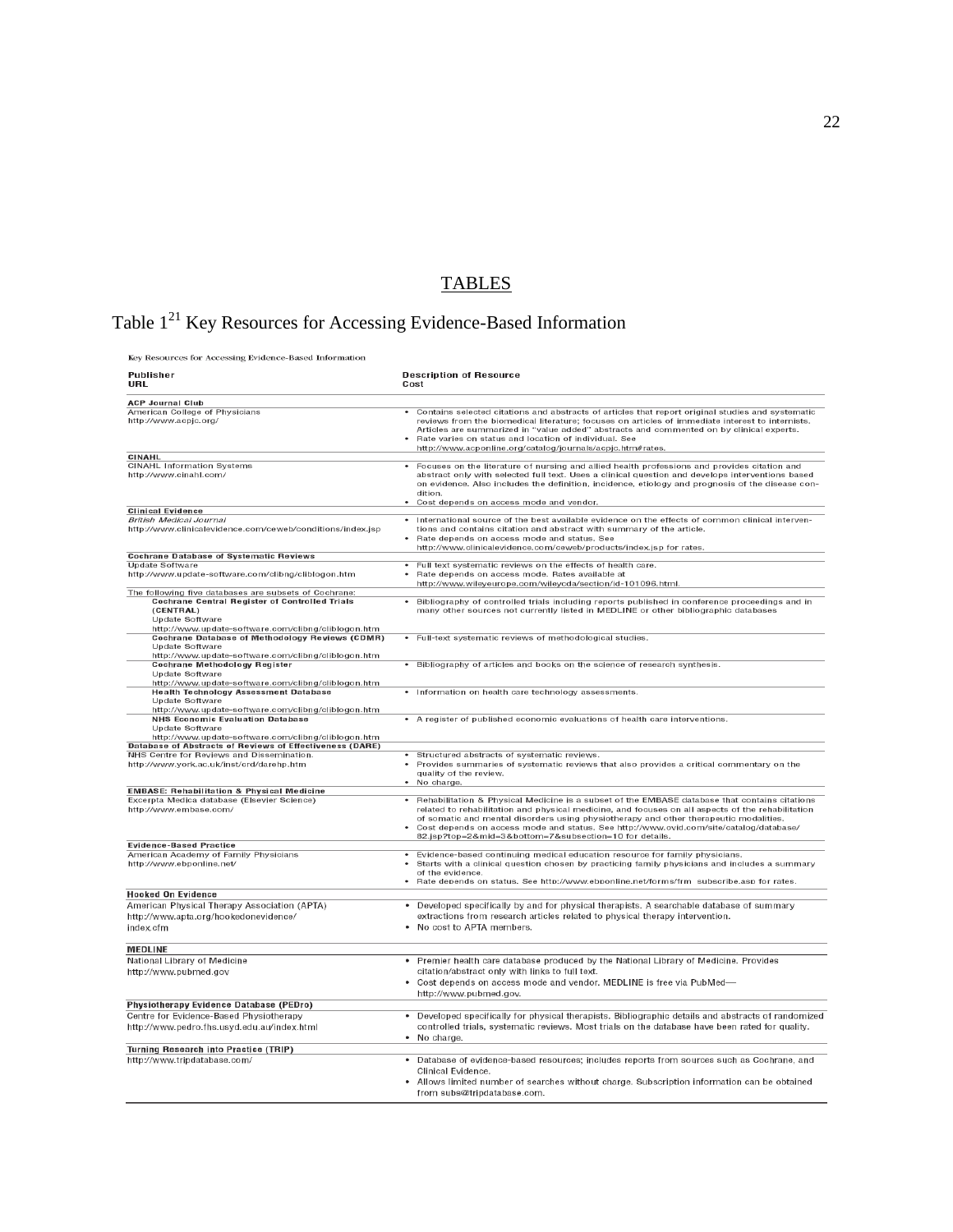# Table  $2^{25}$  Hierarchy of Evidence

| Hierarchy of Evidence: Levels/Rating System and Sources |                                                                                                                                                                                                                                               |  |
|---------------------------------------------------------|-----------------------------------------------------------------------------------------------------------------------------------------------------------------------------------------------------------------------------------------------|--|
| <b>Level of Evidence</b>                                | Description                                                                                                                                                                                                                                   |  |
| Level I                                                 | Evidence-based clinical guidelines based on meta-analysis of randomized controlled trials<br>and systematic reviews of randomized controlled trials                                                                                           |  |
|                                                         | Meta-analysis of all relevant, well-designed randomized controlled trials (studies) (e.g., a<br>systematic review that resulted in the ability to apply statistics to a number of randomized<br>controlled trials that met specific criteria) |  |
|                                                         | Systematic review of well-designed randomized controlled trials that did not result in a meta-<br>analysis                                                                                                                                    |  |
| Level II                                                | An individual randomized controlled trial (i.e., a study that meets the criteria of an<br>experimental design)                                                                                                                                |  |
| Level III                                               | Quasi-experimental study (i.e., a nonrandomized controlled trial, such as a nonrandomized<br>single group pretest and posttest time series or matched case-controlled studies)                                                                |  |
| Level IV                                                | Nonexperimental study (e.g., case-control and cohort studies)                                                                                                                                                                                 |  |
| Level V                                                 | Meta-synthesis reviews of descriptive and qualitative studies that meet criteria                                                                                                                                                              |  |
| Level VI                                                | Single descriptive or qualitative study                                                                                                                                                                                                       |  |
| Level VII                                               | Opinions of respected national authorities based on their clinical experience or the opinions<br>of expert committees, including their interpretation of nonresearch-based information,<br>regulatory or legal opinions                       |  |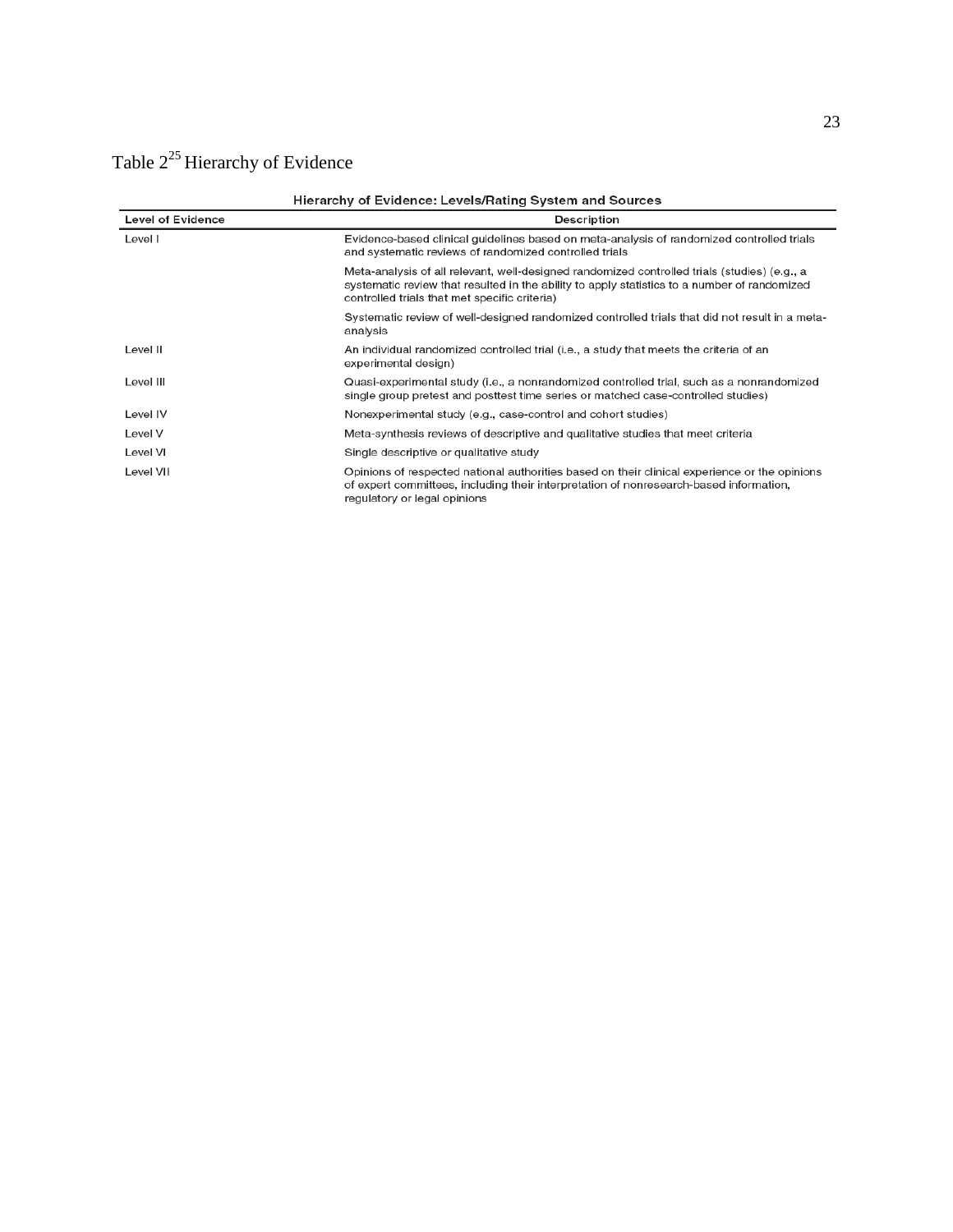## Table  $3^{26}$  Strength of Recommendation Taxonomy

#### **Strength of Recommendation Taxonomy (SORT)**

| Strength of<br>recommendation | Definition                                                                                                                                                               |
|-------------------------------|--------------------------------------------------------------------------------------------------------------------------------------------------------------------------|
| А                             | Recommendation based on consistent and good-quality patient-oriented evidence.*                                                                                          |
| B                             | Recommendation based on inconsistent or limited-quality patient-oriented evidence.*                                                                                      |
| C                             | Recommendation based on consensus, usual practice, opinion, disease-oriented evidence,* or case series for<br>studies of diagnosis, treatment, prevention, or screening. |

Use the following table to determine whether a study measuring patient-oriented outcomes is of good or limited quality, and whether the results are consistent or inconsistent between studies.

| Study quality                                           | Diagnosis                                                                                                                                                                                                                                    | Treatment/prevention/screening                                                                                                                                          | Prognosis                                                                                                                                                                                                    |
|---------------------------------------------------------|----------------------------------------------------------------------------------------------------------------------------------------------------------------------------------------------------------------------------------------------|-------------------------------------------------------------------------------------------------------------------------------------------------------------------------|--------------------------------------------------------------------------------------------------------------------------------------------------------------------------------------------------------------|
| Level 1—good-guality<br>patient-oriented<br>evidence    | Validated clinical decision rule<br>SR/meta-analysis of high-quality<br>studies<br>High-quality diagnostic cohort<br>study†                                                                                                                  | SR/meta-analysis of RCTs with<br>consistent findings<br>High-quality individual RCT#<br>All-or-none study§                                                              | SR/meta-analysis of good-quality<br>cohort studies<br>Prospective cohort study with<br>good follow-up                                                                                                        |
| Level 2-limited-quality<br>patient-oriented<br>evidence | Unvalidated clinical decision rule<br>SR/meta-analysis of lower-quality<br>studies or studies with<br>inconsistent findings<br>Lower-quality diagnostic cohort<br>study or diagnostic case-control<br>study§                                 | SR/meta-analysis of lower-quality<br>clinical trials or of studies with<br>inconsistent findings<br>Lower-quality clinical trial‡<br>Cohort study<br>Case-control study | SR/meta-analysis of lower-quality<br>cohort studies or with<br>inconsistent results<br>Retrospective cohort study or<br>prospective cohort study with<br>poor follow-up<br>Case-control study<br>Case series |
| Level 3-other<br>evidence                               | Consensus guidelines, extrapolations from bench research, usual practice, opinion, disease-oriented<br>evidence (intermediate or physiologic outcomes only), or case series for studies of diagnosis, treatment,<br>prevention, or screening |                                                                                                                                                                         |                                                                                                                                                                                                              |
|                                                         |                                                                                                                                                                                                                                              |                                                                                                                                                                         |                                                                                                                                                                                                              |

Consistency across studies

| Consistent   | Most studies found similar or at least coherent conclusions (coherence means that differences are explainable)<br>Οľ                             |
|--------------|--------------------------------------------------------------------------------------------------------------------------------------------------|
|              | If high-quality and up-to-date systematic reviews or meta-analyses exist, they support the recommendation                                        |
| Inconsistent | Considerable variation among study findings and lack of coherence<br>ΟI                                                                          |
|              | If high-quality and up-to-date systematic reviews or meta-analyses exist, they do not find consistent evidence in<br>favor of the recommendation |

\*-Patient-oriented evidence measures outcomes that matter to patients: morbidity, mortality, symptom improvement, cost reduction, and quality of life. Disease-oriented evidence measures intermediate, physiologic, or surrogate end points that may or may not reflect improvements in patient outcomes (e.g., blood pressure, blood chemistry, physiologic function, pathologic findings).

+-High-quality diagnostic cohort study: cohort design, adequate size, adequate spectrum of patients, blinding, and a consistent, welldefined reference standard.

:- High-quality RCT: allocation concealed, blinding if possible, intention-to-treat analysis, adequate statistical power, adequate follow-up (greater than 80 percent).

§-In an all-or-none study, the treatment causes a dramatic change in outcomes, such as antibiotics for meningitis or surgery for appendicitis, which precludes study in a controlled trial.

FIGURE 1. The Strength of Recommendation Taxonomy. (SR = systematic review; RCT = randomized controlled trial)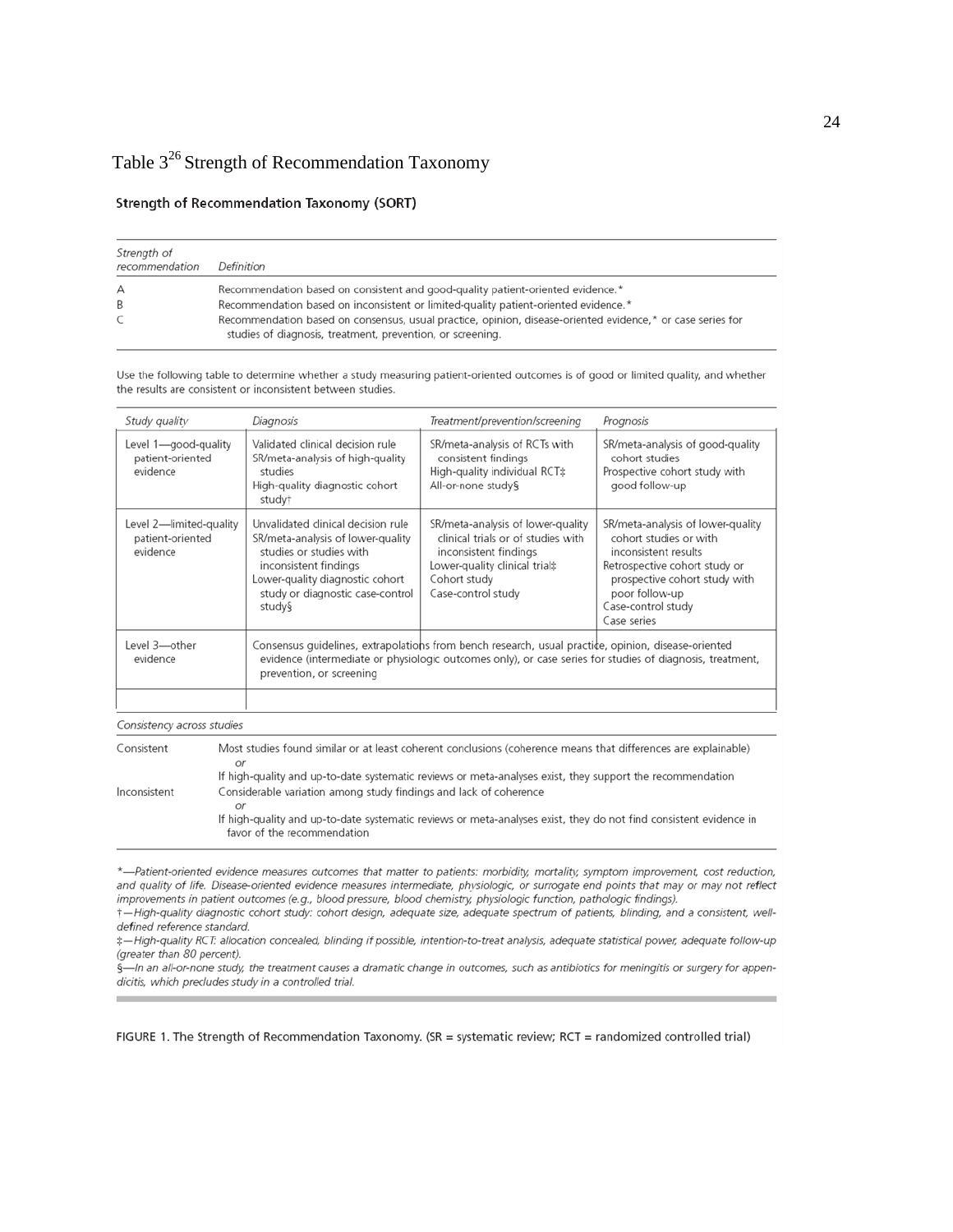Figure 1 Evidence-Based Practice Visual



. . . . . . .

Figure 2 PICO Descriptor

| Element | Descriptor                                                                                                                                                                                                                                                                                                                                                 |
|---------|------------------------------------------------------------------------------------------------------------------------------------------------------------------------------------------------------------------------------------------------------------------------------------------------------------------------------------------------------------|
| Р       | Refers to the relevant<br>patient(s) or population.                                                                                                                                                                                                                                                                                                        |
|         | Relates to the intervention<br>or exposure of interest. What is the<br>management strategy or potentially harmful<br>exposure about which we are concerned?                                                                                                                                                                                                |
| C       | Refers to the comparison we may be<br><b>interested in reviewing.</b> What management<br>strategies are we interested in comparing?<br>Not all questions will have a comparison<br>group. Those issues related to therapy<br>of harm will have two or more parts to<br>it. This could be an intervention/exposure<br>and a control or alternative therapy. |
|         | The outcome. What are the patient-related<br>consequences of the exposure or intervention<br>that we are interested in?                                                                                                                                                                                                                                    |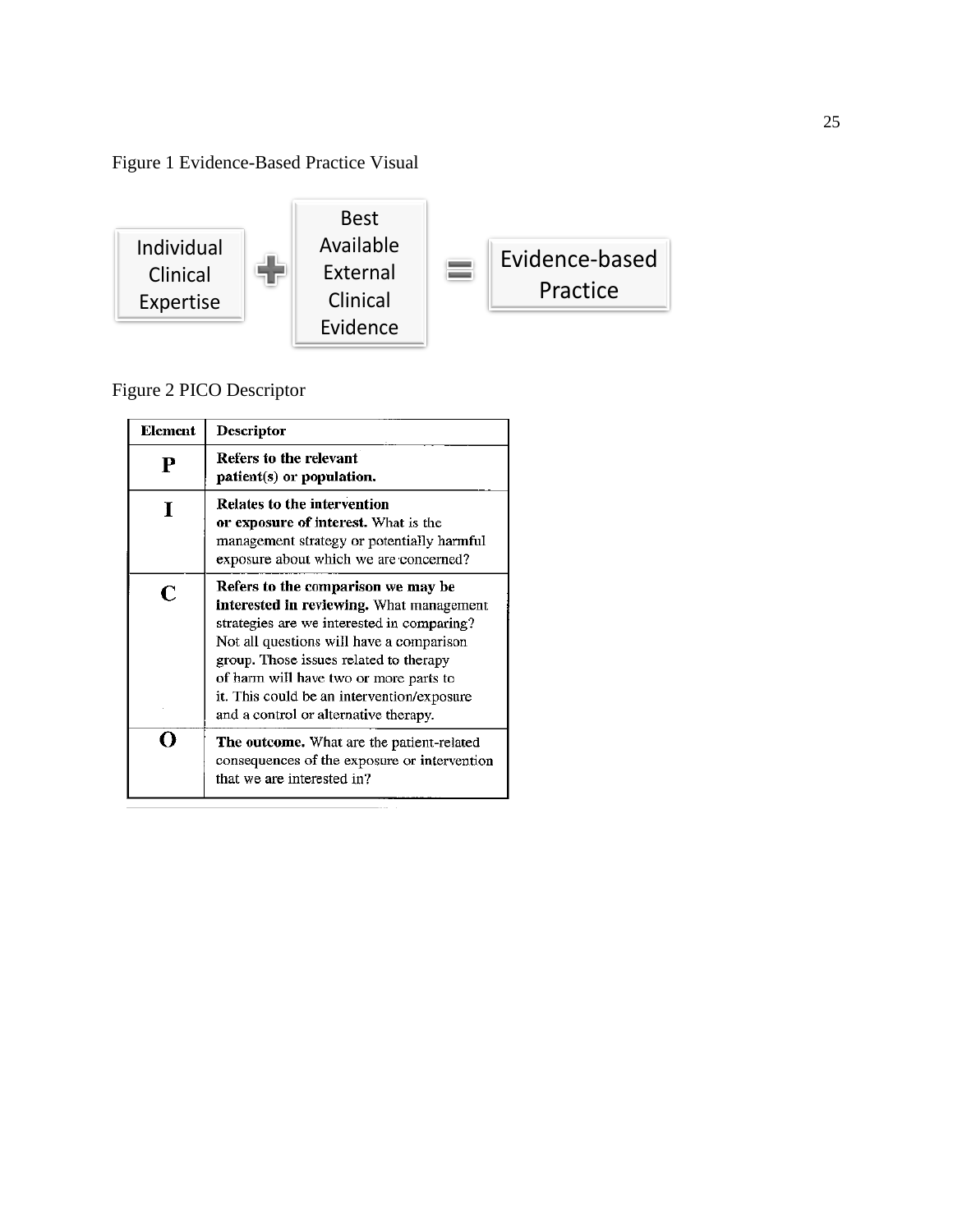#### COMPREHENSIVE BIBLIOGRAPHY

- 1. Fineout-Overholt E, Melnyk B, Schultz A. Transforming health care from the inside out: advancing evidence-based practice in the 21st century. *J Prof Nurs*. November 2005;21(6):335-344.
- 2. Kronenfeld M, Stephenson P, Nail-Chiwetalu B, et al. Review for librarians of evidencebased practice in nursing and the allied health professions in the United States. *JMLA.* October 2007;95(4):394-407.
- 3. Sackett DL, Rosenberg WMC, Gray JAM, Haynes RB, Richardson WS. Evidence based medicine: what it is and what it isn't. *BMJ*. January 13, 1996 1996;312(7023):71-72.
- 4. Steves R, Hootman J. Evidence-based medicine: what is it and how does it apply to athletic training?. *J Athl Train*. January 2004;39(1):83-87.
- 5. Bliss-Holtz J. Evidence-Based Practice: A Primer for Action. *Issues Compr Pediatr Nurs*. 2007;30(4):165-182.
- 6. Thomas L, Cullum N, McColl E, Rousseau N, Soutter J, Steen N. Guidelines in professions allied to medicine. *Cochrane Database Syst Rev*. 2000;(2):CD000349.
- 7. National Athletic Training Association website. Education section-Competencies. [http://www.nata.org/education/competencies.htm.](http://www.nata.org/education/competencies.htm)
- 8. National Athletic Trainers" Association (2006). Athletic Training Educational Competencies, 4th Edition. Dallas, TX (July  $1<sup>st</sup>$ , 2006).
- 9. Commission on Accreditation of Athletic Training Education. Standards for the Accreditation of Entry-Level Athletic Training Education Programs  $6<sup>th</sup>$  ed. [www.caate.net.](http://www.caate.net/) Revised: June 30<sup>th</sup>, 2008.
- 10. Hootman J. New section in JAT: evidence-based practice. (Editorial). *J Athl Train* [serial online]. January 2004;39(1):9.
- 11. Commission on Accreditation of Athletic Training Education. Accreditation process overview. www.caate.net. Revised: September 2008.
- 12. The Campaign for Effective Patient Care. Perception vs. Reality: Evidence-Based Medicine, California Voters, and the Implications for Health Care Reform. [http://www.effectivepatientcare.org/images/0909%20CEPC%20Brownlee%20Report%2](http://www.effectivepatientcare.org/images/0909%20CEPC%20Brownlee%20Report%20on%20EBM.pdf)  $0$ on%20EBM.pdf. Published 2009. Accessed October  $5<sup>th</sup>$ , 2009.
- 13. Institute of Medicine. Learning What Works Best: The Nations Need for Evidence on Comparative Effectiveness in Health Care. [http://www.iom.edu/ebm-effectiveness.](http://www.iom.edu/ebm-effectiveness) Published 2007. Accessed October 5<sup>th</sup>, 2009.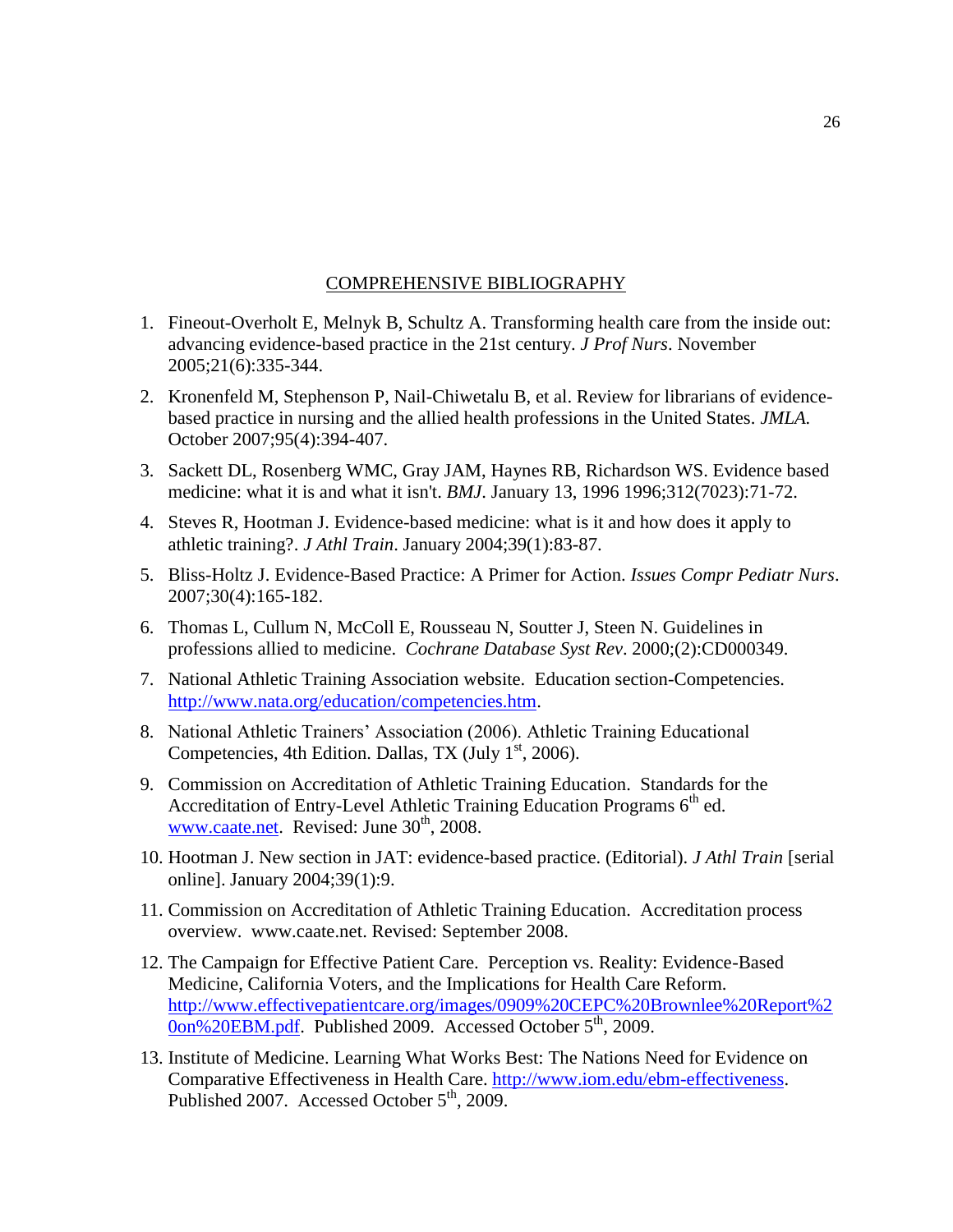- 14. Institute of Medicine Roundtable on Evidence-based Medicine. Case for Evidence-Based Medicine. <http://www.iom.edu/CMS/28312/RT-EBM/56903/56950/57398.aspx> Published 2006. Accessed October  $5<sup>th</sup>$ , 2009.
- 15. Straus SE, McAlister FA. Evidence-based medicine: a commentary on common criticisms. *CMAJ* 2000;163(7):837-841.
- 16. Doherty S. Evidence-based medicine: arguments for and against. *EMA.* 2005;17(4):307- 313.
- 17. Evidence-based medicine training in graduate medical education: past, present and future. *J Eval Clin Pract.* 2000;6(2):121-138.
- 18. Krainovich-Miller B, Haber J, Yost J, Jacobs SK. Evidence-based practice challenge: teaching critical appraisal of systematic reviews and clinical practice guidelines to graduate students. *JNE.* 2009;48(4):186-195.
- 19. Slavin MD. Teaching evidence-based practice in physical therapy: critical competencies and necessary conditions. *J Phys Ther Educ.* 2004;18(3):4-11.
- 20. Plouffe J, Seniuk C. Walking the walk: living evidence-based practice. *Dynamics.* 2004 Spring 2004;15(1):14-17.
- 21. Fell DW, Burnham JF. Access is key: teaching students and physical therapists to access evidence, expert opinion, and patient values for evidence-based practice. *J Phys Ther Educ.* 2004;18(3):12-23.
- 22. Schulman CS. Strategies for starting a successful evidence-based practice program. *AACN Adv Crit Care.* 2008;19(3):301.
- 23. Leon SA, Fontelo P, Green L, Ackerman M & Liu F. Evidence-based medicine among internal medicine residents in a community hospital using smart phones. *BMC Med Inform Decis Mak.* 2007;7(5):1-11.
- 24. Chronister J, Chan F, da Silva Cardoso E, Lynch R, Rosenthal D. The Evidence-Based Practice Movement in Healthcare: Implications for Rehabilitation. *J Rehabil*. April 2008;74(2):6-15.
- 25. McKeon PO, Medina JM & Hertel J. Hierarchy of Research Design in Evidence-based sports medicine. *Athl Ther Today*. July 2006;11(4):42-45.
- 26. Bell MH et al. Strength of Recommendation Taxonomy (SORT): A patient-centered approach to grading evidence in the medical literature. *Am Fam Physician*. 2004;69(3):548-556.
- 27. Denegar CR, Hertel J. Clinical education reform and evidence-based clinical practice guidelines. *J Athl Train*. 2002;37:127–128.
- 28. Hertel J. Research Training for Clinicians: The Crucial Link Between Evidence-Based Practice and Third-Party Reimbursement. *J Athl Train*. April 2005:69, 70.
- 29. Harrison AD. An evidence-based approach for patients with patellofemoral-pain syndrome. *Athl Ther Today.* 2006;11(2):6-10.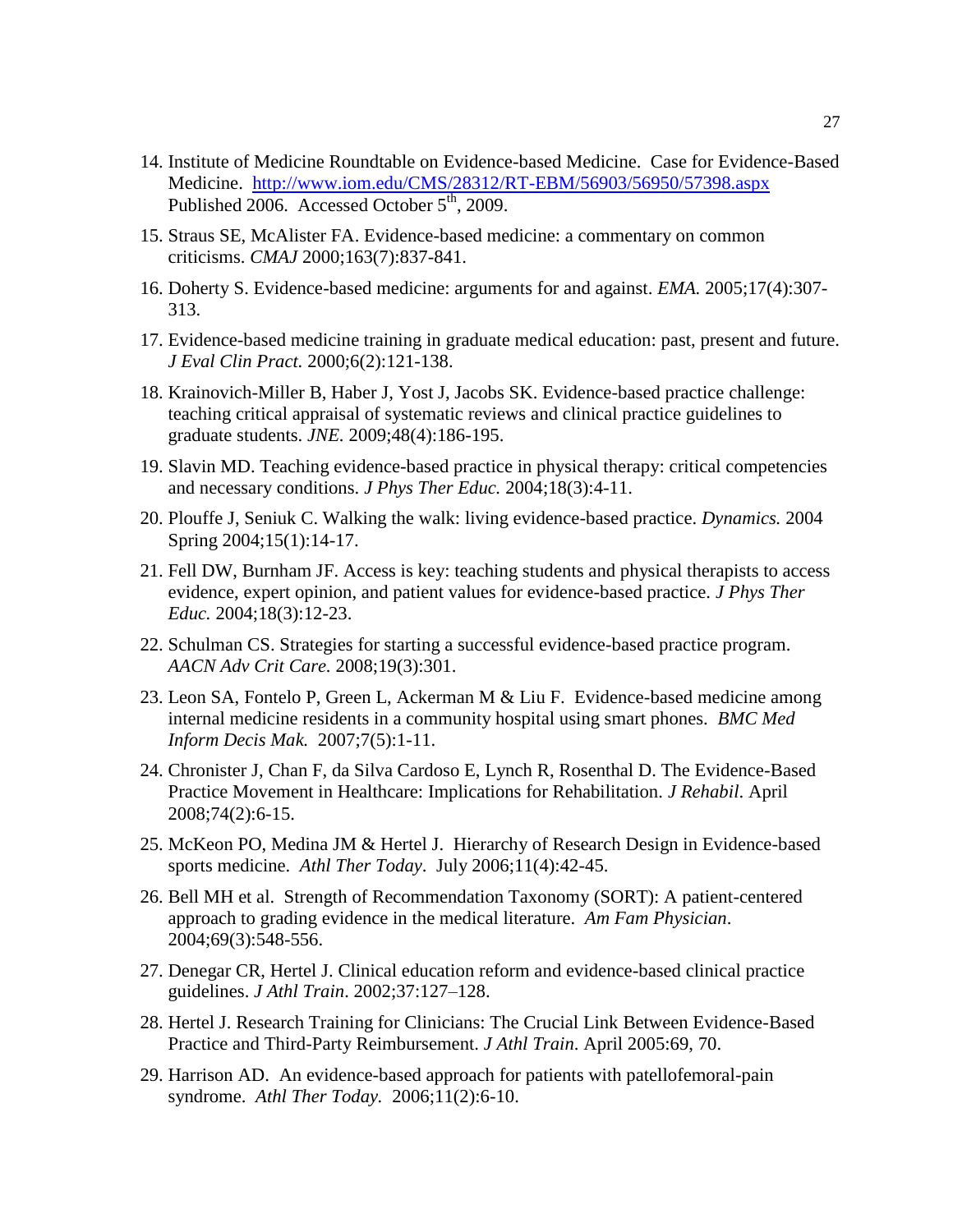- 30. Mason DL, Dickens VA & Vail V. Rehabilitation for hamstring injuries. *Cochrane Database Syst Rev. 2007; Issue 1(Article CD004575).*
- 31. Coomarasamy A, Taylor R, Khan K. A systematic review of postgraduate teaching in evidence-based medicine and critical appraisal. *Medical Teacher*. January 2003;25(1):77.
- 32. Sabus C. The Effects of Modeling Evidence-Based Practice during the Clinical Internship. *J Phys Ther Educ.* 2008;22(3):74-84.
- 33. Yousefi-Nooraie R, Rashidian A, Keating J, Schonstein E. Teaching evidence-based practice: the teachers consider the content. J *Eval Clin Pract*. August 2007;13(4):569- 575.
- 34. Hatala R, Keitz S, Wilson M, Guyatt G. Beyond journal clubs. Moving toward an integrated evidence-based medicine curriculum. *J Gen Intern Med*. May 2006;21(5):538- 541.
- 35. Portney L. Evidence-based practice and clinical decision making: it's not just the research course anymore. *J Phys Ther Educ.* December 2004;18(3):46-51.
- 36. Adams S & Titler MG. Strategies for Promoting the Development of Evidence-Based Practice in Allied Health Profession. *Annual in Therapuetic Recreation.* 2007;15:1-11.
- 37. Kim SC, Brown CE, Fields W & Struchler JF. Evidence-Based Practice-Focused Interactive Teaching Strategy: a Controlled Study. *J Adv Nurs.* 2009;65(6):1218-1227.
- 38. Burns H, Foley S. Building a foundation for an evidence-based approach to practice: teaching basic concepts to undergraduate freshman students. *J Prof Nurs.* November 2005;21(6):351-357.
- 39. Shuval K et al. Evaluating the impact of an evidence-based medicine educational intervention on primary care doctors' attitudes, knowledge and clinical behavior: a controlled trial and before and after study. *J Eval Clin Pract.* 2007;13:581-598.
- 40. Flores-Mateo G & Argimon JM. Evidence based practice in postgraduate healthcare education: A systematic review. *BMC Health Serv Res.* 2007;7:119.
- 41. Pitney WA, Parker J. Qualitative Inquiry in Athletic Training: Principles, Possibilities, and Promises. *J Athl Train.* 2001;36(2):185–189.
- 42. Resnik Mellion L, Moran Tovin M. Grounded theory: a qualitative research methodology for physical therapy. *Physiotherapy Theory & Practice*. September 2002;18(3):109-120.
- 43. Pitney WA, Parker J. Qualitative Research Applications in Athletic Training. J Athl Train. 2002;37(4 Suppl):S168-S173.
- 44. Cutcliffe J. Methodological issues in grounded theory. *J Adv Nurs*. June 2000;31(6):1476-1484.
- 45. Kennedy T, Lingard L. Making sense of grounded theory in medical education. *Med Ed.* February 2006;40(2):101-108.
- 46. Pitney WA & Ehlers GG. A Grounded Theory Study of the Mentoring Process Involved With Undergraduate Athletic Training Students. *J Athl Train.* 2004;39(4):344–351.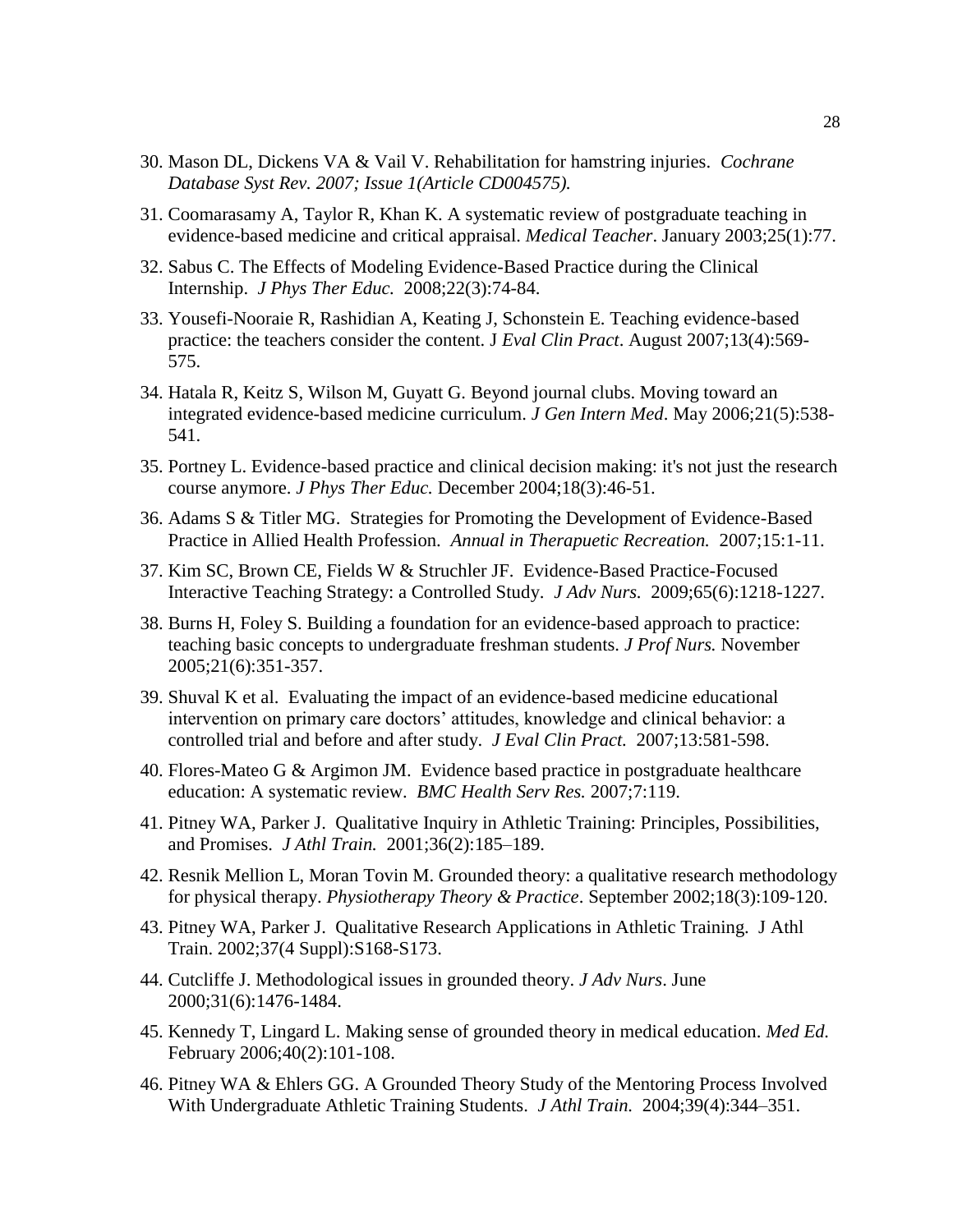- 47. Pitney WA. The Professional Socialization of Certified Athletic Trainers in High School Settings: A Grounded Theory Investigation. *J Athl Train.* 2002;37(3):286–292.
- 48. Stiller-Ostrowski, JL & Stiller-Ostrowski, JA. Recently Certified Athletic Trainers" Undergraduate Educational Preparation in Psychosocial Intervention and Referral. *J Athl Train.* 2009; 44(1): 67-75.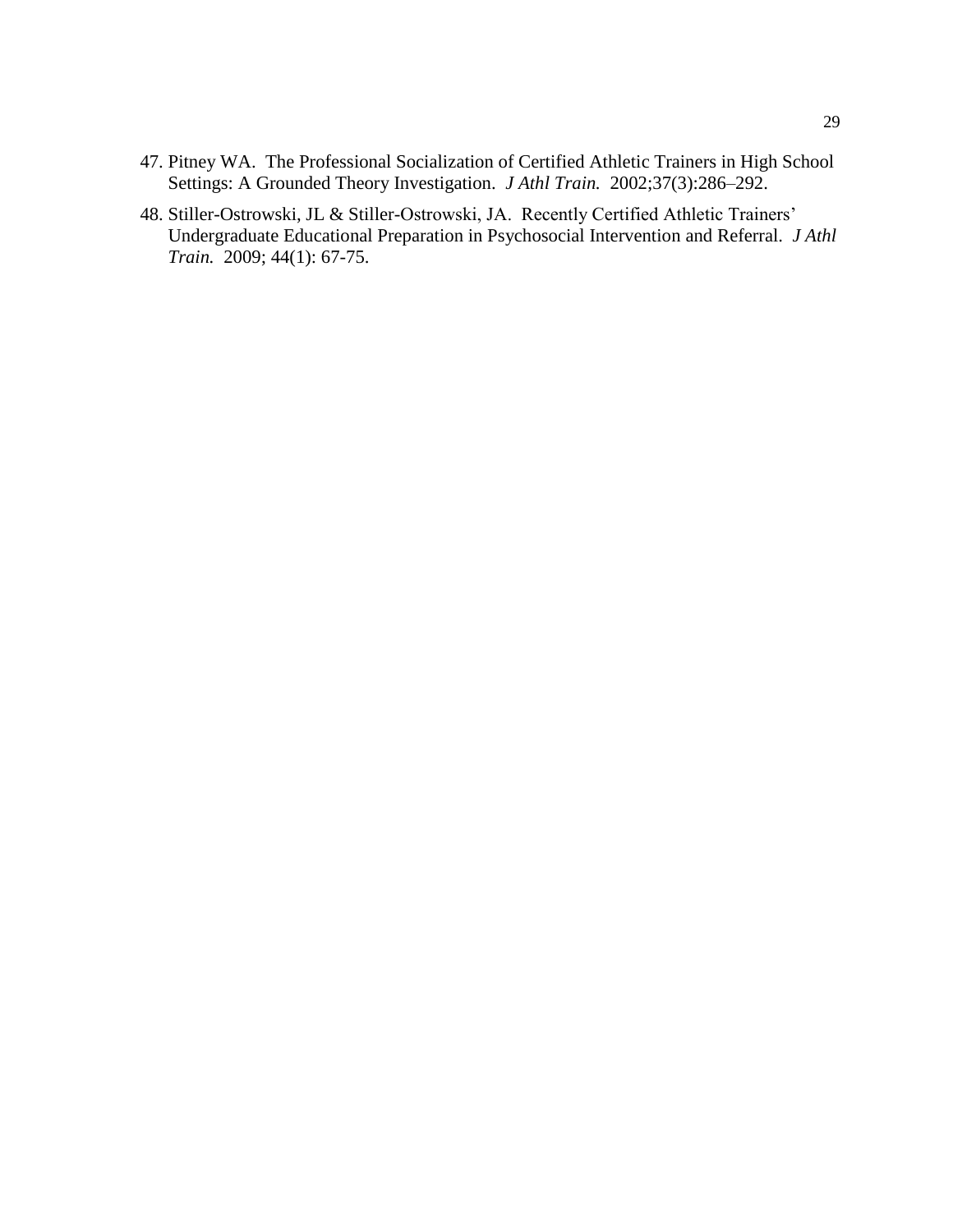### MANUSCRIPT

# **INTRODUCTION**

In  $2006^6$  the athletic training profession enhanced their reputation as an allied health profession<sup>5</sup> by revising the athletic training educational competencies by implementing evidencebased practice (EBP) as the process in which athletic trainers  $(AT's)$  deliver care<sup>6</sup> to patients. This was the first occurrence of required instruction on EBP. The athletic training educational competencies are a required companion document<sup>1</sup> to the standards for accreditation of entrylevel athletic training education programs (ATEP).<sup>7</sup> Every ATEP is required to meet these standards as it prepares graduates to become entry-level AT"s who use EBP to deliver care to their patients.<sup>7</sup>

EBP is a problem-solving approach<sup>1</sup> to providing medical care to patients. The incorporation of the best current medical literature, from well-designed studies, a clinician's expertise, and a patient's values and preferences<sup>1,2,3</sup> into the medical care provided defines the EBP approach. During clinical practice a clinician can rely on the EBP approach to determine an evidence supported clinical decision.<sup>1</sup>

We have not found evidence that examined the instructional methods used to teach EBP to athletic training students. This lack of evidence questions the ability of newly certified AT"s to use the EBP approach in the delivery of care to their patients. We will assess senior athletic training student"s (SATS) perceptions and self-reported behaviors of EBP. We hope to assess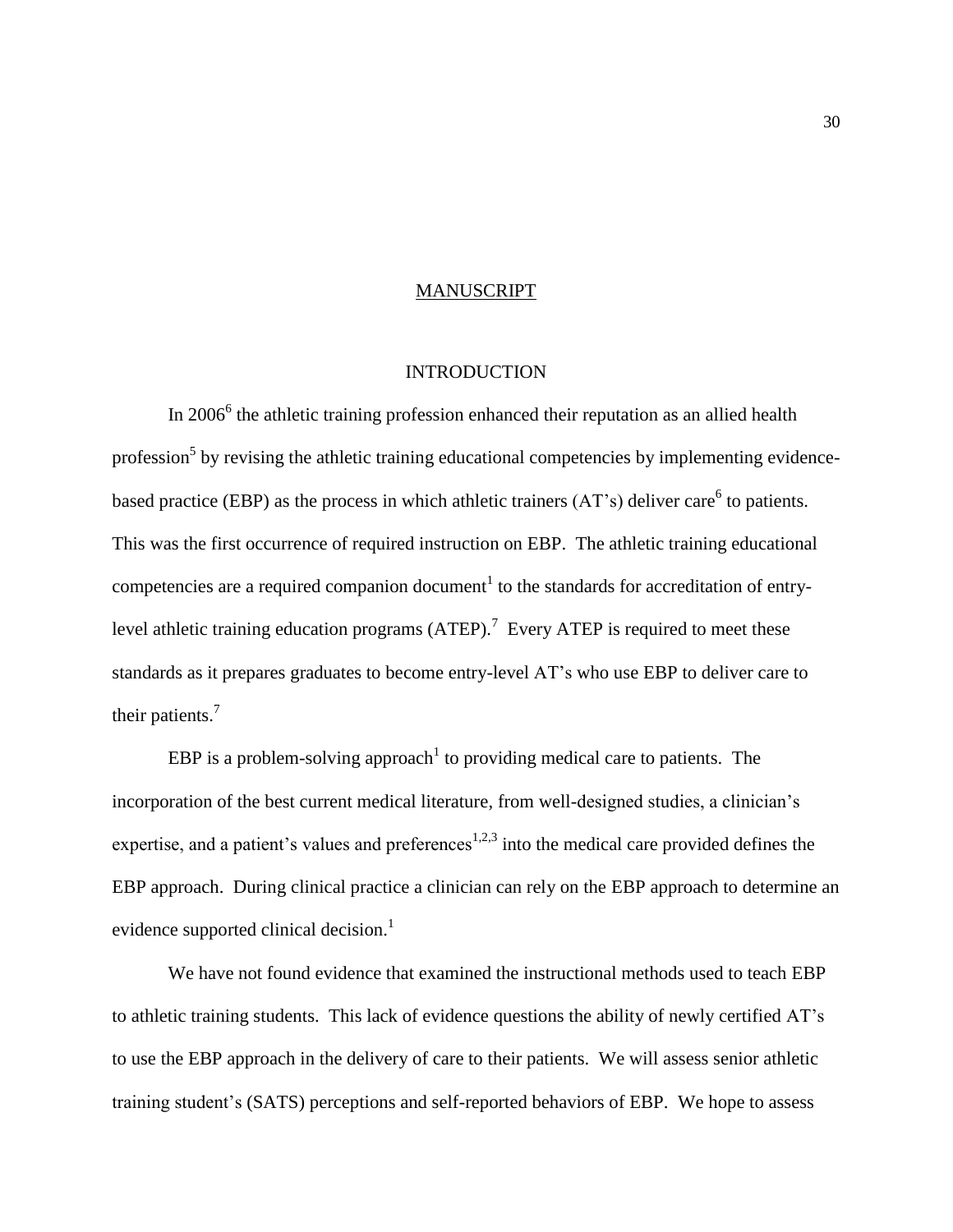the SATS level of understanding and document any examples of their application of EBP process.

# METHODOLOGY

We used a qualitative approach to determine the SATS perception and self-reported behaviors of EBP, and gain detailed insight into the instructional methods used to teach EBP to athletic training students (ATS). The paucity of data regarding this subject supports a qualitative inquiry. Following this naturalistic approach, we gained insight or an understanding into the meanings people place on their lived experiences and social interactions.<sup>9</sup> We used a grounded theory analysis to identify the EBP instructional methods used by the instructors and the perceptions and the self-reported behaviors of the SATS. Grounded theory methodology generates theory that is grounded or formed from the data.<sup>10,11</sup>

Prior to data collection, we received approval from the institutional review board from Indiana State University. We received a signed informed consent document from every subject prior to data collection. We solicited for questions pertaining to the procedures of the study prior to data collection and provided the necessary clarifications to all of the subjects. Each subject specifically stated his or her understanding of the study, which required an audio recording of the entire data collection process. We gave the subjects the option to withdraw from the study at that point and anytime thereafter.

### Participants

We interviewed 13 SATS. We identified participants through the NATA membership directory. A table of random numbers identified potential participants. Each value on the table of random numbers corresponded to a student member listed on the NATA student membership directory. We contacted potential participants via email and solicited their participation. We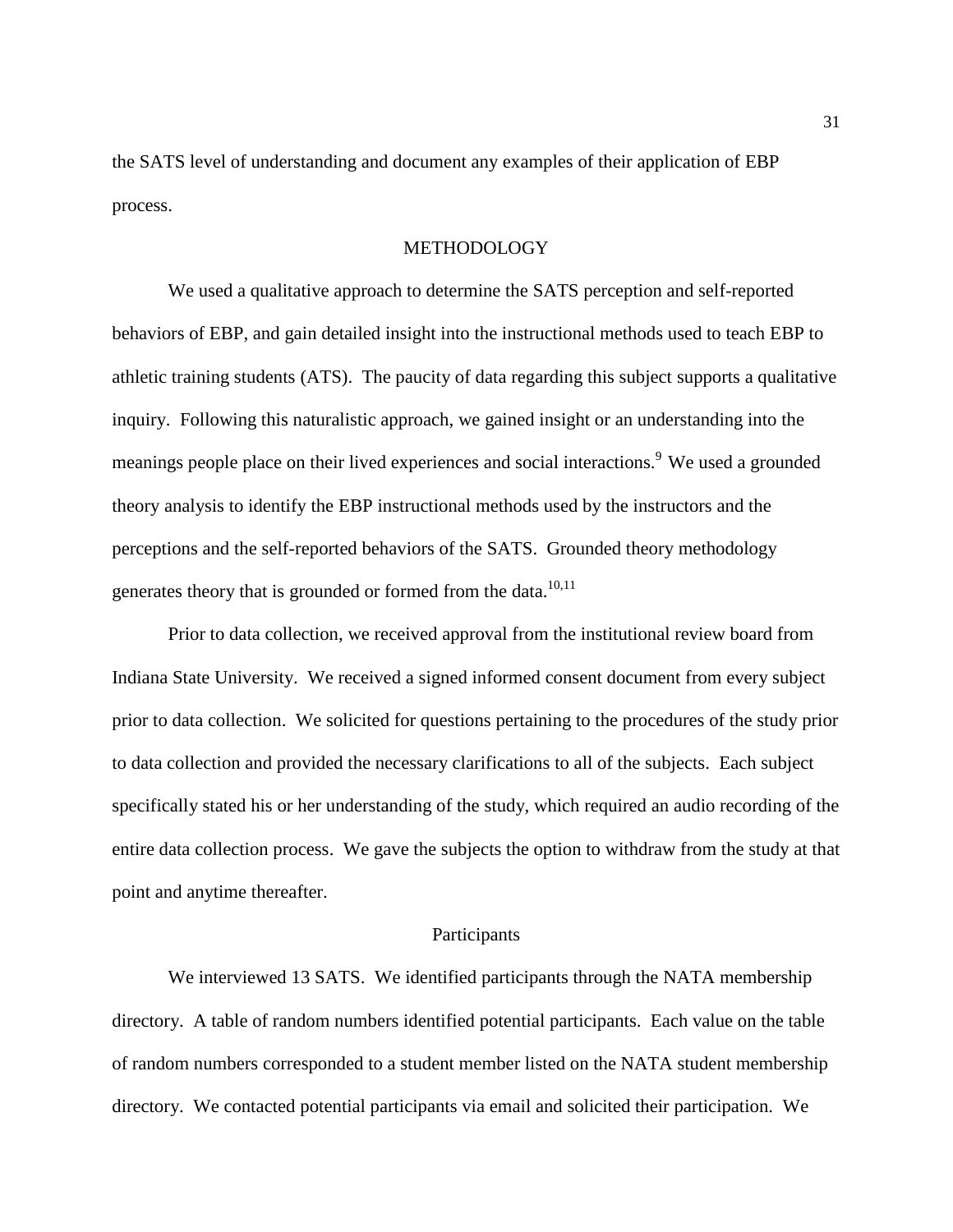emailed 600 potential participants and received 20 responses. The initial email verified that the potential subject is voluntarily participating, their academic level in their ATEP and accessibility to a telephone. The participants became subjects once the Principle investigator (PI) received their response to the initial email. The subjects then received a follow-up email from the PI discussing the interview procedure, audio recording procedure, and methods in which the PI may receive the signed informed consent document. Seven subjects either did not respond to the follow-up email or withdrew from the study due to conflicts in their availability. The PI did not solicit for any other personal identifiable information besides verifying the subject's academic level, preferred name, an accurate email address, and an accurate telephone number. The PI deduced from the given information, and the NATA student membership directory, the Carnegie Classification of Institutions of Higher Education for the 13 SATS ATEP institutions (Figure 1).

### Data Collection

We interviewed each of the 13 subjects over the telephone in a quiet environment. The PI used an earpiece with a microphone, which allowed recording of both sides of the telephone conversation. The PI saved and converted each interview into an .mp3 file to facilitate easy transcription of the interview into a Microsoft Word document. Thirteen open-ended questions guided the interview (Figure 2). Each question prompted subjects to reflect on a different part of the EBP process in rich detailed explanations. The PI gained further clarification of the participants' responses to the questions by using probes. $^{12}$ 

### Data Analysis

We used grounded theory data analysis to analyze the transcribed interviews. Grounded theory data analysis employs an iterative approach. The iterative approach requires cycles of simultaneous data collection and analysis.<sup>11</sup> The constant comparative method identifies unique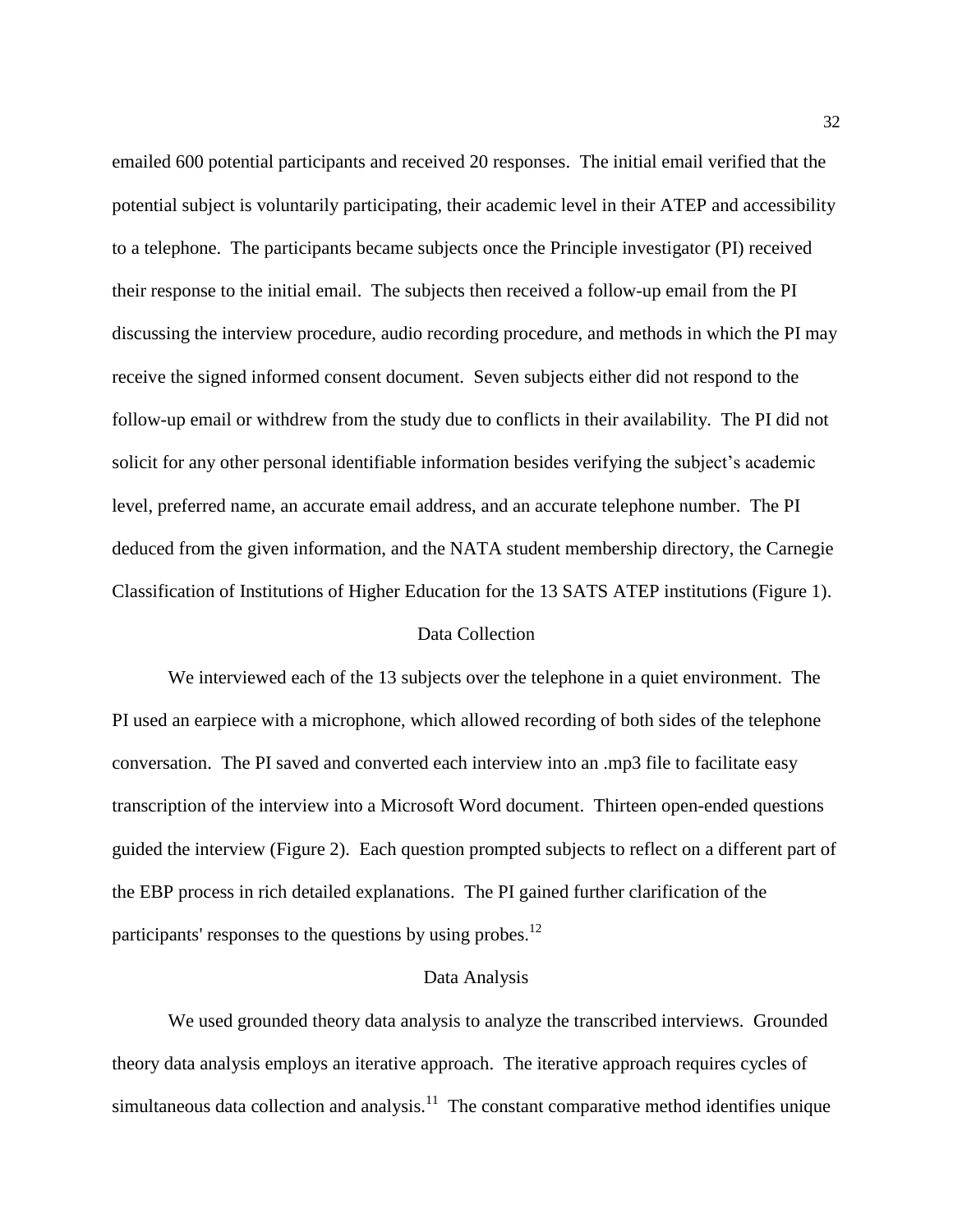incidents or constructs and compares them against other identified examples. This continuous comparison produces rich detailed constructs that are refined constantly.<sup>11</sup> The researcher ceased data collection when no new constructs are identified during data collection, which signifies data saturation. The constant comparative method uses the first level of grounded theory coding, open coding.<sup>10</sup> Open coded data represent the thoughts, ideas, and meanings of the subjects. The researcher organizes the open coded data into like categories or groups. The second level of grounded theory coding, axial coding, identifies the connections between the open coded data categories.<sup>10</sup> Analysis of the identified links or categories encompasses the process of the third level of grounded theory coding, selective coding. The researcher creates a central category or link that provides an explanation for the phenomenon under investigation. The selective coding process identifies the theory, which explains the phenomenon under investigation.<sup>10</sup>

# *Grounded theory coding*

We used a grounded theory coding approach to analyze the data for any emerging themes. Coding the data allowed the themes to emerge more promptly. During the interviews, we identified themes from the responses to the research questions and probe questions. We grouped and reviewed the immediately identified themes, which is termed open coding. The open coded data from each interview represents the thoughts, ideas and beliefs of each of the subjects.<sup>10</sup> We used the open coded data to analyze the responses from ongoing interviews until saturation. The open coded data is coded again using axial coding. Axial coding organizes the open coded data into like categories or subcategories.<sup>10</sup> The third level of coding links these subcategories. This third level of coding is selective coding, which groups the categories into a central theory or phenomenon.<sup>10</sup> The selectively coded data represents the general occurrences or experiences of the subjects. The experiences, generated from or grounded in the data,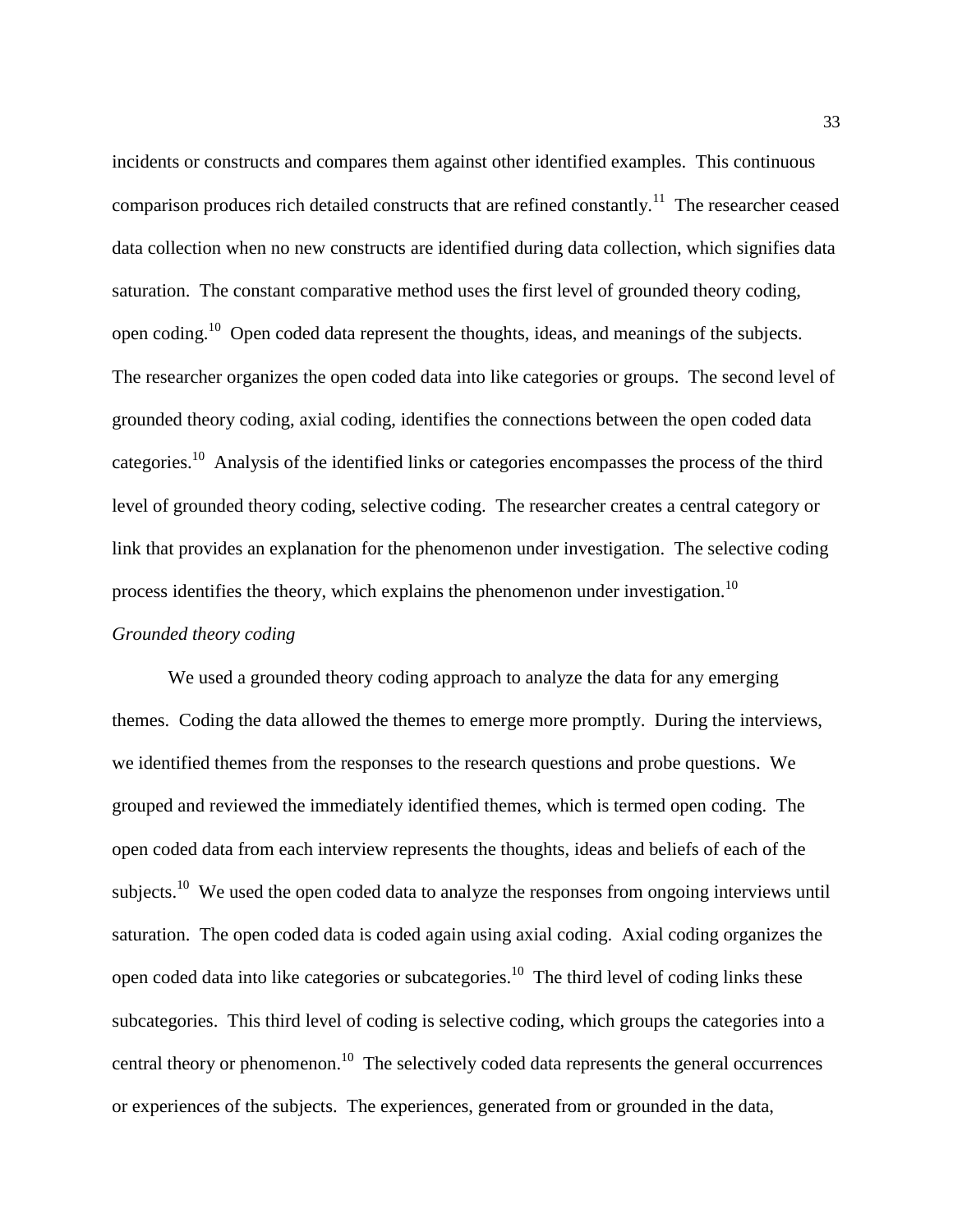represent the perception and self-reported behaviors of evidence-based practice in the SATS. Due to the nature of the research questions and this type of study, no assessment can be determined. We only will describe the common experiences and actions of the SATS using EBP.

## Trustworthiness

We established trustworthiness<sup>3,4,8</sup> by peer debriefing and multiple analyst triangulation. We transcribed and coded the first interview. One other experienced qualitative researcher examined the transcribed and coded data. The experienced qualitative researcher evaluated the coding of the data. Based on the expert's opinion, there were no changes to the coding strategy. The PI then continued the interviewing and open coding process while continuing to discuss the coding strategy with the qualitative research expert. The expert reviewed all three levels of coding completed by the PI. The PI used the expert's advice and recommendations when determining the themes and results of this study.

### RESULTS

We were able to discover the SATS perceptions of EBP through the open coding analysis of the 13 transcribed telephone interviews. We then continued to analyze and code the data, utilizing axial and selective coding. Upon completion of the selective coding process, we were able to construct a model that represents the EBP behaviors of the SATS. In addition, using this model we are able to comment on the instructional methods used by ATEP educators to prepare their ATS" to deliver care-utilizing EBP.

### Perceptions of Evidence-Based Practice

The SATS expressed an opinion that they will use medical literature during their clinical practices. When an area of interest aligns with the SATS" clinical situation, the SATS" will seek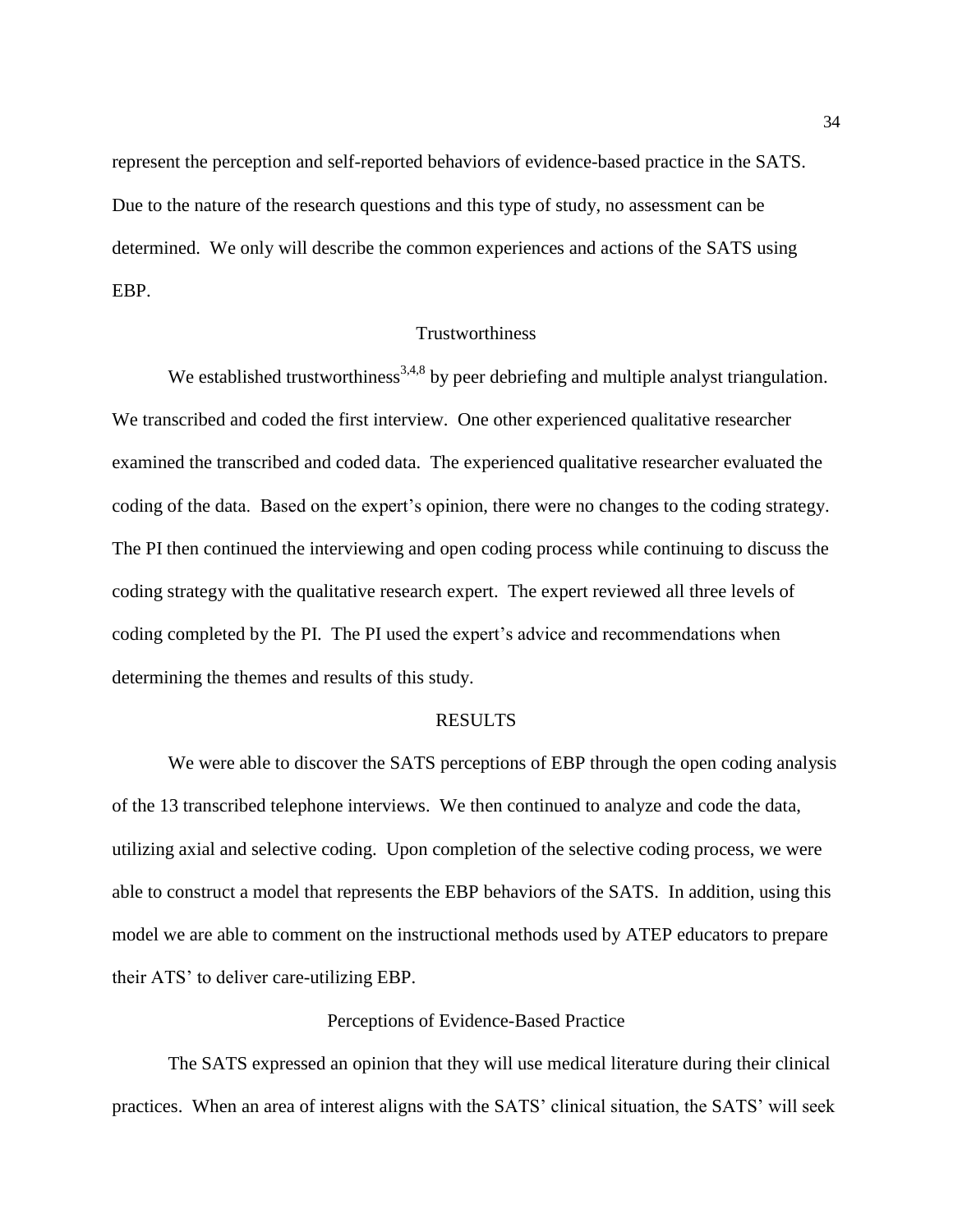out medical literature and use it during their clinical practices. Below is Dakota"s, a SATS,

explanation of the seeking out and utilizing medical literature in an area of personal interest:

I like the ACL research on what causes (it), why it happens, and why it happens to the different genders. I work with a few females that have knee problems, so research (that) focuses on which muscles to strengthen and knowing how the core is incorporated into it, …teaching them good form. …I am interested in (the) ACL...(and) I am more cognizant on research and outside resources. Maybe mostly I use research for the ACL, the research…on modalities or kinesiology (does not) interest me as much.

Dakota also went on to describe a reoccurring concern pertaining to utilization of

research and learning in the classroom:

As a student, I understand the value of research, but I totally understand that sometimes it is hard to bridge that gap between the classroom and the athletic training room. I am not sure if I know a reason but sometimes it is hard to focus on the research that you (just) learned when you are learning so much in the classroom.

Dakota's reflection on "change being hard" was a common feeling among the SATS'.

The SATS' viewed research utilization and EBP as a way to better their clinical practices. Reese

articulated how current behaviors will support a transition from an SATS to an ATC.

I have the mind frame that…I"m a student for four years, then I"ll be practicing by myself…I"m not gonna have that safety net of my clinical supervisor…I will say to myself "Oh I don"t know this, what am I gonna do?"

While interviewing the SATS' the idea of a "safety net" or a method to find a solution

occurred frequently. Each SATS" stated that as a younger ATS, they relied upon their ACI for

help, but as they progressed through the program, they began to seek out help on their own.

Carson, a SATS, expressed a feeling of uncertainty or lack of knowledge about treatments

observed during her clinical rotations as a senior. She described looking up the medical

literature on different injuries, equipment uses, and treatments seen as:

(If) I had not encountered it; I wanted to further my own knowledge of it.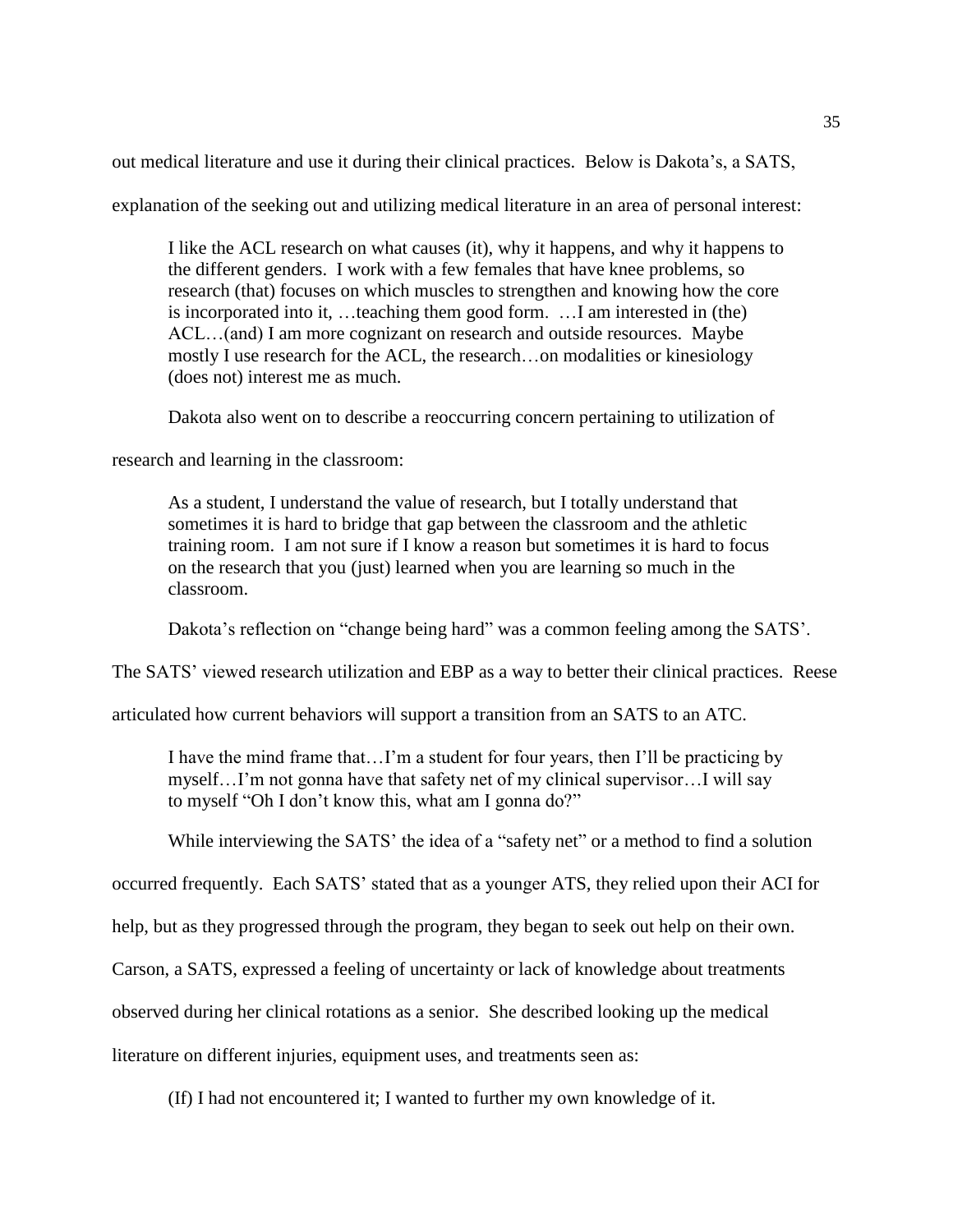The above statements and perceptions of the 13 SATS' interviewed gave a positive outlook on EBP. The breakdown of how these behaviors occurred or how the SATS" used EBP during their clinical practices follows.

### Examples of EBP and Instructional Methods

The selective coding process identified four components that represent how the SATS used EBP during their clinical practices. Each component contains insight into the real time applications and educational preparation used to prepare each SATS. The following explanation depicts the order in which a SATS would approach a clinical situation and what educational preparation that was used to prepare the SATS.

### *Acquisition of Medical Literature*

Identified during selective coding, three subcategories emerged which provide insight onto how the SATS" acquired medical literature. Each subcategory addresses the origin of how and why the SATS acquired medical literature.

# *Student Initiated*

During clinical practice, the SATS" found themselves in situations that challenge their current skill set. New, unfamiliar, or rare injuries caused the SATS" to acquire medical literature. Reese describes the following experience:

…if there is an injury that I haven"t really seen a lot, then I"m kinda a little more hesitant and less confident...So I'll have to, I might even provide better care because then I"ll go and do the research, and I"ll ask the questions and figure out what I need to do.

Carson comments on a situation during a clinical rotation with a football team:

During (the) end of my football rotation, I looked at more journals to find and correlate what I was learning, (observing), and what research was done.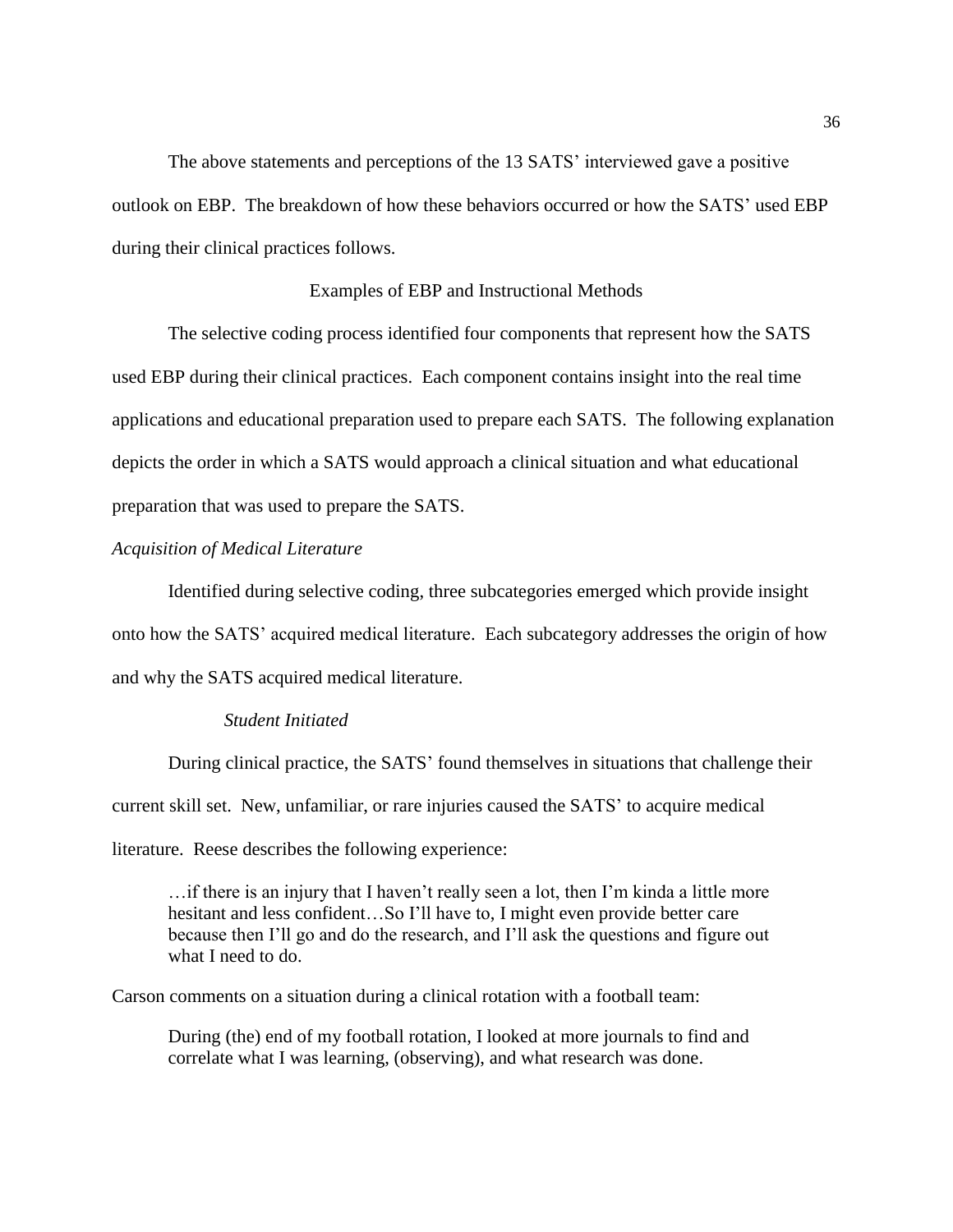The above situations caused the SATS' to acquire medical literature, to find a solution to a clinical problem. When addressing the locations in which the SATS" acquired medical literature, a common characteristic emerged. The SATS' were members of a professional organization that published a journal. Reese stated: "(I) read the Journal of Sports Medicine on a regular basis." Another SATS, Mitch, also comments on the usage of professional journals as a source of medical literature:

I am a member of NATA, so I use (the) Journal of Athletic Training and I am a member of the NSCA, so (read) the Journal of Strengthen and Conditioning.

These behaviors described by the SATS" demonstrate the SATS" personal behaviors.

These behaviors are separate from learned behaviors that they use, from the other two subcategories.

# *ATEP Instruction*

The SATS' describe numerous examples of how their ATEP program instructed them on the process of acquiring medical literature. Phoenix describes how instruction on medical literature acquisition is included in the introductory ATEP courses:

…freshman year, when we were applying to the athletic training program they told us how to access different journals.

Cameron further describes the in-class instruction on how to acquire medical literature:

One of the first things that professor showed us was how to access and where to access peer reviewed journals. Our professor did a good job showing how to…use our library website.

Following every comment about in-class instruction, each SATS described some variation of the library staff guiding medical literature acquisition instruction. In some cases, the instruction occurred in a general education requirement English course, in another science/allied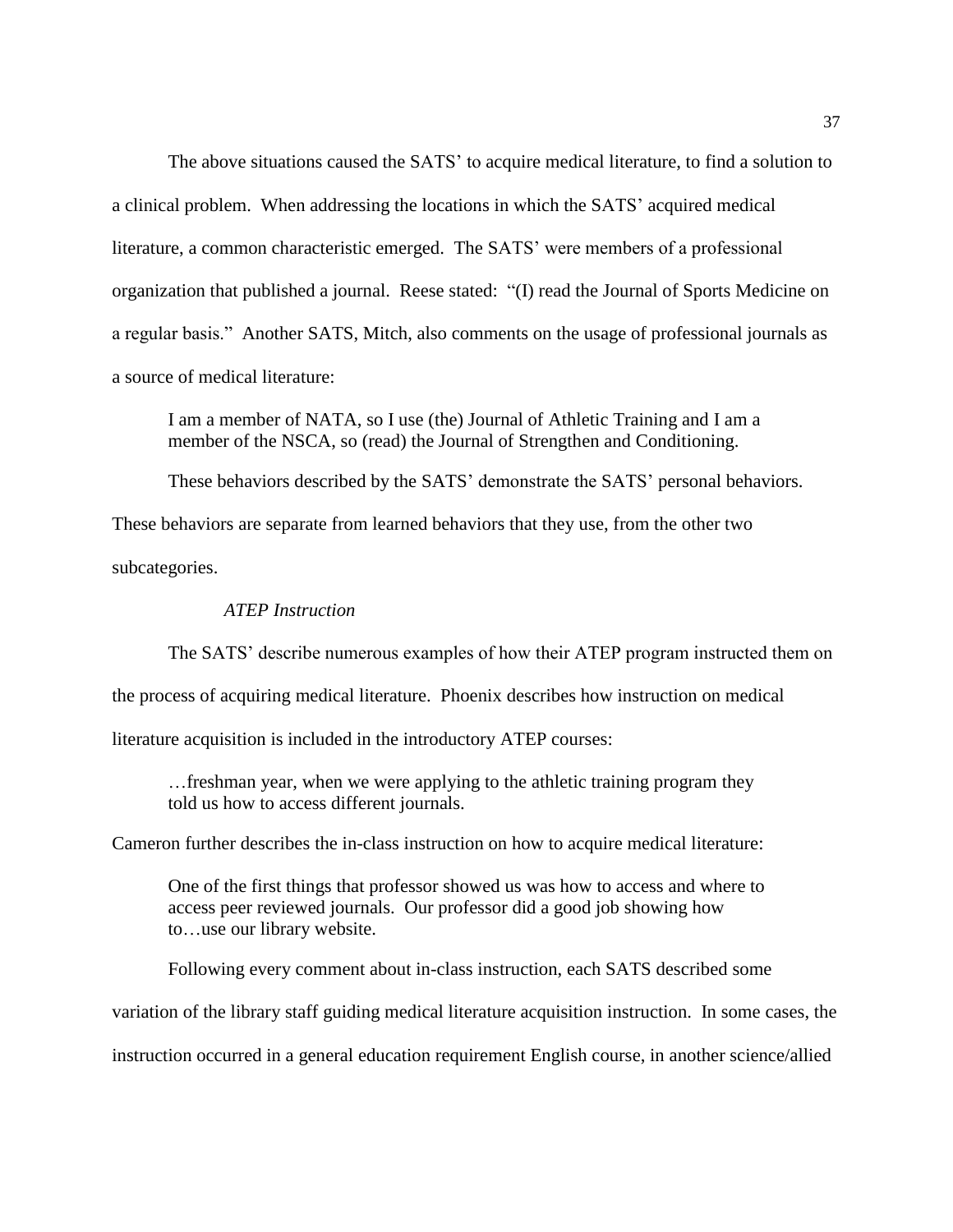health course, or in a higher level AT course. Cameron describes the library staff guiding medical literature acquisition instruction received in a higher level AT course:

Our library has tons of different directories like EBSCO host or a number of (other databases) that break down and tap into peer reviewed medical journals, related to AT…The next year (the entire AT class) went to the library and an employee of the library showed us more (of the libraries resources that were available to the class).

Each ATEP program incorporated instruction on how to acquire medical literature via online medical literature databases. The SATS" expressed a familiarity with many of the different medical literature databases. The other methods in which the SATS" acquired or observed methods in which to acquire medical literature are included in the last subcategory.

### *Other Exposures*

This last category highlights a few of the unique examples in which SATS" were able to

acquire medical literature. Casey, a SATS, describes how a physician, associated with the

ATEP, would post medical literature pertaining to "different types of fractures or different kind

of injuries" seen in the athletic training room. Jackson, a SATS, also describes exposure to

medical literature at an AT regional conference:

I go to the SEATA conference and…will see a different ways of taping or a different exercise for core strengthening.

The last unique method described by the SATS' occurs when working with graduate

assistant athletic trainers. Avery describes the experience:

…the graduate student I worked with last semester…she took the ideas from (medical literature) and shared them with me…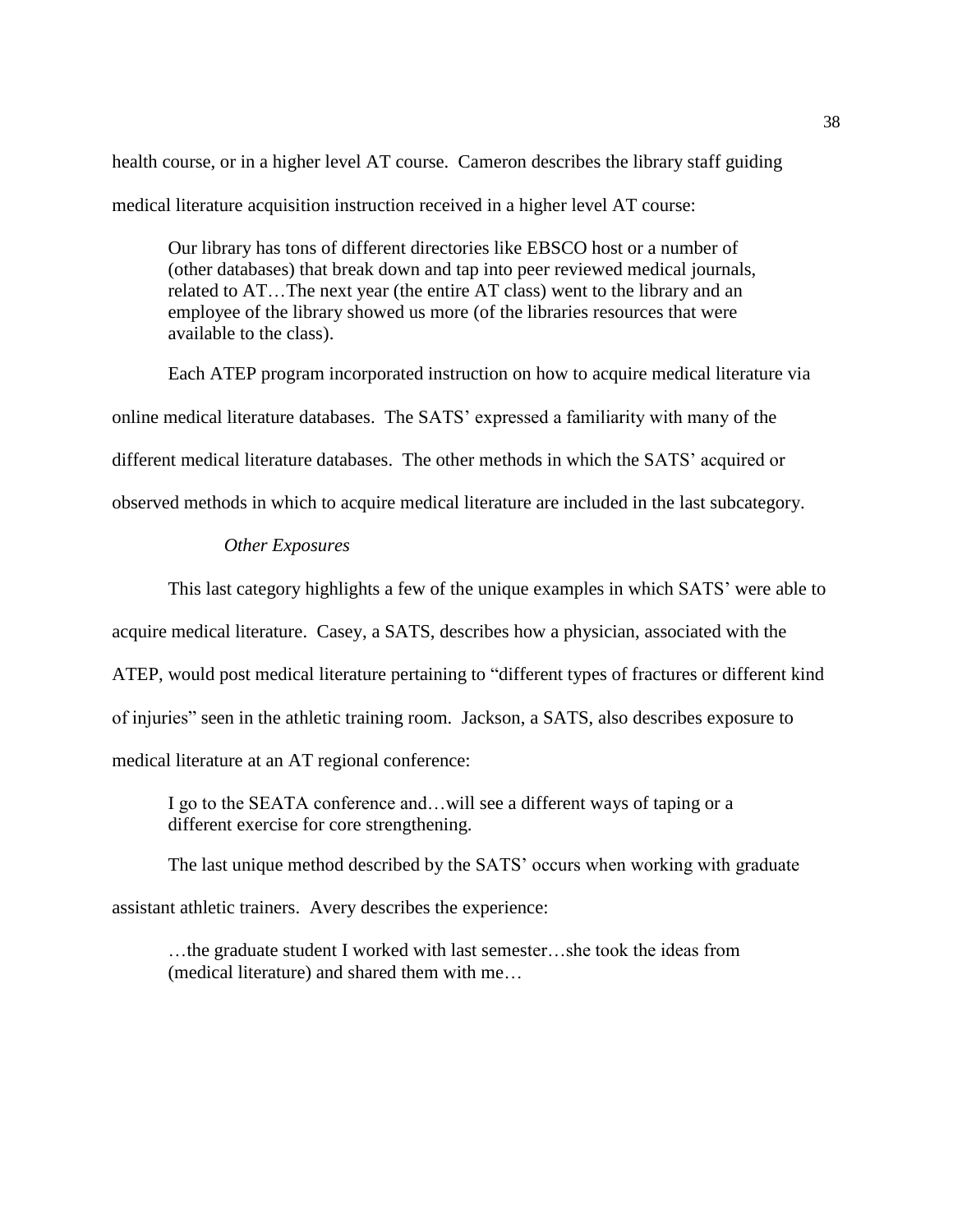## *Quality Assessment of the Medical Literature*

Through the selective coding analysis, two subcategories form the Quality Assessment of the Medical Literature category. Each subcategory represents a method in which the SATS" determine the quality of the medical literature.

### *Instruction on Determining Quality*

The SATS' received guidelines or specific criteria to determine the quality of medical literature. In a few cases an AT professor required the SATS' search online medical literature databases following specific search criteria. Reese describes AT professor search criteria limitations:

…professors will set a (publication) year that they want, they do not want any journals (published) before 2000…Some athletic training classes (require sources) specifically from the JAT.

Dakota describes the criteria mandated by an AT professor for a class project:

Most of the guidelines are if you want good info go to library website and look online journals databases, not Google. You then can select peer-reviewed and then the JAT.

The previous two examples represent how SATS' learned to limit searches of online

medical literature databases. Some of the SATS" expressed receiving detailed instruction on

assessing the quality of the medical literature. Alex explains the detailed instruction received in

therapeutic modalities class:

We did evidence based "stuff", we looked at every little part of the experiment from choosing the subjects to the type of equipment they use(d) and the format of the experiment.

### S*elf-derived Criteria*

The SATS' expressed situations in which they applied their own criteria or evaluative techniques when acquiring medical literature. The SATS self-derived criteria were similar to the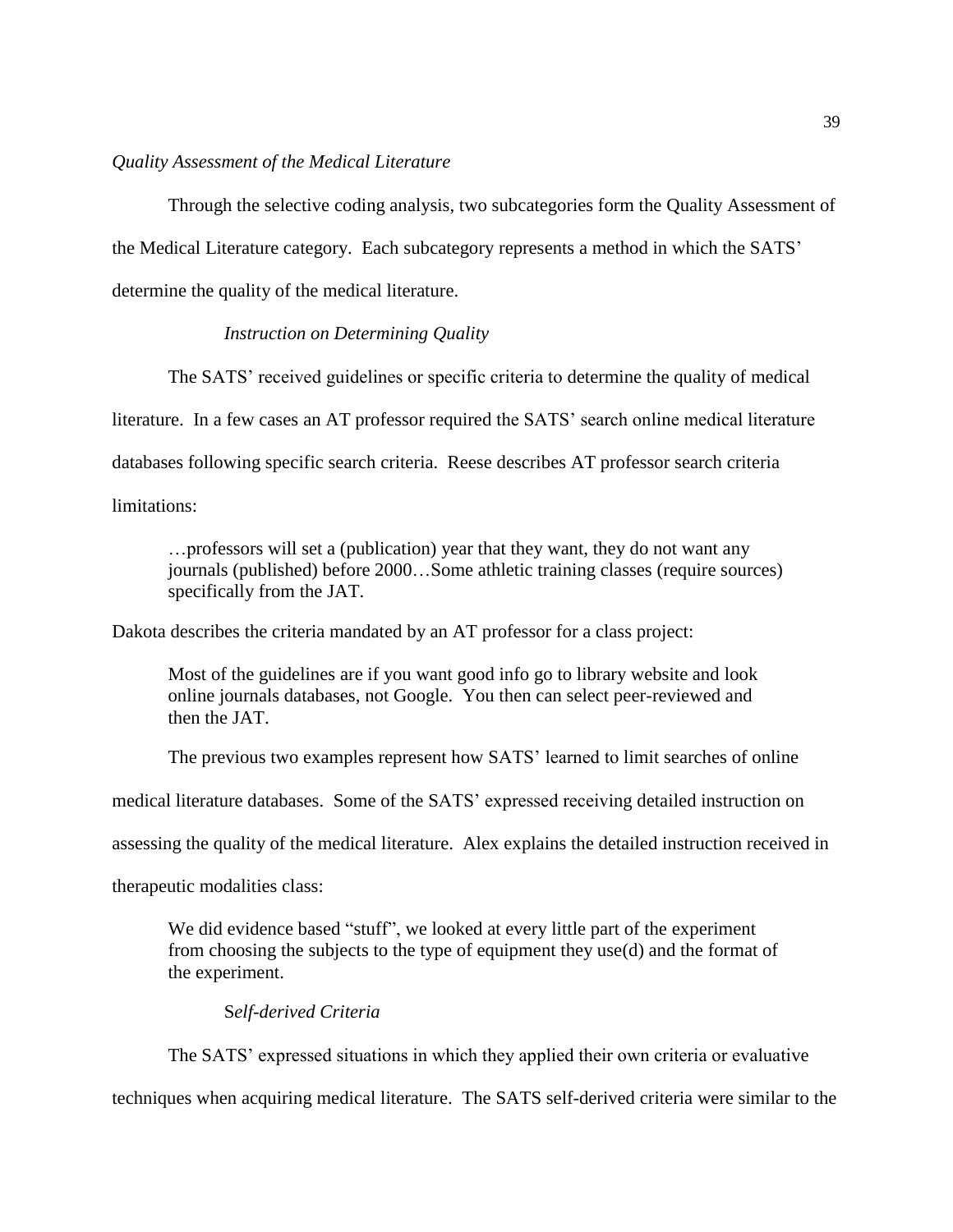detailed instruction received in AT courses, but each SATS expressed their self-derived

evaluations as being a "subjective process." Jamie, a SATS, discusses an experience using a

self-derived evaluation of medical literature:

the ones that I kinda knew were not…I decided it…I decided it subjectively. It does take an awhile to look up something quality, but when you find it you know it.

Casey described her detailed self-derived criteria that she uses when assessing medical literature

for an AT class project:

I would see how (the authors) went about, the objective of their experiment…and what kind of results they had…Did they have a long list of results (or) did they not do a whole lot of research in what they were going after. (I determine) how much effort...they put into (the experiment).

Hank describes another detailed self-derived assessment method:

I always made sure (the resource) is peer reviewed. Just reading it and if there was a small sample or there was a discrepancy in the beginning or (if the authors) state if problems occurred.

It is important to note, the SATS' experiences with assessing the quality of medical

literature occurred when assessing the medical literature to used for ATEP class projects. None

of the SATS" expressed assessing the acquired medical literature used when solving a problem

for their clinical practices.

### *Research Utilization*

When analyzing the research utilization responses from the SATS' two subcategories

emerged. The SATS' either used medical literature when addressing a current clinical situation or to gain further insight into an observed clinical scenario. The immediate application subcategory addresses the actions of the SATS when they use medical literature to guide their clinical practice decisions. The second subcategory further knowledge discusses the SATS"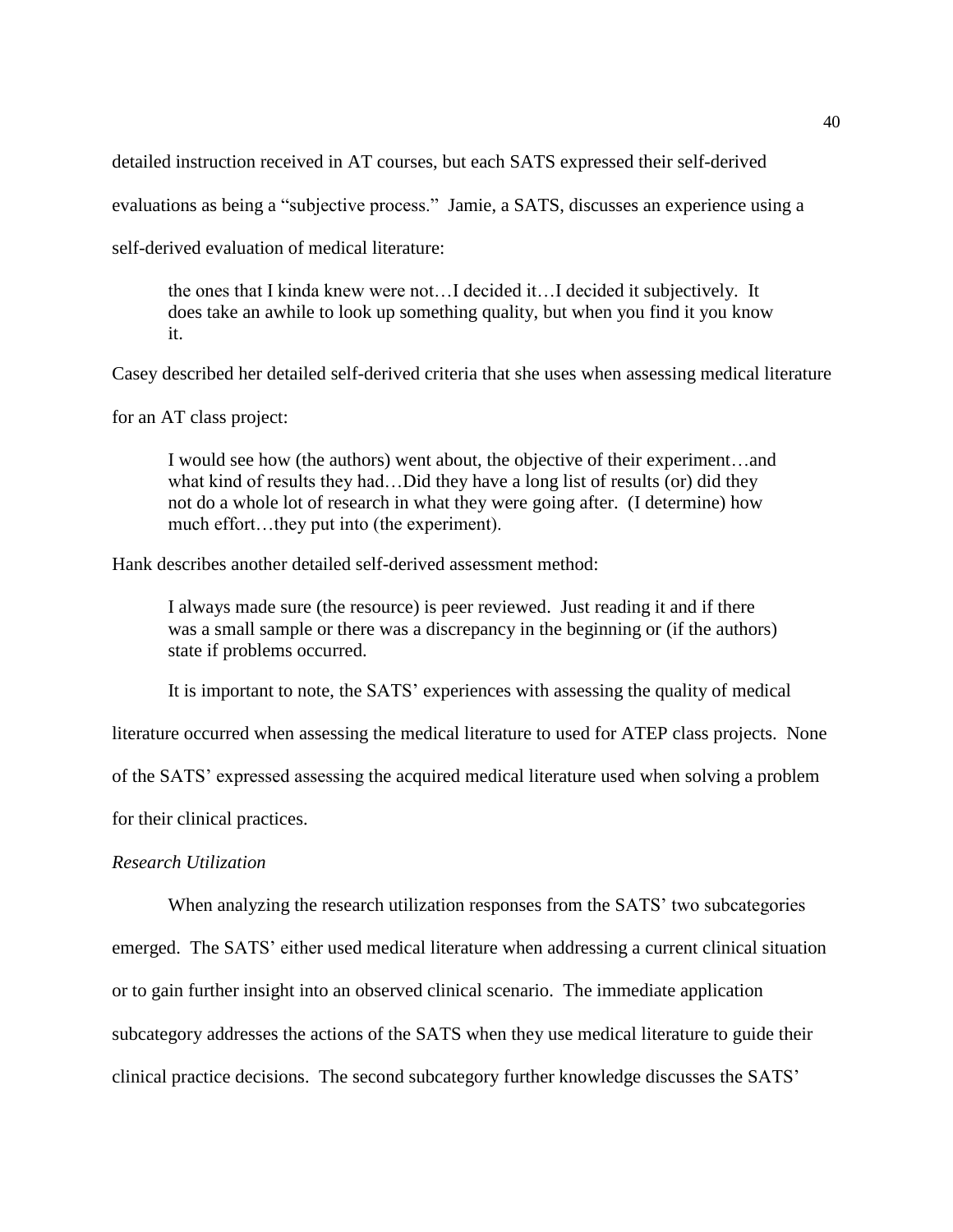actions that allow the SATS" to understand the medical literature that supports ongoing clinical practices.

# *Immediate Application*

When analyzing the research utilization responses, medical literature was able to help

Jamie, a SATS, make a medical literature supported clinical decision:

By reading (medical literature) on ways to assess concussions, I then took it back into my clinical site and it kind of helped me…I remember thinking back, "Oh that article said this symptom and this symptom."

Jamie went on to express that, "medical literature gave her confidence in her concussion

assessments skills." Phoenix, another SATS, described how medical literature provided

guidance on better hydration techniques:

This year we found some hydration articles, so this year we tried to incorporate them into our (clinical) practice to keep our guys better hydrated. A student brought the research to the attention of athletic training staff...the research was from research (that was) read during one of the (AT) classes.

# *Further Knowledge*

The SATS' were able to describe how they used medical literature to increase their

knowledge about ongoing clinical practices. Carson, a SATS, states, "(If) I had not encountered

it I wanted to further my own knowledge of it." Carson then went on to discuss to utilizing

medical literature to gain further knowledge an ongoing clinical situation:

One of the football players had a posterior lateral corner knee injury and after his surgery, he had a nerve block, with the pain medicine in it. So I wanted to see how (the nerve block) worked. I didn"t know what type of procedures & surgeries it is used with. I was just interested in learning more about (nerve blocks) and…we had never learned about it (in class).

Hank, another SATS, went on to explain how reading medical literature changed his

current clinical practices and compared it to other ATC"s current clinical practices: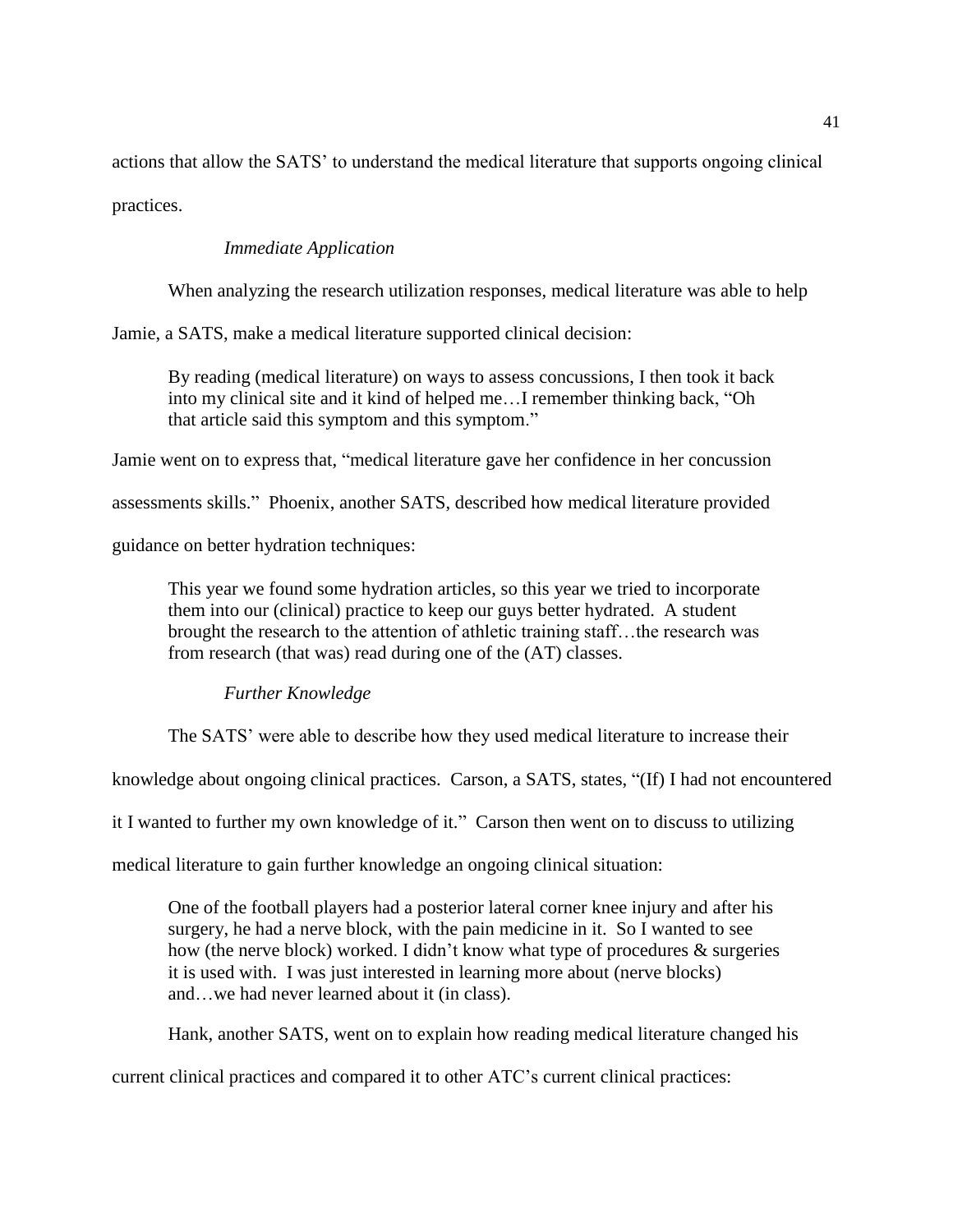After reading a lot of the different articles and talking to my clinical advisor …I have changed how I apply laser treatments. Before we were just applying it to bruises and that kind of stuff, now I will often apply it to tendonitis. I compare the different (wattage recommendations) from the articles I have been reading, under the supervision of my clinical advisor of course, and we talk about it.

Hank described his experience utilizing research that not only increased his knowledge pertaining to ongoing usage of the laser modality, but he was also able to apply the recommendations from medical literature into his ongoing clinical practices.

### *Patient Education*

Analysis of the SATS" responses revealed that communication with patients is an

important and common skill that each SATS used to educate their patients. Many of the SATS"

openly discussed their practices of communicating, by openly talking, to their patients during

injury evaluations, about potential treatments or discussing how to cope participation restrictions.

Dakota explains how patient education allows the patient to understand the suggested health care

decisions:

A lot of the information that athletic training students and staff know, the athletes do not know…Getting them to understand our thought process, so that we can get them to be on the same boat with us… Every athlete is competitive and wants to be out on the field, when they understand what is wrong with them and the implications of the injury, they understand why they are sitting out or why they are only practicing in a limited capacity.

Another SATS, Carson, explains why she values open communication and how she is able to

portray confidence in her health care decision to the patient:

I like to make sure the patient or the athlete knows what I am doing is going to help or they know how it works, to educate them... I want them to know what is being done to them in the process so they get a good firm grasp on rehab or anything they do and they can ask me questions of what we are doing. I let them know that I have some confidence about it; I give them the right answer and not the wrong info so they have some confidence and reassurance.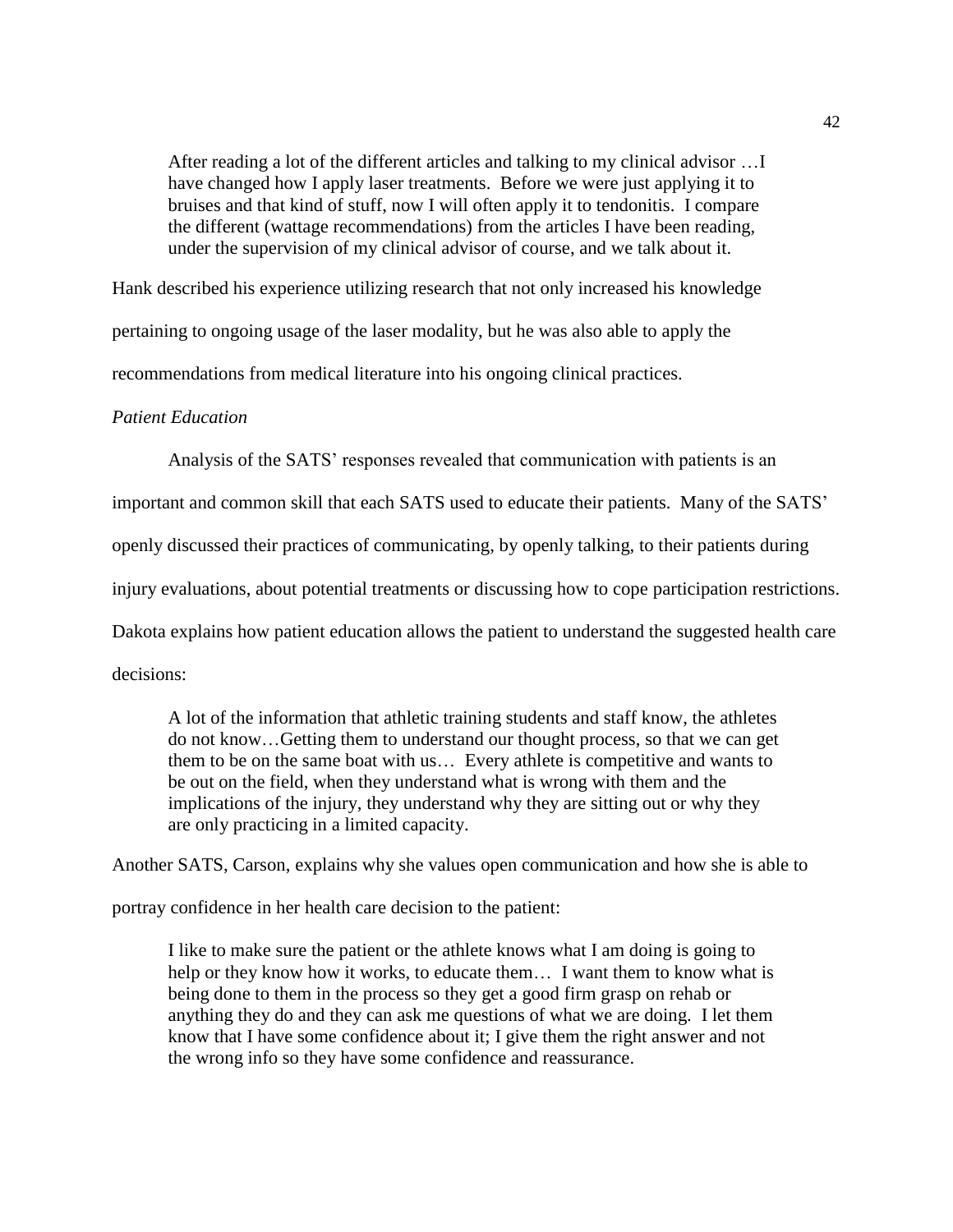Establishing this open communication allows the SATS to be able to educate their patients. This open communication establishes the ability for the SATS to discuss a patient"s opinion about the health they wish to receive.

### SATS EBP Integrated Model

The SATS EBP Integrated model (Figure 3) incorporates each of the axial- and selectivecoded themes. These themes represent the identified categories and subcategories, which illustrates the SATS" method of delivering care-utilizing EBP. The SATS EBP model first demonstrates how SATS locate and establish the most appropriate literature. The Acquisition of Medical Literature and Quality Assessment of the Medical Literature categories interact with each other. This interaction demonstrates that SATS' seek medical literature as well as assess the medical literature simultaneously. The SATS then uses the good quality medical literature. The utilization of the medical literature requires the SATS educate their patient.

The SATS EBP integrated model (Figure 3) is a two-step four-component model. The two components in step one (Acquisition of the medical literature category & Quality Assessment of the Medical Literature category) interact with each other and represent how a SATS acquires the current and best medical literature. Once the SATS acquires the current and best medical literature, the SATS attempts to use the acquired medical literature. Utilization of the acquired medical literature requires the SATS to educate their patient. Step two of the SATS EBP integrated model demonstrates this by the interaction of the two components in step two (Research Utilization category & Patient Education category). Completion of step two represents how the interviewed SATS" can make a clinical decision utilizing the current and best medical literature available, while also considering their patient's values and opinions.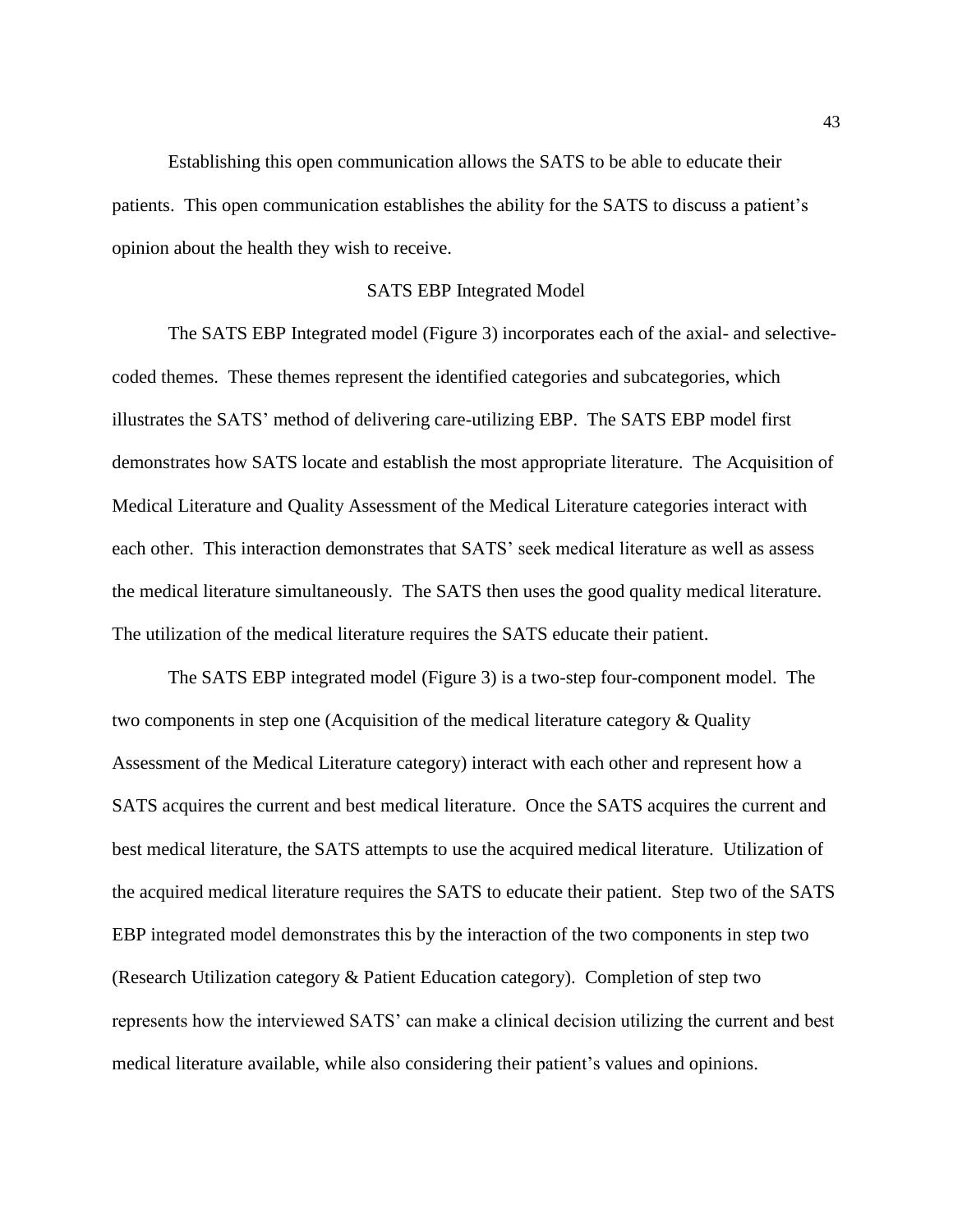### **DISCUSSION**

The SATS responses allowed us to draw conclusion about their perceptions, self-reported behaviors, and instructional methods used to educate them about EBP. When we began the process of validating the results from this study, we made a discovery. Numerous medical professions have published literature focused on perceptions of EBP and instructional methods used to teach EBP among professionals and students. We will start by discussing the similar perceptions of EBP discovered between the other allied health professions and our SATS. Then we will compare and contrast the different educational interventions expressed by other medical professions in preparing its individuals to use EBP.

### Perceptions of Evidence-Based Practice

Occupational therapists (OT) and Physical therapists (PT) have echoed their support of EBP. In a similar methodological study to ours, OT students (OTS) described EBP as the method to advance the OT profession and provide the best care to their patients.<sup>13</sup> The OTS went on to describe how utilizing EBP in their "fieldwork" allowed them to have the "book knowledge", but also to have the "street smarts" to apply the information in clinical situations. The clinical supervisor's of the OTS were observed utilizing evidence in their clinical practices.<sup>13</sup> The utilization of evidence by medical professionals was also discussed in a study evaluating the beliefs, attitudes and knowledge of EBP among PT's.<sup>14</sup> The PT's in the study rated their attitude towards EBP as a necessary to improve patient care and helps their decision making process. The uniqueness of the study evaluating PT"s attitude towards EBP and the OTS" observation of their clinical supervisor"s utilizing EBP clinically in both studies described a potential modeling of EBP. Modeling EBP to students, young professionals or other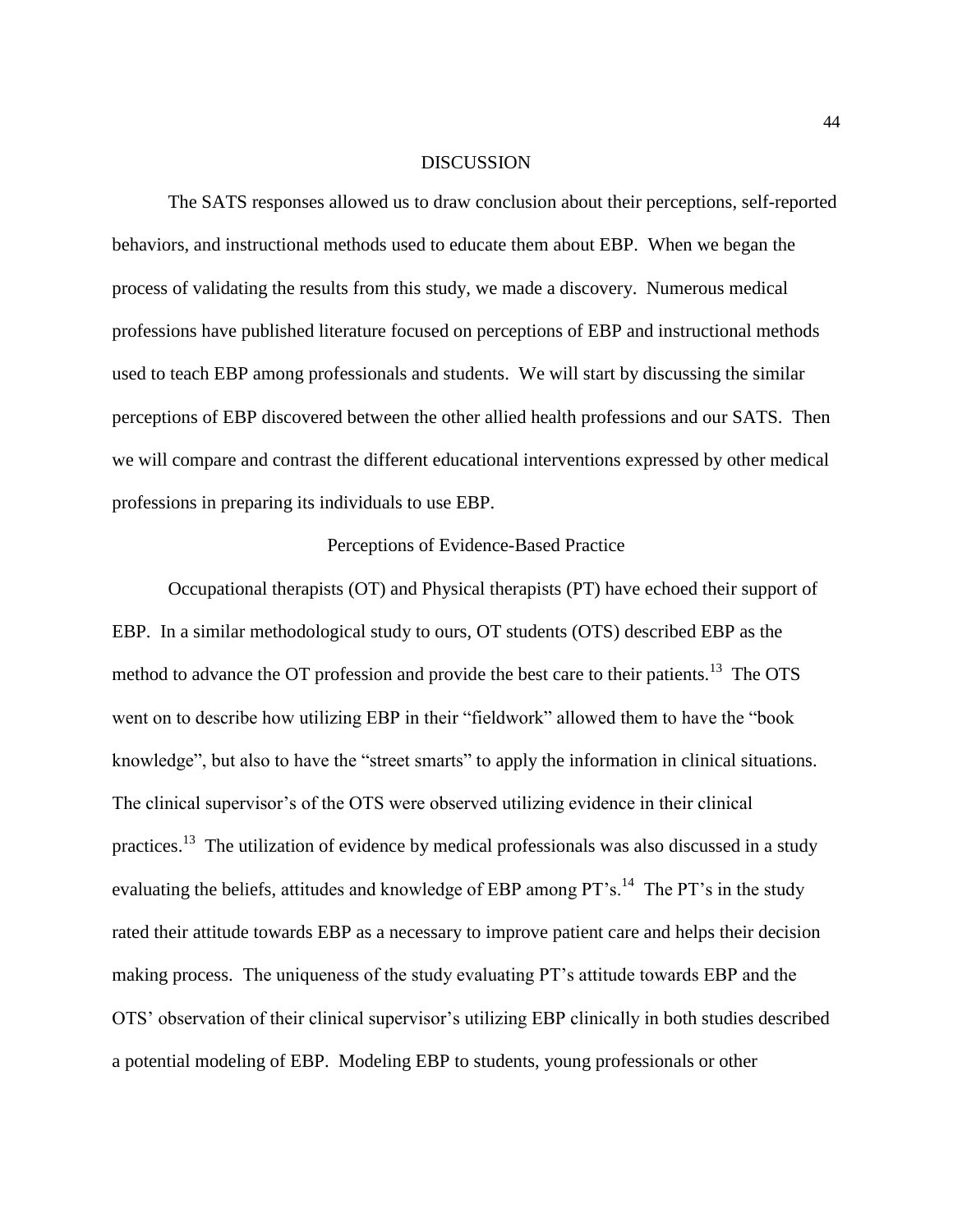colleagues was expressed as an important facilitator of  $EBP^{13,14}$ , but was absent in our SATS responses.

# Teaching Evidence-Based Practice

We will follow the flow SATS EBP integrated model (Figure 3) when discussing the teaching strategies of EBP. We feel this will allow a direct comparison to occur between the SATS and other medical professionals described strategies. We will start by discussing the comparisons of the acquisition of medical literature.

The SATS acquire medical literature to provide insight for an unfamiliar clinical situation (injury or treatment) or due to an ATEP assignment. A study addressing the acquisition of medical literature behaviors of PT"s described how the acquisition behaviors fell into three categories: proactive, reactive or a combination of both.<sup>15</sup> The SATS in our study potentially expressed acquiring medical literature utilizing all three categories. When the SATS expressed acquiring medical literature to address an unfamiliar clinical situation (injury or treatment), this can be described as a "reactive" behavior.<sup>15</sup> The SATS described how they used their professional memberships to access medical literature databases. A study addressing how to teach PT"s to access medical literature also suggested using their memberships to professional organizations to access pertinent medical literature databases or resources.<sup>16</sup> The "proactive" behavior<sup>15</sup> described by the SATS occurred during ATEP assignments, which required the SATS to support their assignment with medical literature acquired from online medical literature databases. Nursing, PT and professional librarian literature provide support for the instructional methods described by the SATS. Nursing programs have adopted EBP courses into their freshman curricula.<sup>17</sup> These freshman nursing courses addressed how to effectively search online medical literature databases and other sources of EBP material. Inclusion of the EBP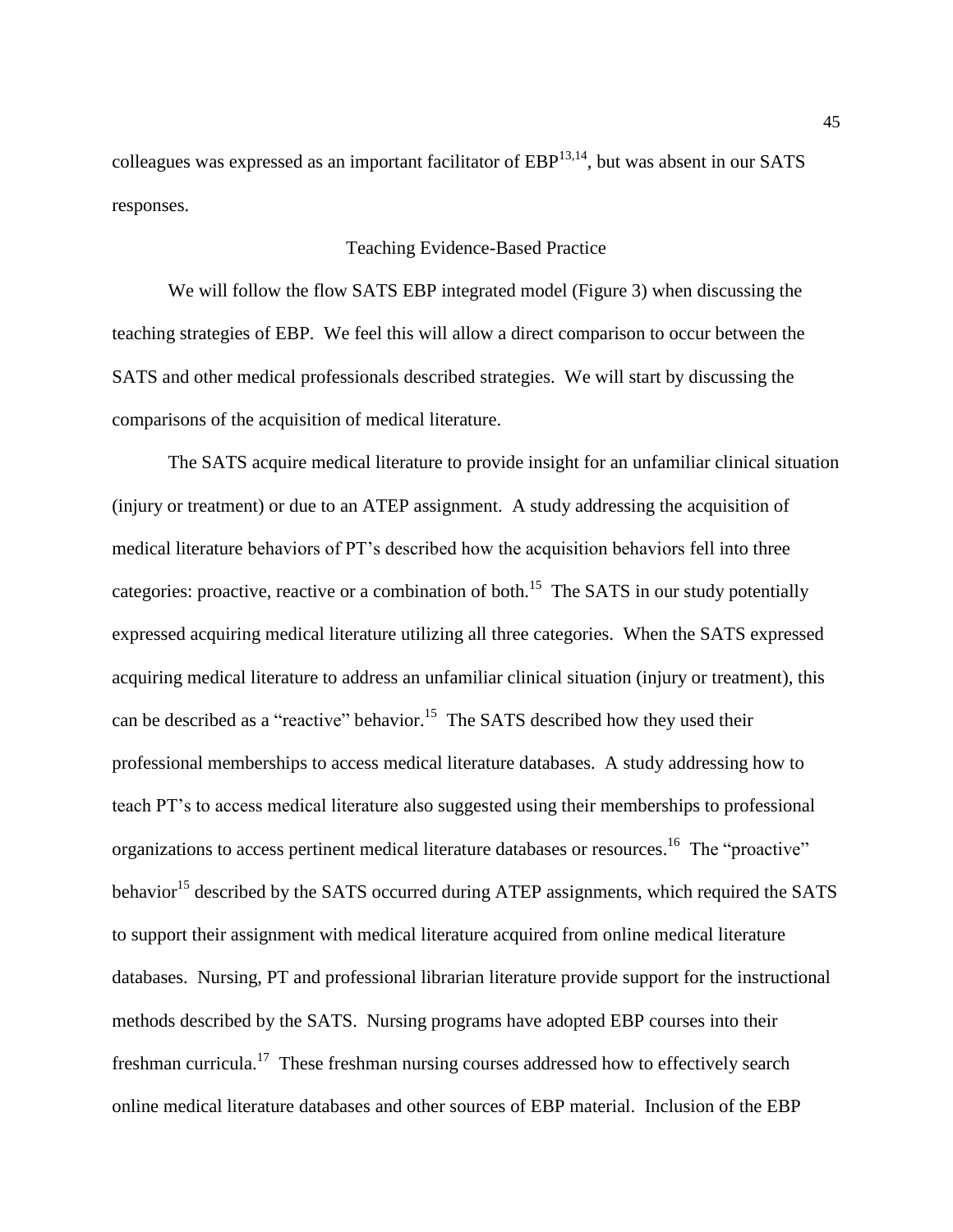course early on in the curriculum is similar to what SATS expressed when discussing receiving instruction in their introductory ATEP courses. The continued inclusion of advanced EBP assignments and projects expressed by the SATS is supported by studies addressing how to teach nursing and PT students  $EBP$ <sup>16,18</sup> The SATS received advisement on how to use library services in their search medical literature. Librarians have published literature discussing how they can support EBP.<sup>19,20</sup> By introducing library services or allowing librarians to take more of an integral role in the implementation of EBP education, students and professionals in all medical professions, can benefit.<sup>15,19,20</sup> The final medical literature acquisition behavior mentioned by the SATS can be categorized as a "reactive" and "proactive" behavior. The SATS used other colleagues versed in EBP (graduate assistants), professional conferences, and/or workshops as a source of medical literature. PT"s described using colleagues, who were "champions" in EBP, and literature received at professional workshops as sources of medical literature.<sup>15</sup>

The SATS expressed a limited ability or understanding of how to critically appraise literature. A study evaluating the outcomes of EBM teaching practices pertaining to medical students determined that integrating an EBM course into a curriculum and the medical students' clinical rounds could foster adequate critical appraisal skills.<sup>21</sup> A study of PT's demonstrated, by including a competency addressing critical appraisal in the PT curriculum, allowed PT"s to be confident in their critical appraisal skills.<sup>22</sup> The SATS did express certain criteria in which they appraised medical literature by, but they stated that it was a subjective process. Nursing has eliminated the idea of critical appraisal being a subjective process by including research course into their curriculum.<sup>23,24</sup> The nursing courses along with creating a clinically appropriate question allowed the nurses to efficiently and effectively to critically appraise medical literature.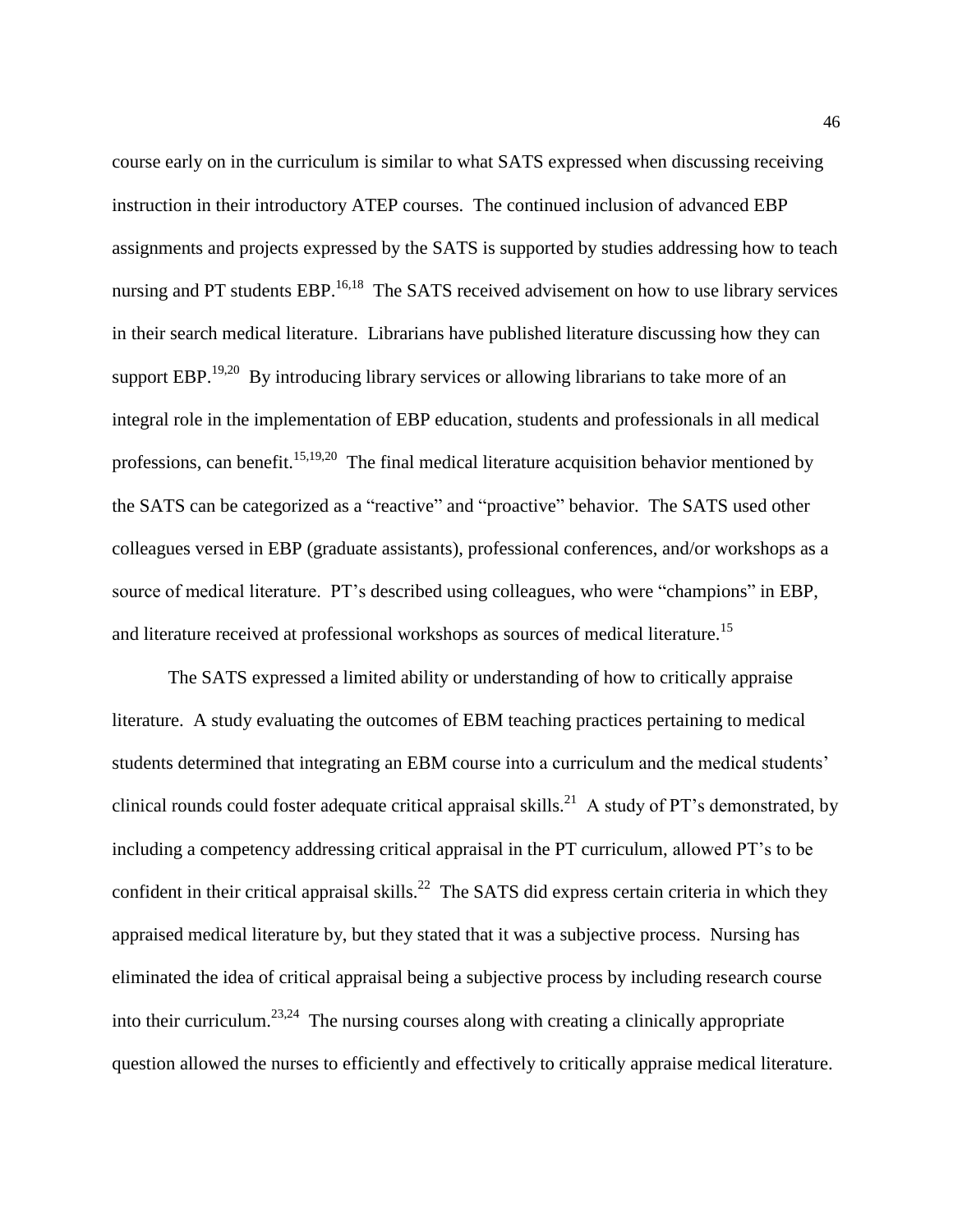We now follow the SATS EBP integrated model (Figure 3) to the point in which the SATS are now applying the appraised medical literature to their clinical practice. The utilization of medical literature described by the SATS follows the conceptual structure of research utilization described in nursing research.<sup>25</sup> Research utilization can occur via three ways: Instrumental, Conceptual or Symbolic. The two circumstances in which the SATS describe utilizing research fall into either: Instrumental (Direct) or Conceptual (Indirect). Using research to make a specific clinical decision defines<sup>25</sup> Instrumental research utilization, which corresponds to the SATS describe research utilization behavior of "immediate application." When a clinician uses research to gain knowledge or information, this describes Conceptual research utilization.<sup>25</sup> The SATS demonstrated Conceptual research utilization when describing the "further knowledge" activities.

The final component in the EBP integrated model (Figure 3) defines one of the unique characteristics of EBP, the incorporation of patient values and beliefs. The SATS expressed behavior of patient education, which mirrors the suggested behavior for the other medical professions. In a study evaluating the methods in which physicians discuss health care with their patients to increase the trust that the patient has in the physician. The authors identified a few successful behaviors which increased the patient-physician trust and the patients knowledge of their condition.<sup>26</sup> Long discussions, allowing the patient to ask questions and giving meaningful answers to the patients questions were behaviors deemed successful.<sup>26</sup> These successful behaviors match and supported the SATS patient education behaviors. Nursing literature also goes on to support the use of open communication and discusses the increased time that nurses spend at the "bedside" of their patients. The increased bedside time allows them a better environment to hold open and long patient discussions.<sup>27</sup> Athletic trainer's compare to nurses in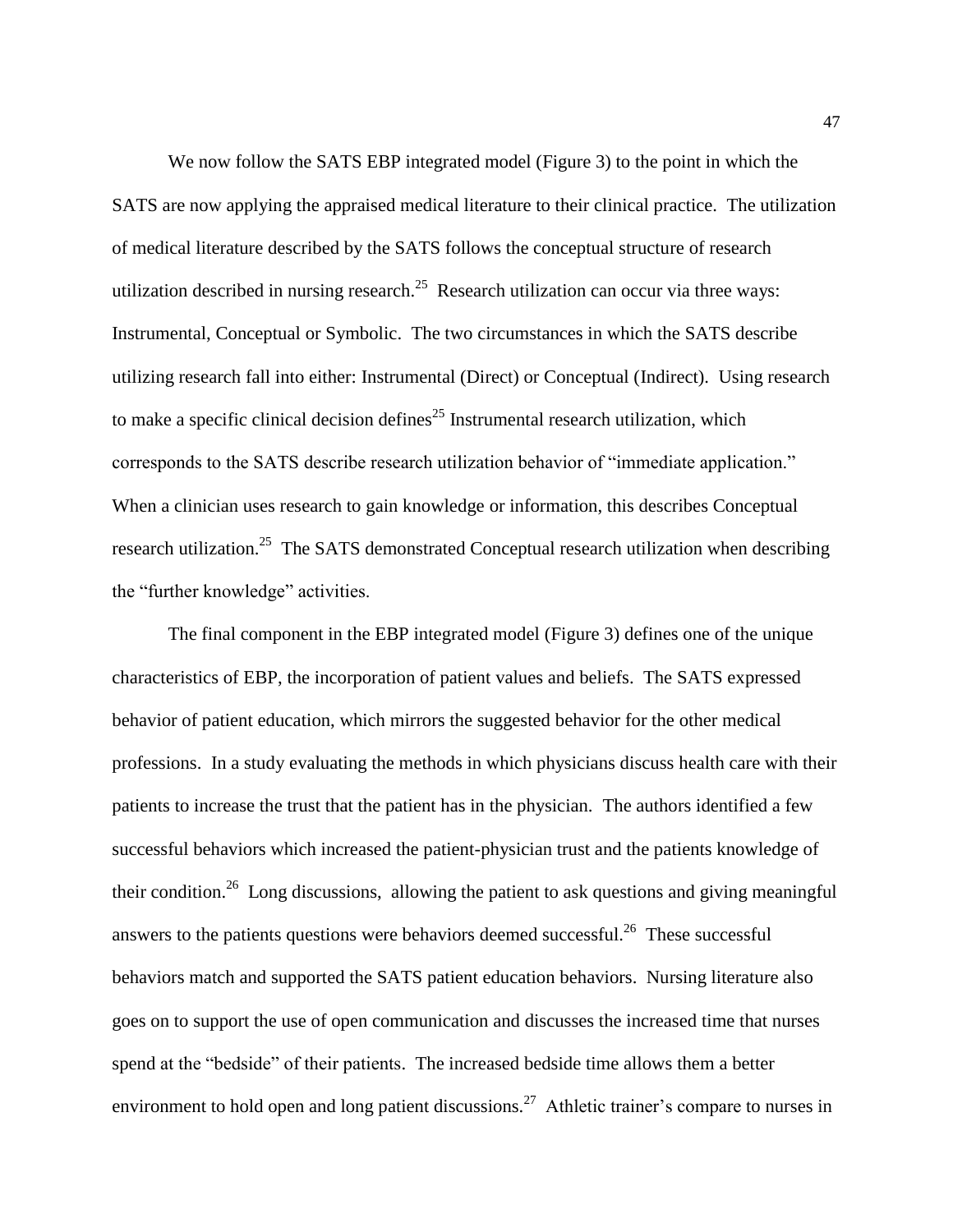this situation. Athletic trainers communicate or care for their patients on a day-to-day basis. This allows for the same opportunity as the nursing literature describes to hold open and long patient discussions.

# Conclusion

In summary, the SATS" described knowledge of EBP and how to use it in clinical practice. It is important to note that none of the SATS interviewed expressed completing the entire EBP process. The SATS EBP integrated model (Figure 3) represents the individual EBP component behaviors of the SATS. By incorporating each of the individual EBP component behaviors, we were able to hypothesize the potential method in which SATS are currently able to use EBP in their clinical practices.

Other medical professions seemed to have structured their curriculums around the utilization of EBP to guide their clinical practices. Although the SATS did describe instructional methods use to educate them on EBP, it does not seems as structured as nursing<sup>17</sup>,  $PT^{16}$ , or  $OT^{13}$ . Curricula should focus improving the ability of ATS to assess the quality of medical literature. The SATS in this investigation did not demonstrate the skills necessary to competently assess the quality of medical literature. Through the continued integration of EBP education into all levels of athletic training education, the profession can continue to enhance itself as a prestigious allied health profession.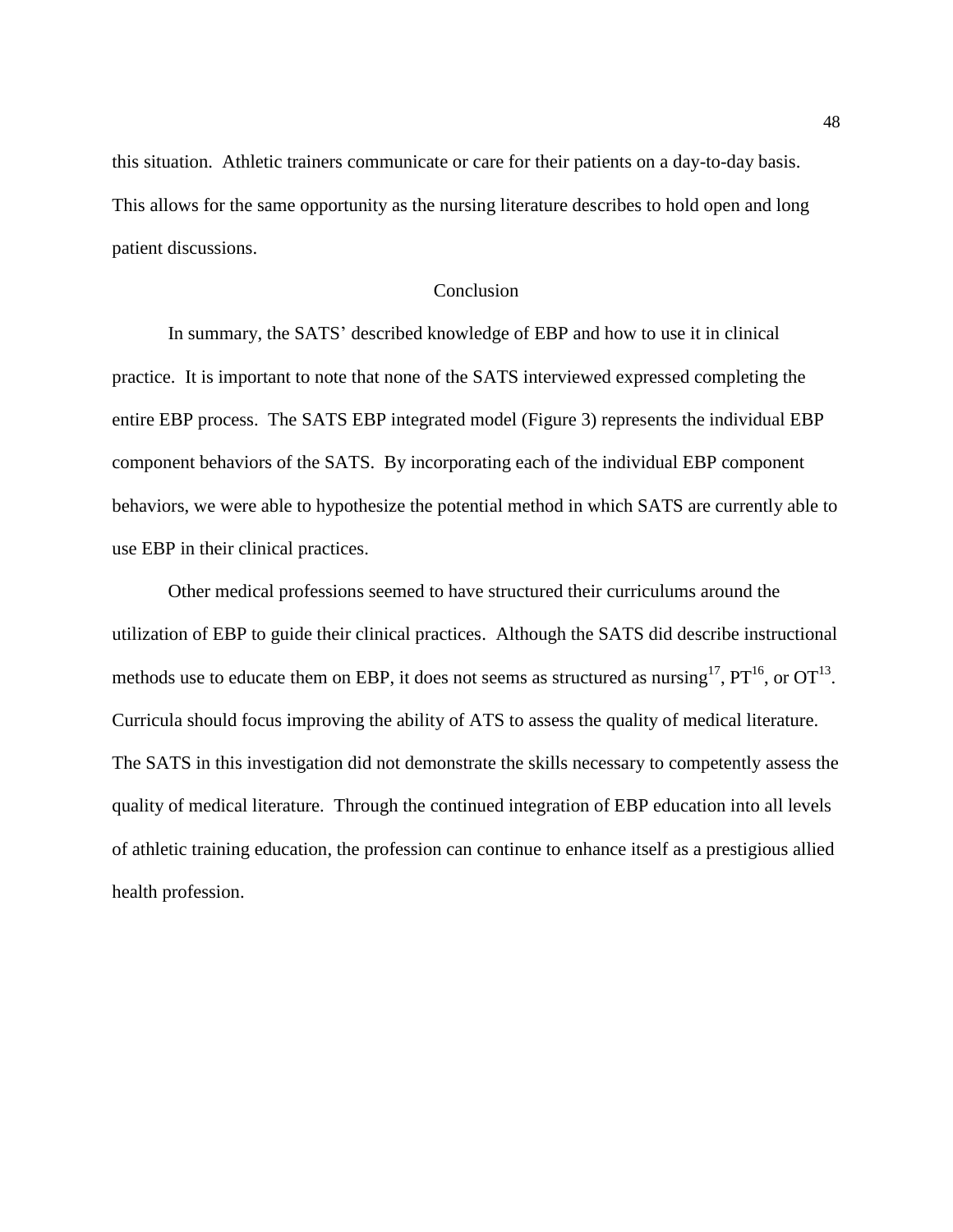### REFERENCES

- 1. Fineout-Overholt E, Melnyk B, Schultz A. Transforming health care from the inside out: advancing evidence-based practice in the 21st century. *J Prof Nurs*. November 2005;21(6):335-344.
- 2. Sackett DL, Rosenberg WMC, Gray JAM, Haynes RB, Richardson WS. Evidence based medicine: what it is and what it isn't. *BMJ*. January 13, 1996 1996;312(7023):71-72.
- 3. Steves R, Hootman J. Evidence-based medicine: what is it and how does it apply to athletic training?. *J Athl Train*. January 2004;39(1):83-87.
- 4. Bliss-Holtz J. Evidence-Based Practice: A Primer for Action. *Issues Compr Pediatr Nurs*. 2007;30(4):165-182.
- 5. National Athletic Training Association website. Education section-Competencies. [http://www.nata.org/education/competencies.htm.](http://www.nata.org/education/competencies.htm)
- 6. National Athletic Trainers" Association (2006). Athletic Training Educational Competencies, 4th Edition. Dallas, TX (July  $1<sup>st</sup>$ , 2006).
- 7. Commission on Accreditation of Athletic Training Education. Standards for the Accreditation of Entry-Level Athletic Training Education Programs  $6<sup>th</sup>$  ed. [www.caate.net.](http://www.caate.net/) Revised: June  $30<sup>th</sup>$ , 2008.
- 8. Evidence-based medicine training in graduate medical education: past, present and future. *J Eval Clin Pract.* 2000;6(2):121-138.
- 9. Pitney WA, Parker J. Qualitative Inquiry in Athletic Training: Principles, Possibilities, and Promises. J Athl Train. 2001;36(2):185–189.
- 10. Pitney WA, Parker J. Qualitative Research Applications in Athletic Training. J Athl Train. 2002;37(4 Suppl):S168-S173.
- 11. Kennedy T, Lingard L. Making sense of grounded theory in medical education. Med Ed. February 2006;40(2):101-108.
- 12. Stiller-Ostrowski, JL & Stiller-Ostrowski, JA. Recently Certified Athletic Trainers" Undergraduate Educational Preparation in Psychosocial Intervention and Referral. *J Athl Train.* 2009; 44(1): 67-75.
- 13. Stube JE & Jedlick JS. The Acquisition and Integration of Evidence-Based Practice Concepts by Occupational Therapy Students. *AJOT.* 2007;61:53-61
- 14. Jetter DU et al. Evidence-Based Practice: Beliefs, Attitudes, Knowledge, and Behaviors of Physical Therapists. *Phys Ther.* 2003;83:786-805.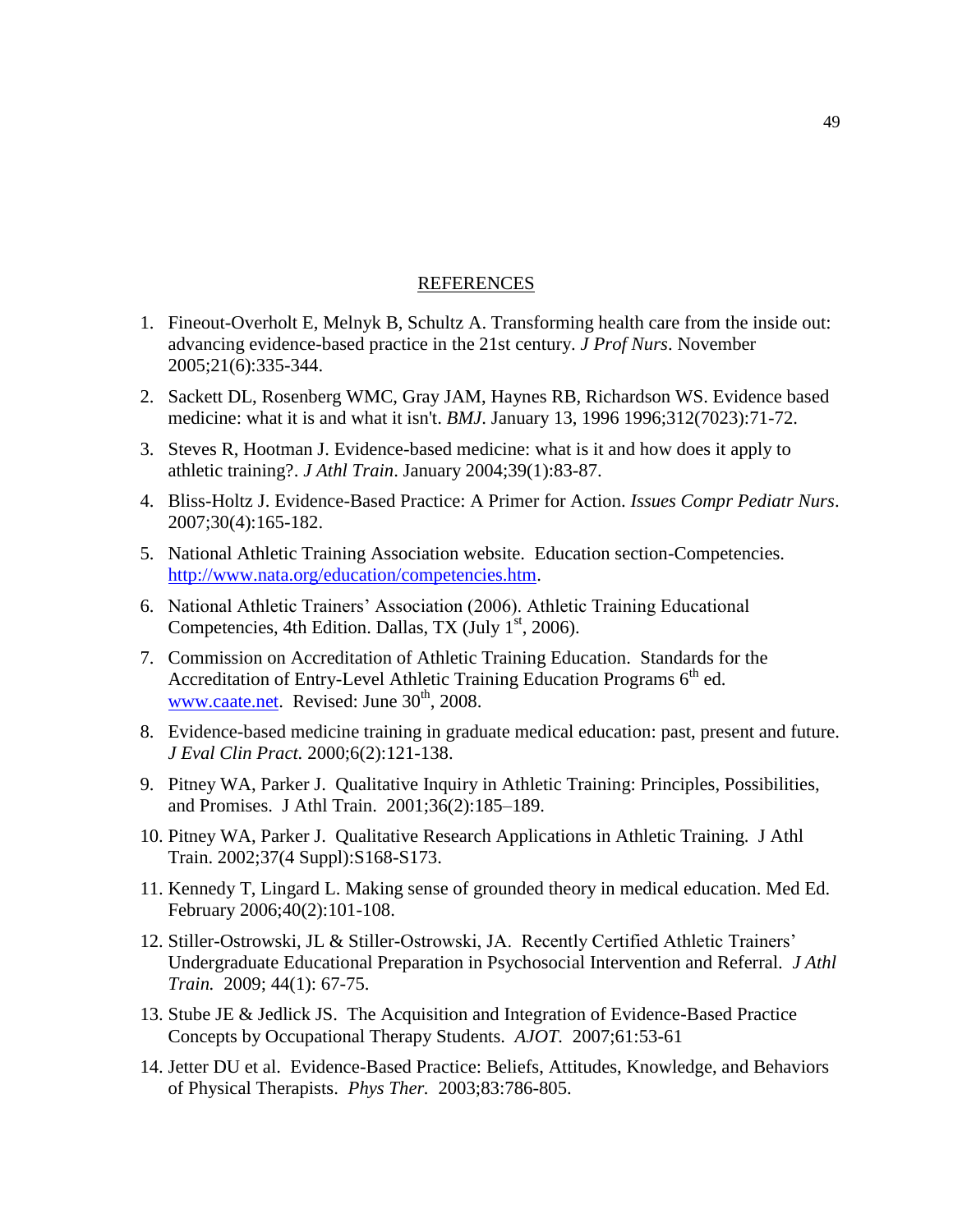- 15. Bohannon RW. Information Accessing Behaviour of Physical Therapists. *Physiother Theory Pract.* 1990;6:215-225.
- 16. Fell DW & Burnham JF. Access Is Key: Teaching Students and Physical Therapists to Access Evidence, Expert Opinion, and Patient Values for Evidence-Based Practice. *J Phys Ther Ed.* 2004;18(3):12-23.
- 17. Burns HK & Foley SM. Building a Foundation for an Evidence-Based Approach to Practice: Teaching Basic Concepts to Undergraduate Freshman Students. *J Prof Nurs.* 2005;21(6):351-357.
- 18. Killeen MB & Barnfather JS. A Successful Teaching Strategy for Applying Evidencebased Practice. *Nurs Educ.* 2005;30(3):127-132.
- 19. Earl MF. Library instruction in the medical school curriculum: a survey of medical college libraries. *Bull Med Libr Assoc.* 1996;84(2):191-195.
- 20. Schulte SJ & Sherwill-Navarro PJ. Nursing educators" perceptions of collaboration with librarians. *J Med Libr Assoc.* 2009;97(1):56-59.
- 21. Coomarasamy A, Khan KS. What is the evidence that postgraduate teaching in evidence based medicine changes anything? A systematic review. *BMJ.* 2004; 329(23):1-5.
- 22. Connolly BH, Lupinnaci NS & Bush AJ. Changes in Attitudes and Perceptions About Research in Physical Therapy Among Professional Physical Therapist Students and New Graduates. *Phys Ther.* 2001;81(5):1127-1134.
- 23. Krainovich-Miller B, Haber J, Yost J & Jacobs SK. Evidence-Based Practice Challenge: Teaching Critical Appraisal of Systematic Reviews and Clinical Practice Guidelines to Graduate Students. *J Nurs Educ.* 2009;48(4):186-195.
- 24. Smith-Strøm H & Nortvedt MW. Evaluation of Evidence-Based Methods Used to Teach Nursing Students to Critically Appraise Evidence. *J Nurs Educ.* 2008;47(8):372-375.
- 25. Estabrooks CA. The Conceptual Structure of Research Utilization. *Res Nurs Health.* 1999;22:203–216.
- 26. Epstein RM, Alper BS, Quill TE. Communicating Evidence for Participatory Decision Making. *JAMA.* 2004;291(19):2359-2366.
- 27. Michaels C, McEwen MM, McArthur DB. Saying ""no"" to professional recommendations: Client values, beliefs, and evidence-based practice. *J Am Acad Nurs Pract.* 2008;20:585-589.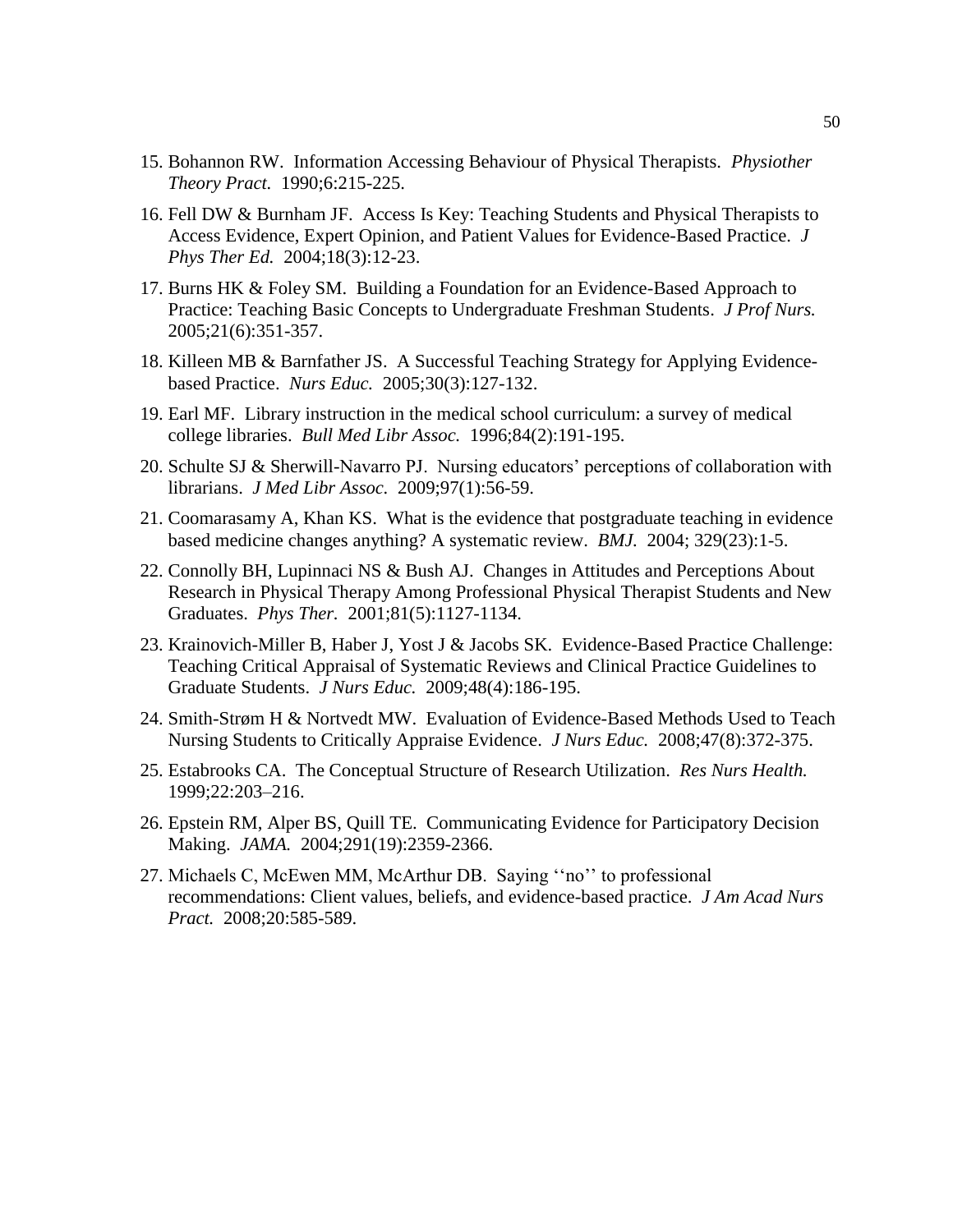# **FIGURES**

# Figure 1 Carnegie Classification of Institutions of Higher Education of SATS ATEP Institutions

| Carnegie Classification                | # of Institutions |
|----------------------------------------|-------------------|
| Balanced arts & sciences/professions,  |                   |
| some graduate coexistence.             |                   |
| Professions plus arts & sciences,      |                   |
| some graduate coexistence.             |                   |
| Professions plus arts & sciences, high |                   |
| graduate coexistence.                  |                   |
| Professions plus arts & sciences, no   |                   |
| graduate coexistence.                  |                   |
| Arts & sciences plus professions,      |                   |
| high graduate coexistence.             |                   |
| Arts & sciences plus professions, no   |                   |
| graduate coexistence.                  |                   |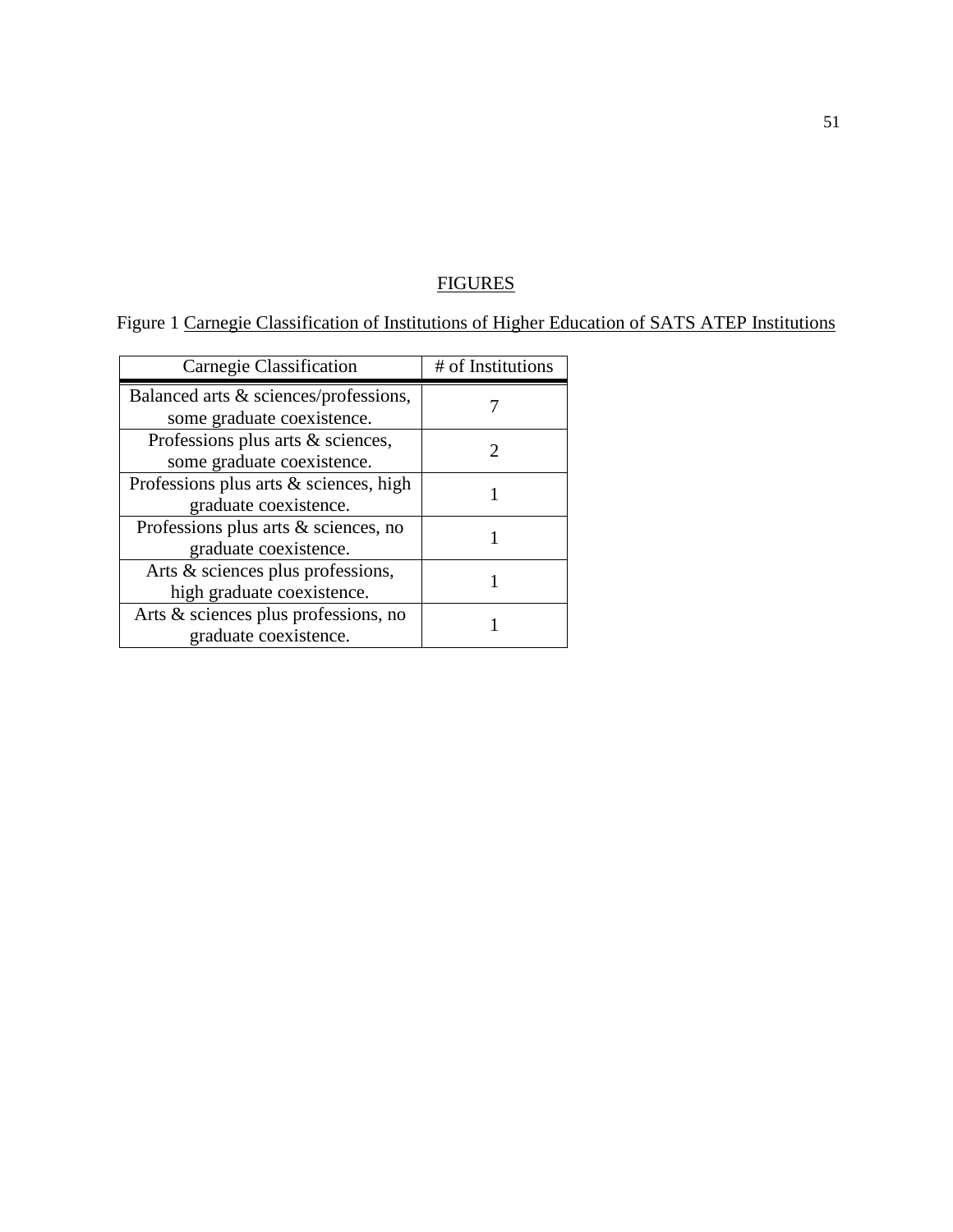### Figure 2 Interview Guide:

 $\rm{Hi}$   $\_$ 

- I have been contacting you over the past couple weeks about allowing me to interview you about your clinical practices. Are you still interested and available to today?
- Ok, I need to go over a couple quick things before we get started:
- First, this investigation has been approved by the institutional review board here at Indiana state university. I will record our conversation for data analysis. The recording and any other information linking you to this investigation will be kept confidential. Do you give me permission to record our conversation today?
- Second, I want to let you know we can stop the interview at anytime. All I would like to do is get an idea about the things you do as an athletic training student. There are no right or wrong answers to anything we are going to discuss. Do you have any questions before we begin?
- Alright well let's get started.
- 1. I wanted to start off by having you tell me about a situation that has occurred during your clinical experiences, in which you have had difficulty determining the diagnosis of an injury?
- 2. Did you seek help? How?
- 3. Please tell me about a situation that has occurred during your clinical experiences in which you had difficulty in determining a treatment program?
- 4. Did you seek help? How?
- 5. Tell me about a situation in which you have incorporated a new skill into to your clinical practice?
- 6. Have you ever incorporated a skill you learned from reading medical literature into your clinical practices? Tell me about it?
- 7. Tell me about a situation in which you were required to look up and/or utilize medical literature?
- 8. How do you access medical literature? (Any other methods?)
- 9. Have you been given any instruction on how to access medical literature?
- 10. How do you determine the quality of medical literature?
- 11. Tell me about how you evaluate the care you are providing to your patients?
- 12. How do you include your patient's opinion in the care you deliver?
- 13. Describe to me a situation in which your patient"s opinion or feelings changed the care you were going to deliver?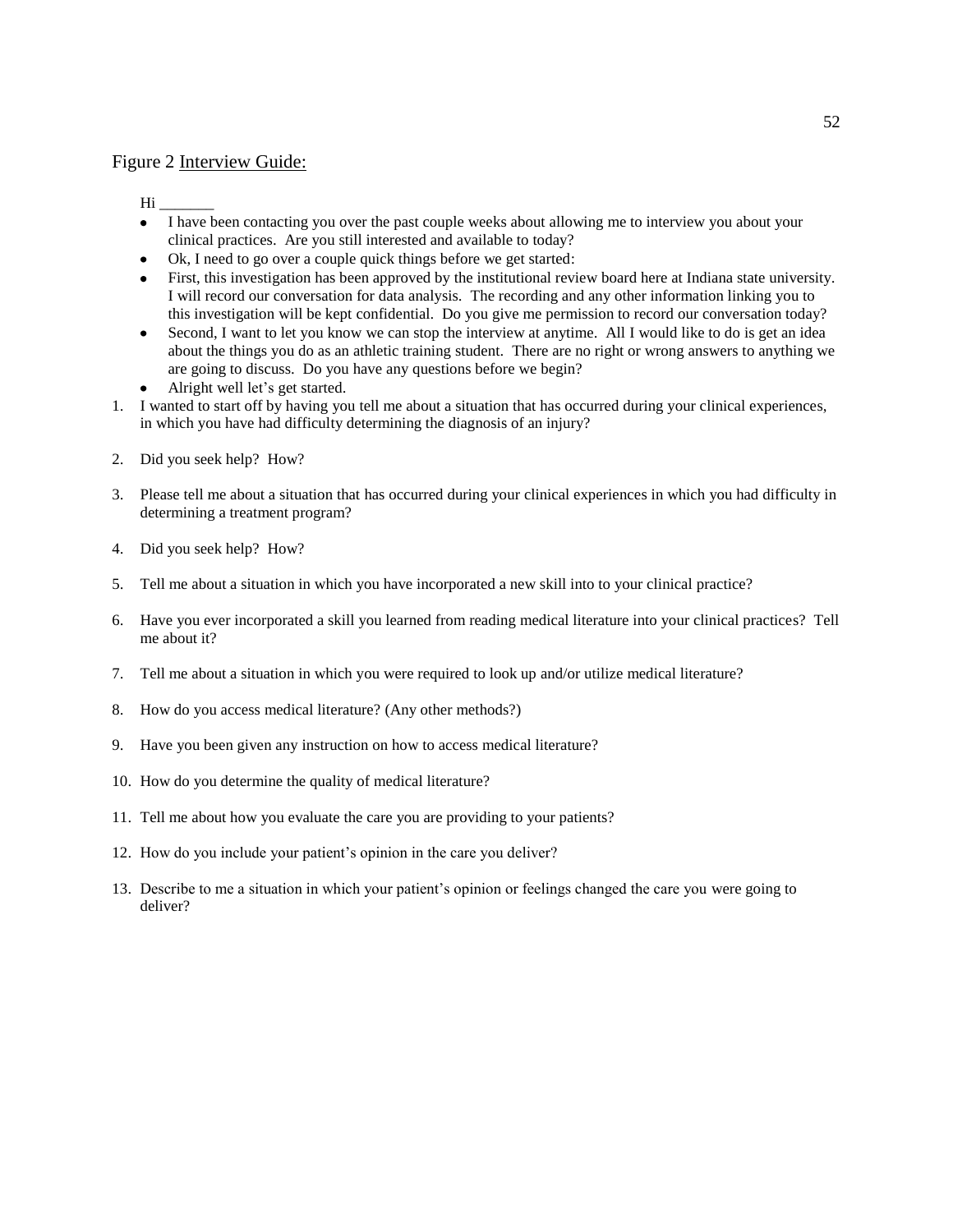Figure 3 Senior Athletic Training Student Evidence-Based Practice Integrated Model



**Senior Athletic Training Student Evidence-Based Practice Integrated Model**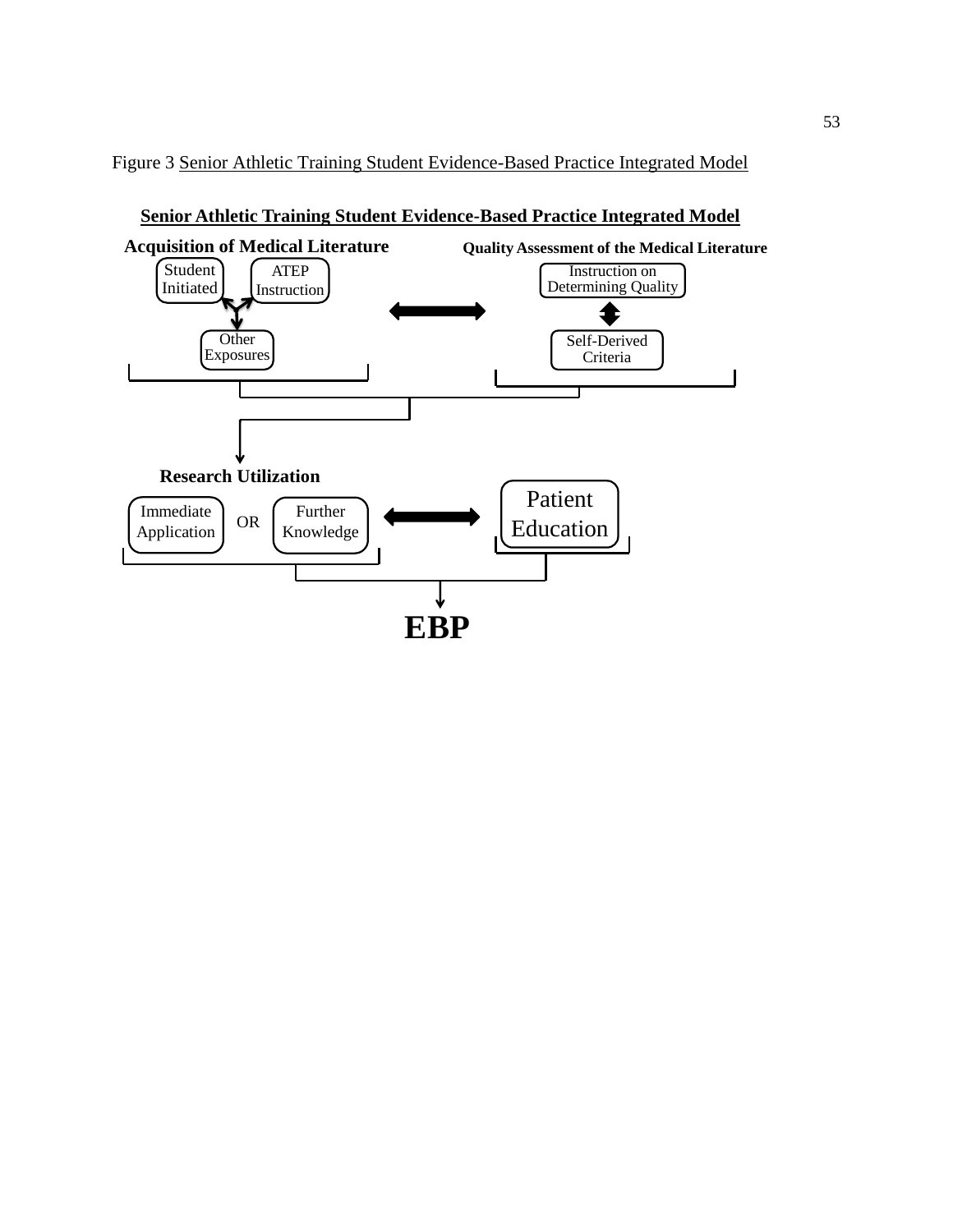# APPENDIX A: STUDY PARAMETERS

## *Assumptions & limitation*

The inclusion of evidence-based practice into the fourth edition<sup>8</sup> of the athletic training educational competencies, we assume that the entry-level athletic training educational programs have altered their curriculums to include the instruction and mentorship of evidence-based practice as the method which we deliver care to patients. Responses provided strong insight into the perceptions and self-reported behaviors of the 13 senior athletic training students.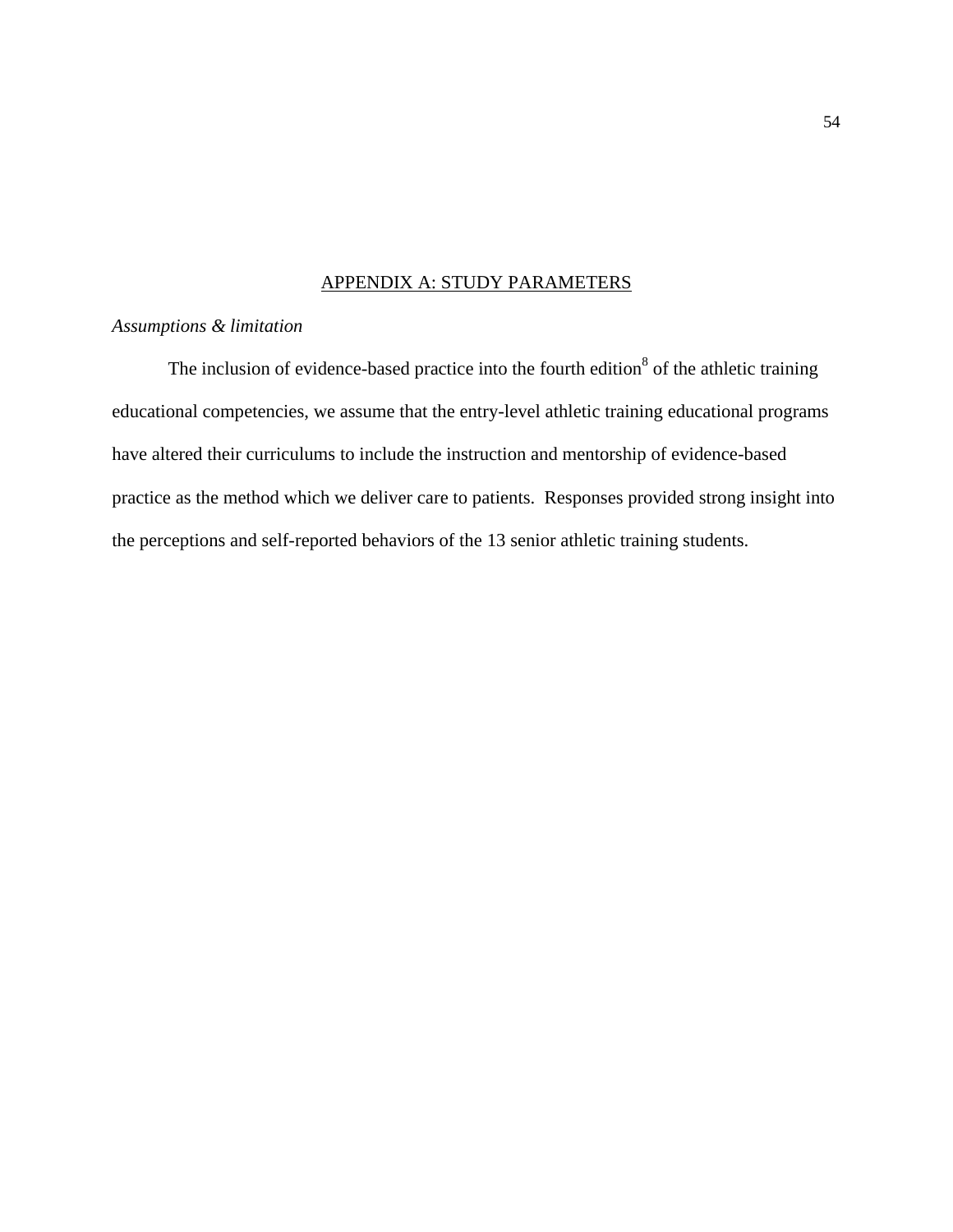### APPENDIX B: PROJECT DEVELOPMENT

### *Pilot Testing*

We administered individual telephone interviews to three first year graduate students enrolled in a master level advanced ATEP. The researcher will contacted each graduate student anonymously by email. This email discussed the purpose of the pilot study, the procedure of the pilot study, statement of confidentiality and availability. The purpose of the pilot study is to determine the value and identify any complications with the research questions. We saved the recorded interviews on the researcher"s laptop. We will not use the interviews in any data analysis or determination of any conclusions for this research project. We will save and secure the pilot interviews in the same manner as the subject interviews.

### *Pilot testing of interview procedure*

The PI conducted individual telephone interviews using the Nortel CS1000M Hybrid PBX telephone system (Toronto, Ontario) which includes the Nortel Integrated Conference Bridge (Toronto, Ontario) system along with the JK Audio QuickTap device (Sandwich, Illinois) to record the entire conversation. Each pilot interview followed the same interview guide used during the subject interviews. The PI wrote down comments of any difficulties that occur during the interview. We asked each graduate student if there are any suggestions or questions. The significance of this is to gain more feedback on the interview guide and procedure. We reviewed each interview and made necessary changes to the interview protocol.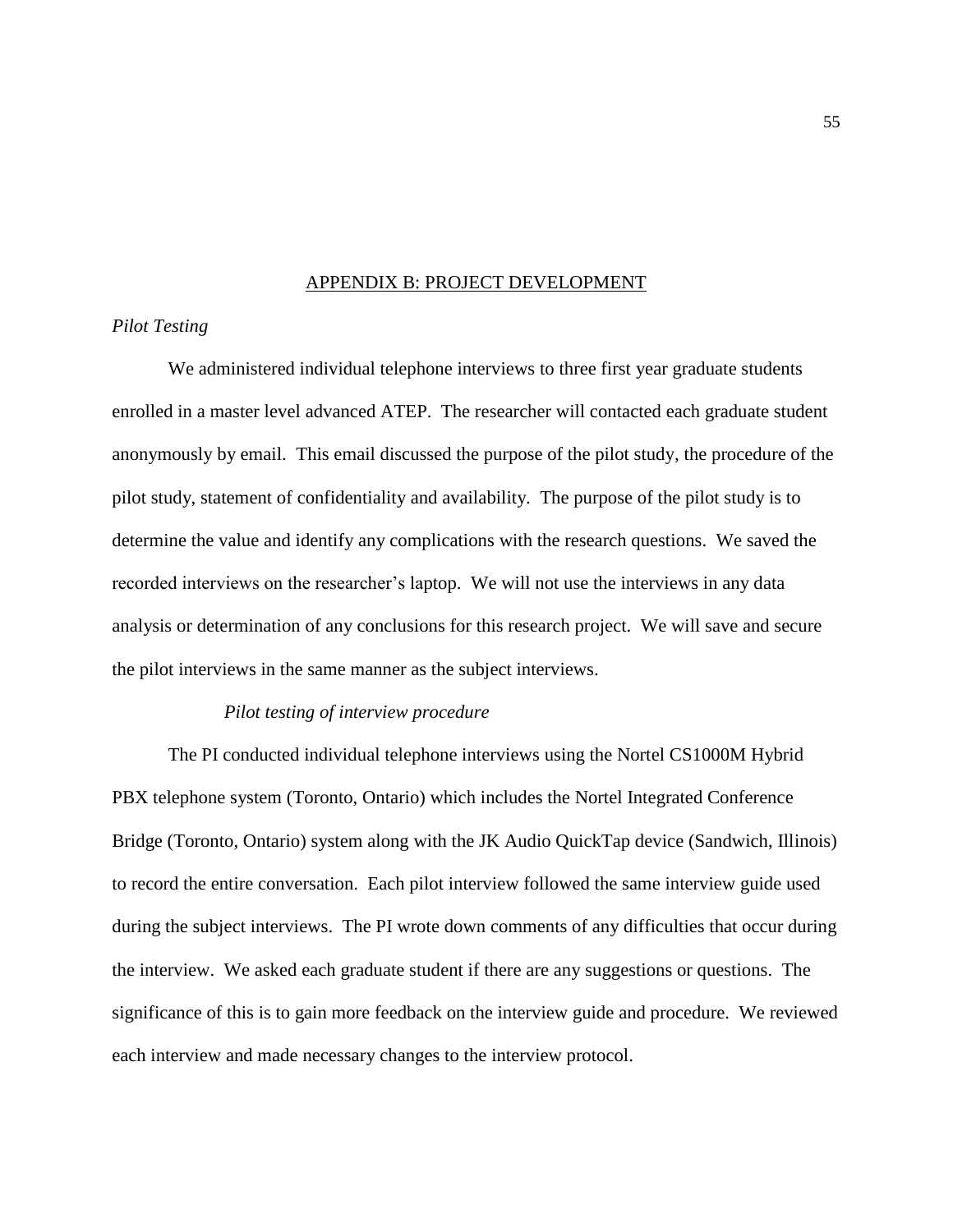## *Pilot testing results*

We completed three pilot interviews. No complications with equipment or recording software occurred. The 12-interview questions successfully addressed its intended topic and allowed each subject to explain in rich detail. We used  $Probes<sup>44</sup>$  to determine the educational preparation of obtaining medical literature and occurrences of using medical literature in clinical practice. We believe will obtain rich descriptive data if we follow the interview guide.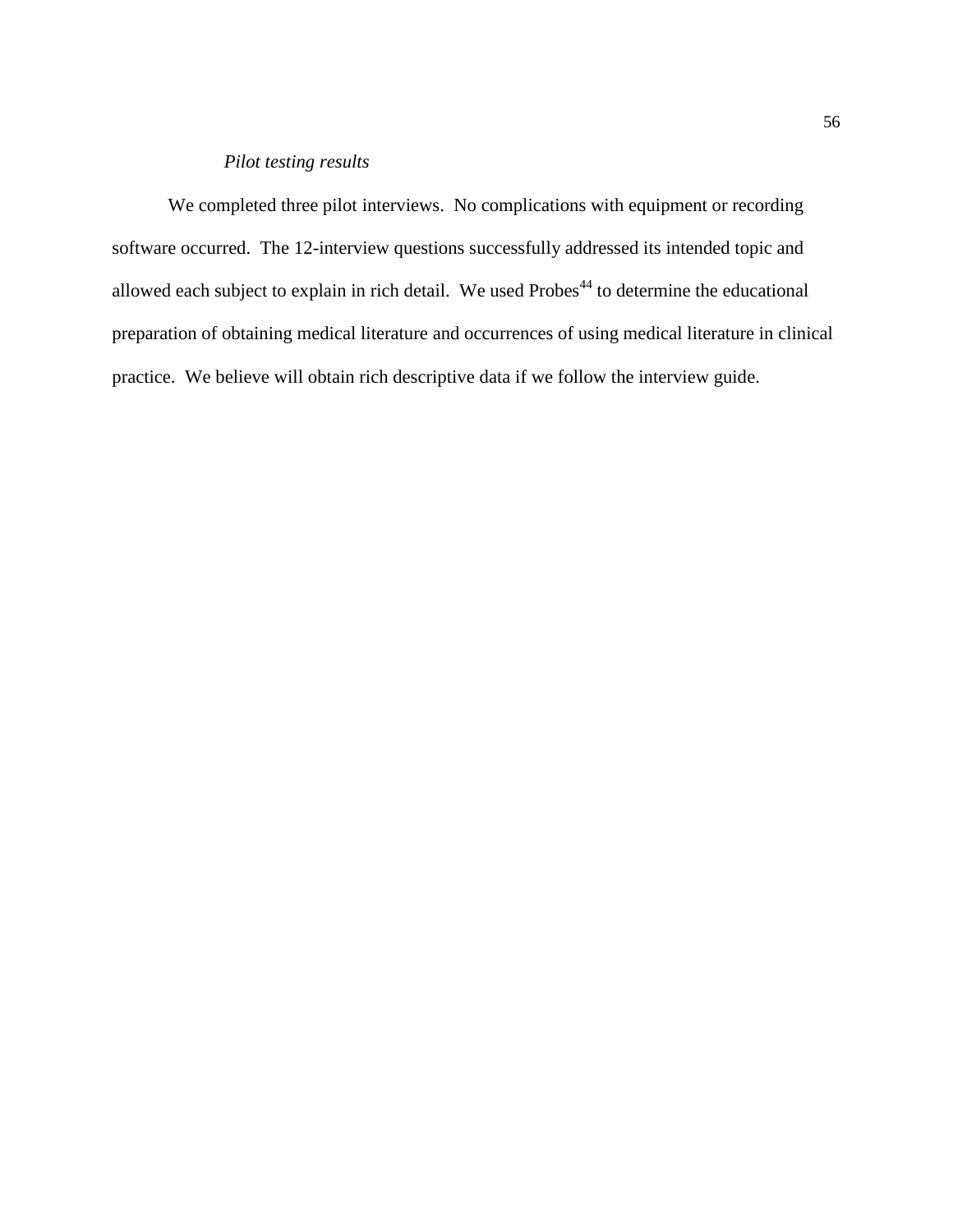# APPENDIX C: RELEVANT STUDY FORMS

### Interview Guide:

#### $Hi$

- I have been contacting you over the past couple weeks about allowing me to interview you about your clinical practices. Are you still interested and available to today?
- Ok, I need to go over a couple quick things before we get started:
- First, this investigation has been approved by the institutional review board here at Indiana state university. I will record our conversation for data analysis. The recording and any other information linking you to this investigation will be kept confidential. Do you give me permission to record our conversation today?
- Second, I want to let you know we can stop the interview at anytime. All I would like to do is get an idea about the things you do as an athletic training student. There are no right or wrong answers to anything we are going to discuss. Do you have any questions before we begin?
- Alright well lets get started.
- 1. I wanted to start off by having you tell me about a situation that has occurred during your clinical experiences, in which you have had difficulty determining the diagnosis of an injury?
- 2. Did you seek help? How?
- 3. Please tell me about a situation that has occurred during your clinical experiences in which you had difficulty in determining a treatment program?
- 4. Did you seek help? How?
- 5. Tell me about a situation in which you have incorporated a new skill into to your clinical practice?
- 6. Have you ever incorporated a skill you learned from reading medical literature into your clinical practices? Tell me about it?
- 7. Tell me about a situation in which you were required to look up and/or utilize medical literature?
- 8. How do you access medical literature? (Any other methods?)
- 9. Have you been given any instruction on how to access medical literature?
- 10. How do you determine the quality of medical literature?
- 11. Tell me about how you evaluate the care you are providing to your patients?
- 12. How do you include your patient's opinion in the care you deliver?
- 13. Describe to me a situation in which your patient"s opinion or feelings changed the care you were going to deliver?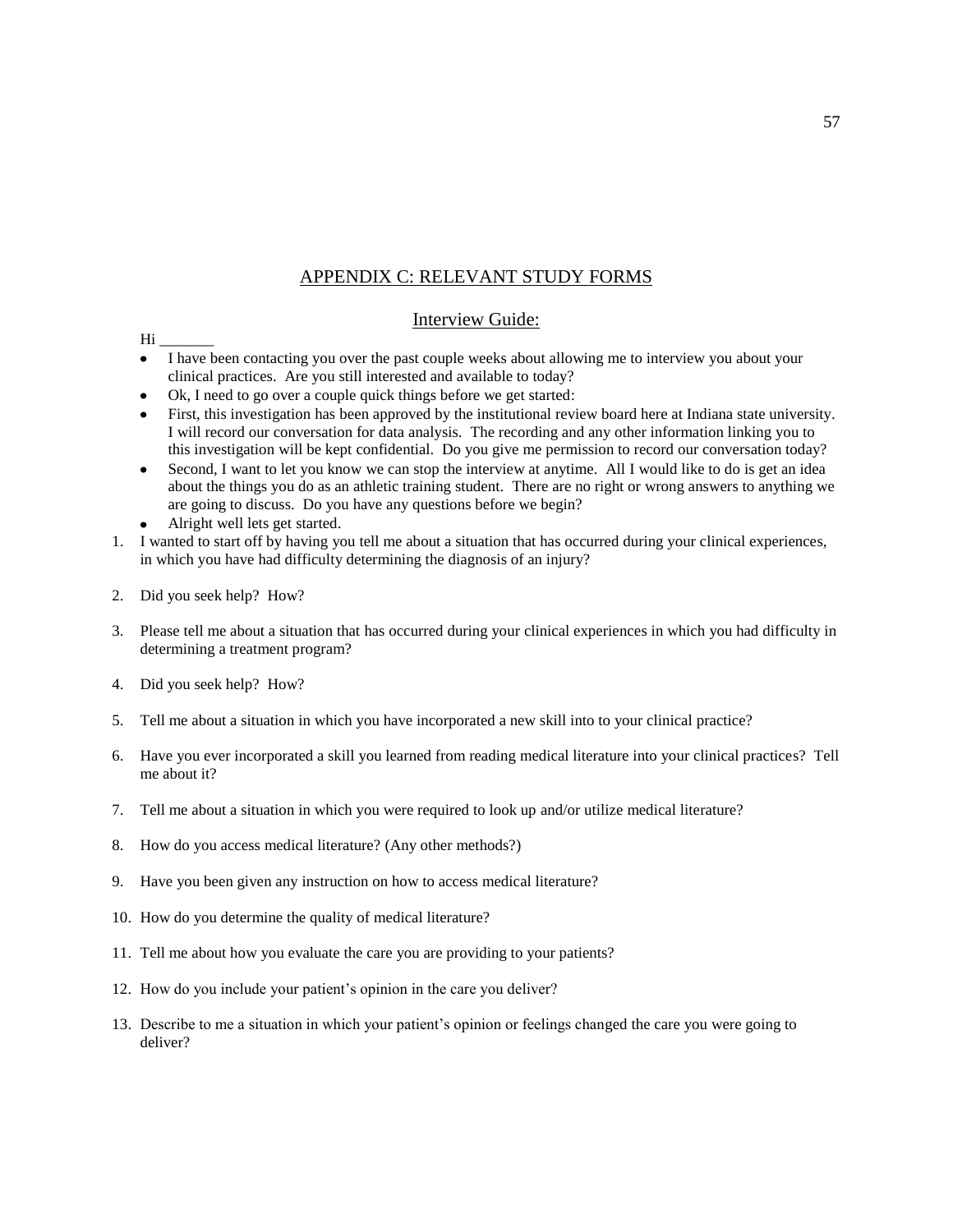### Initial email

Dear student athletic trainer,

My name is Greg Schneider LAT, ATC and I am a graduate student at Indiana State University. I have contacted you to ask for your participation in my research study. I am conducting individual telephone interviews of senior athletic training student"s. If you are a senior athletic training student and have access to a telephone, you meet all of my criteria needed to participate.

Please consider helping me out by being a subject. Your participation will require you to complete **ONLY ONE** telephone interview.

If you would like to participate, please respond back by your preferred email address. I will get back to you as soon as possible.

If you have any questions or concerns do not hesitate to ask.

Thank you for your time,

Greg Schneider LAT, ATC Indiana State University Graduate assistant athletic trainer Cross country/track and field 614-582-7145 Gschneider1@indstate.edu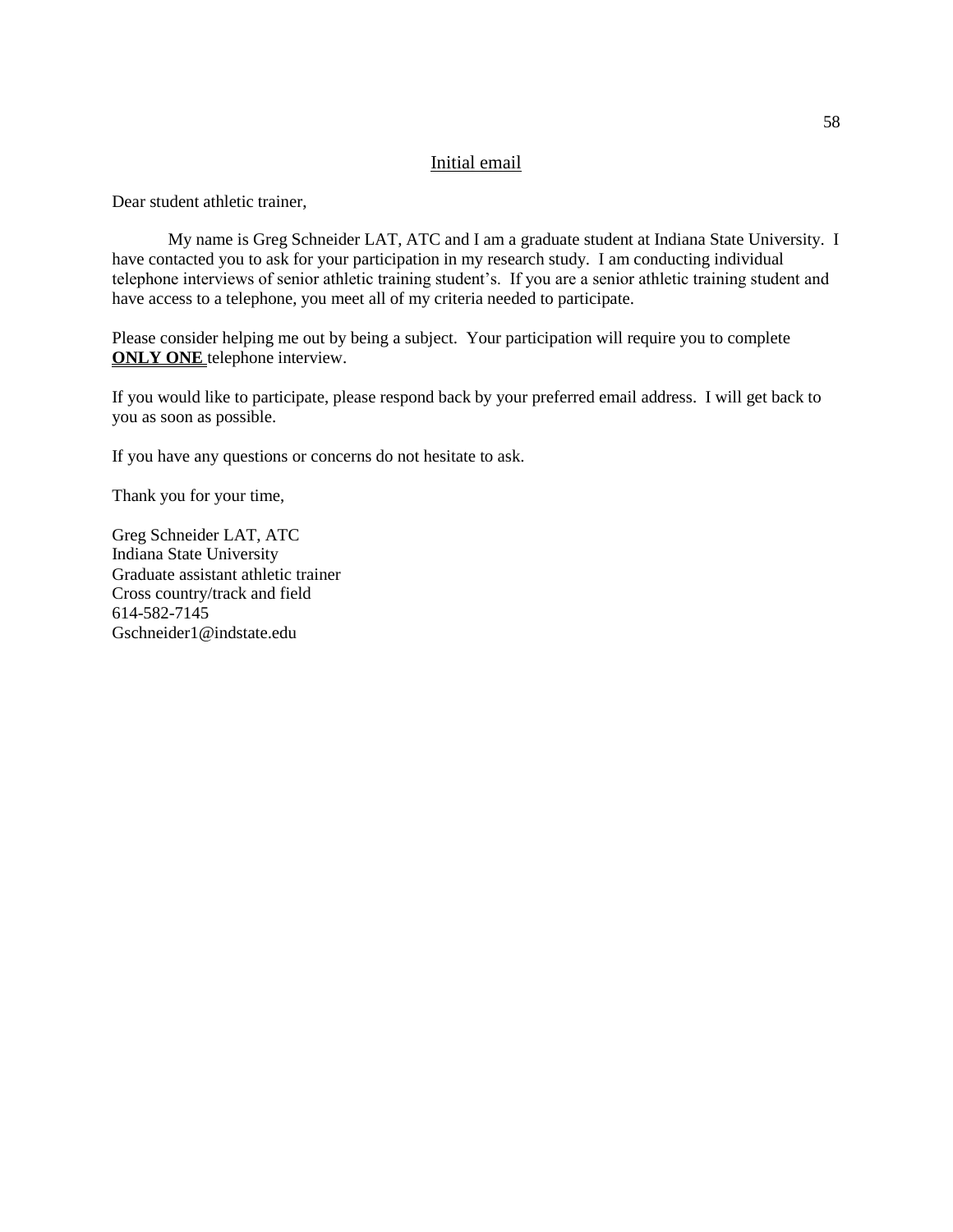### Follow-up Email

Dear (Subject Name),

Thank you for volunteering to participate in my research study. First, before we go on I want to verify that you are senior athletic training student and have access to a telephone. If you answered yes to both of these criteria please read on, if not then, unfortunately, you cannot participate in this study.

I really appreciate your participation because this research project is the basis of my master"s thesis. As mentioned in the previous email, I am conducting telephone interviews. I would like to discuss your clinical experiences during the interview by asking a few questions. I will record the entire interview so that I can reflect back on our discussion. I will keep the recording and your participation in the study confidential at all times. I expect that each interview will take 45 minutes. On the day of the telephone interview, I will call you by using your preferred telephone number. I can complete the interview at anytime that best fits into your schedule. I will keep your preferred telephone number confidential and I will erase it from my records upon completion of my study.

In addition, due to an institutional review board requirement, I will need to obtain a signed informed consent document from you. I have proposed three methods in which I may receive the signed inform consent document. First, you may mail back the signed informed consent document through the mail. You will be receiving the informed consent document a pre-stamped and addressed envelope to your preferred mailing address. Please include the mailing address in your response to this email. Second, attached to this email is an electronic copy of the informed consent document. You may download the document, place an electronic signature on the document, and email it back. The third option is to print the attached informed consent document, sign the document, and fax it to the fax number at the bottom of this email. Please choose the most convenient method.

Lastly, I would like to obtain the necessary information from you. If you could please provide me with the following information:

Preferred phone number:

Mailing Address: (if you choose to mail the signed informed consent document)

Also, please take some time to look at your schedule and determine when you would be available to complete your interview. I would suggest you block out an hour worth of time, but I do not expect the interview to last more than 45 minutes.

So please take some time to time to look at your schedule and let me know when you are available. Your rapid response is greatly appreciated.

Thanks again for your participation.

Greg Schneider LAT, ATC Indiana State University Graduate assistant athletic trainer Cross country/track and field Phone: 614-582-7145 Fax: 812-237-4368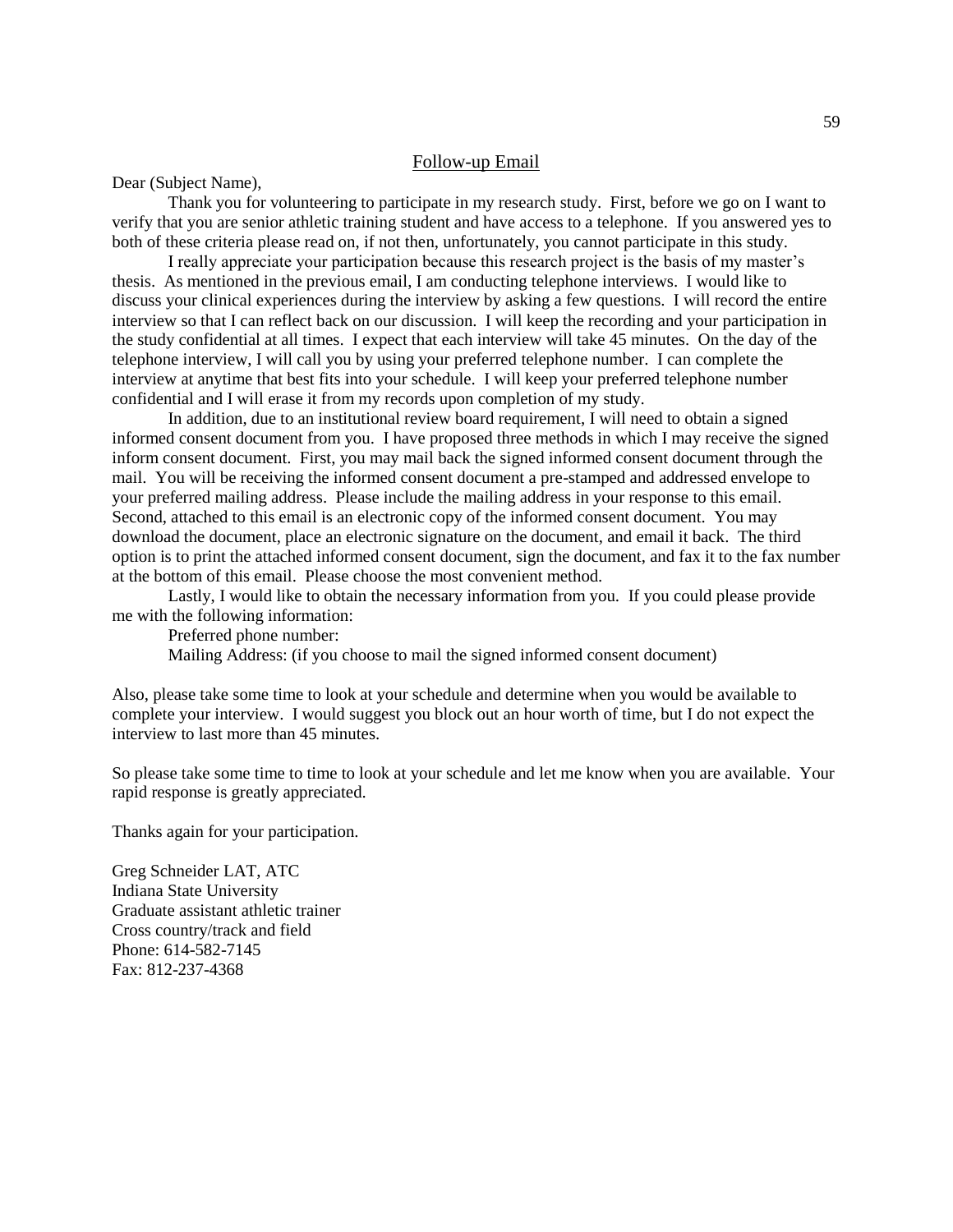# **CONSENT TO PARTICIPATE IN RESEARCH**

Senior Athletic Training Student"s Perceptions and Self-Reported Behaviors of Evidence-Based Practice

You are asked to participate in a research study conducted by Greg Schneider LAT, ATC and Dr. Cat Stemmans, PhD, LAT, ATC, from the Athletic Training department at Indiana State University. This research study is required part of Greg Schneider LAT, ATC master"s thesis. Your participation in this study is entirely voluntary. Please read the information below and ask questions about anything you do not understand, before deciding whether to participate.

**OPTIONAL:** You have been asked to participate in this study because you as a senior athletic training student soon will be a certified athletic trainer. You represent an important group due to the most recent athletic training educational guidelines and requirements provided the basis for your undergraduate athletic training education.

# **PURPOSE OF THE STUDY**

We will conduct an individual telephone interview. This interview will provide a record of your clinical experiences and knowledge of the utilization of medical literature during clinical practice.

### **PROCEDURES**

If you volunteer to participate in this study, we will ask you to do the following things:

Complete a telephone interview by allowing us to contact you by phone. We expect the telephone interview to last 45 minutes, but please reserve one hour"s worth of time. Each interview consists of 12 interview questions. Please answer each question in as much detail as possible. We may contact you by email to ask for further detail or inquire more about your responses to the interview questions.

We will record each interview to allow us to analyze your responses in the future. We will create an electronic recording of the entire conversation. We will save each electronic recording on the researcher"s secured laptop. Please be aware of the length of time expected for the interview. We will be calling from an Ohio local number (614 area code). We will not be responsible for any charges that may occur. We will adjust the date and time of the telephone interview to adhere to any potential charges.

#### **POTENTIAL RISKS AND DISCOMFORTS**  $\bullet$

Participation in this study exposes you to minimal risk. We will keep the recording of each interview confidential and only one researcher will have access to the electronic recording of each interview.

# **POTENTIAL BENEFITS TO SUBJECTS AND/OR TO SOCIETY**

The responses to the interview question will provide an account of undergraduate athletic training education.

# **CONFIDENTIALITY**

Any information that is obtained in connection with this study and that can be identified with you will remain confidential and will be disclosed only with your permission or as required by law. Confidentiality will be maintained by means of using pseudonyms in replacement of any names or locations. We will electronically label each interview by time and date of the interview only.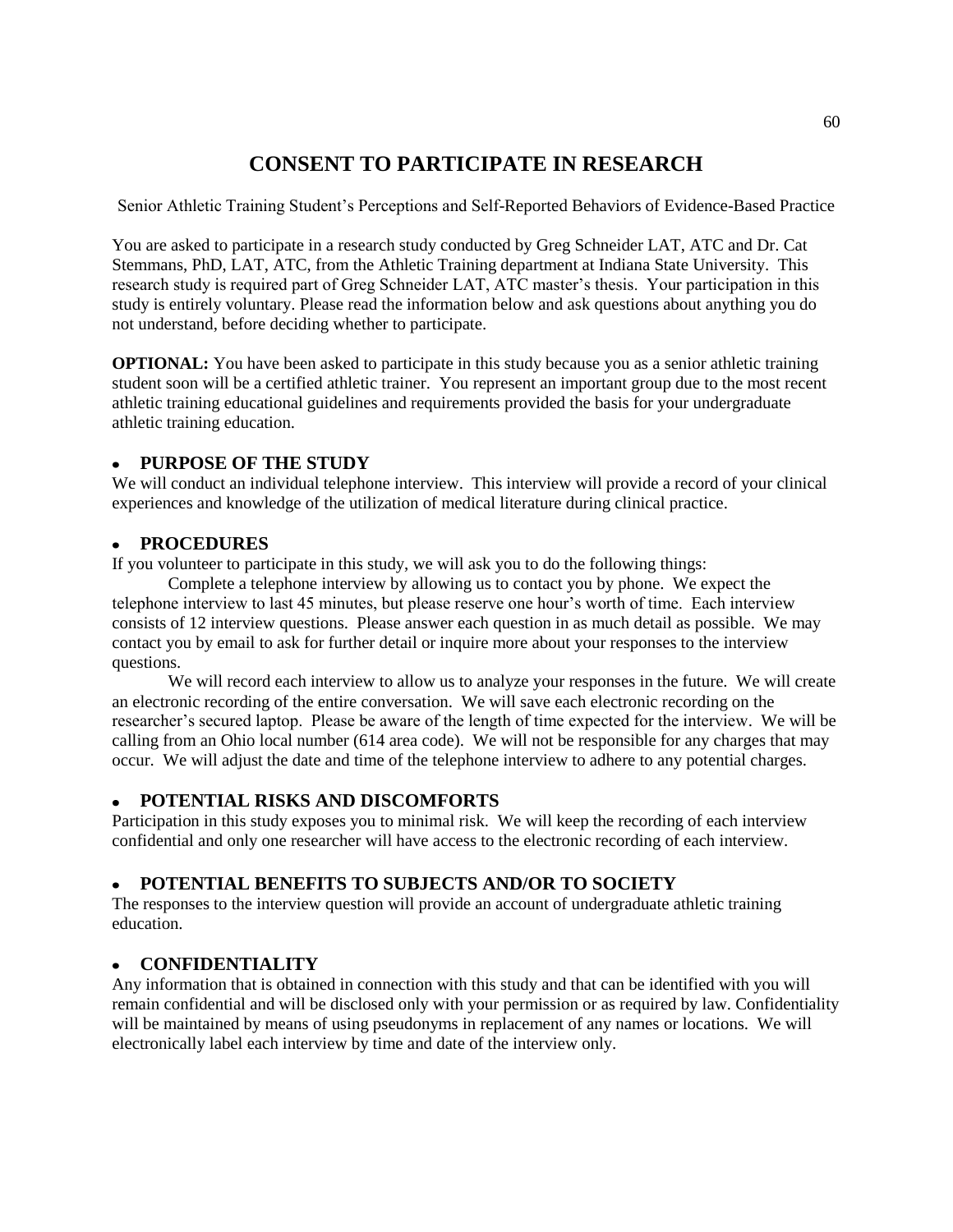# **PARTICIPATION AND WITHDRAWAL**

You can choose whether or not to be in this study. If you volunteer to be in this study, you may withdraw at any time without consequences of any kind. You may also refuse to answer any questions you do not want to answer. There is no penalty if you withdraw from the study.

# **IDENTIFICATION OF INVESTIGATORS**

If you have any questions or concerns about this research, please contact Greg Schneider ATC, LAT by phone: 614-582-7145 or email: [gschneider1@indstate.edu](mailto:gschneider1@indstate.edu) or Dr. Cat Stemmans by phone: 812-273-3693 or email: Cat.Stemmans@indstate.edu.

# **RIGHTS OF RESEARCH SUBJECTS**

\_\_\_\_\_\_\_\_\_\_\_\_\_\_\_\_\_\_\_\_\_\_\_\_\_\_\_\_\_\_\_\_\_\_\_\_\_\_\_\_

If you have any questions about your rights as a research subject, you may contact the Indiana State University Institutional Review Board (IRB) by mail at Indiana State University, Office of Sponsored Programs, Terre Haute, IN 47809, by phone at (812) 237-8217, or e-mail the IRB at [irb@indstate.edu.](mailto:dunderwood@isugw.indstate.edu) You will be given the opportunity to discuss any questions about your rights as a research subject with a member of the IRB. The IRB is an independent committee composed of members of the University community, as well as lay members of the community not connected with ISU. The IRB has reviewed and approved this study.

I understand the procedures described above. My questions have been answered to my satisfaction, and I agree to participate in this study. I have been given a copy of this form.

\_\_\_\_\_\_\_\_\_\_\_\_\_\_\_\_\_\_\_\_\_\_\_\_\_\_\_\_\_\_\_\_\_\_\_\_\_\_\_\_ \_\_\_\_\_\_\_\_\_\_\_\_\_\_\_\_\_\_\_\_\_\_\_\_\_

Printed Name of Subject

Signature of Subject Date

*Leave this amount of space for IRB approval stamp (unless you plan to include the approval information in the text of the ICD)*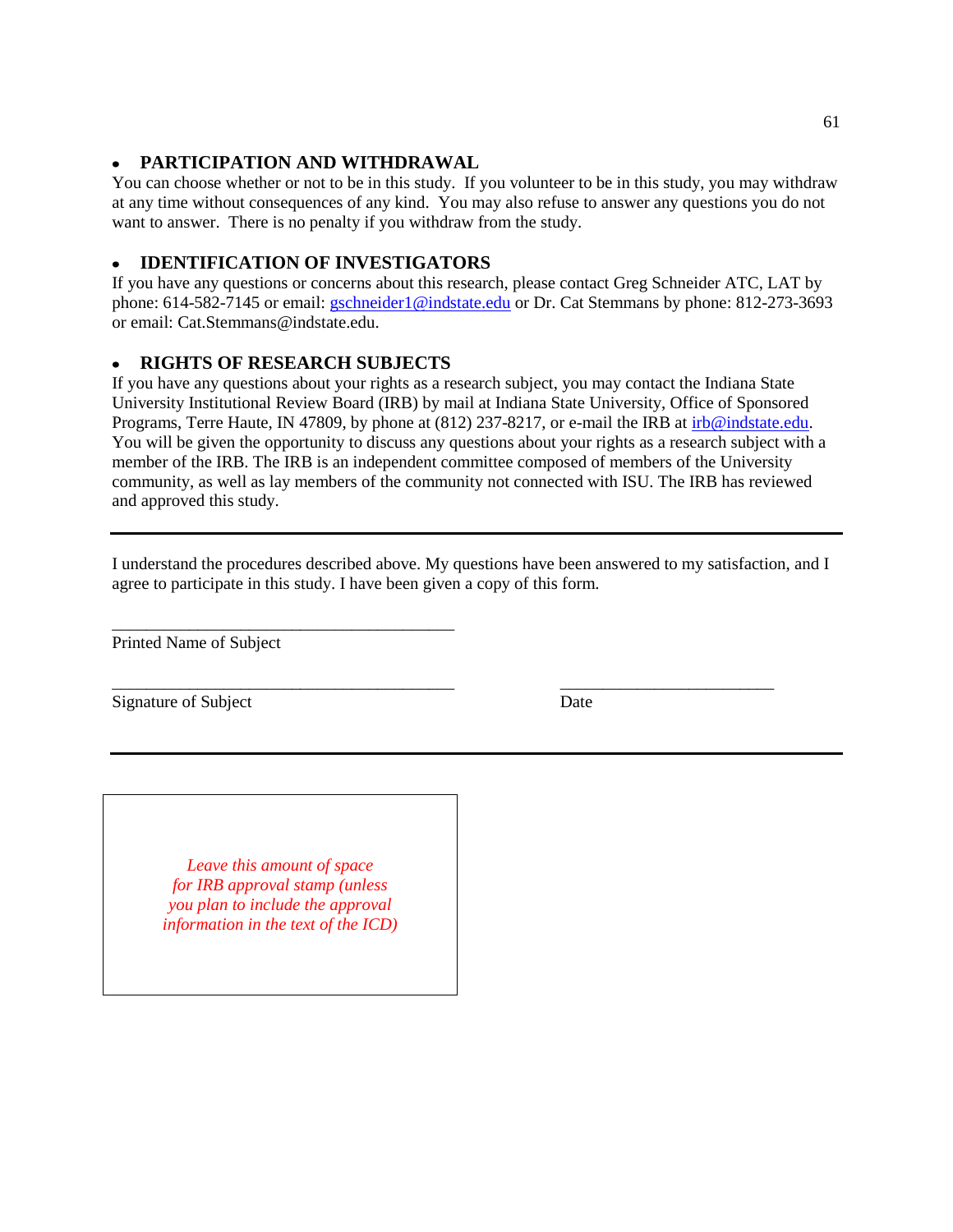# APPENDIX D: RAW DATA

Not applicable for this study. Interview transcriptions kept concealed to uphold confidential participation.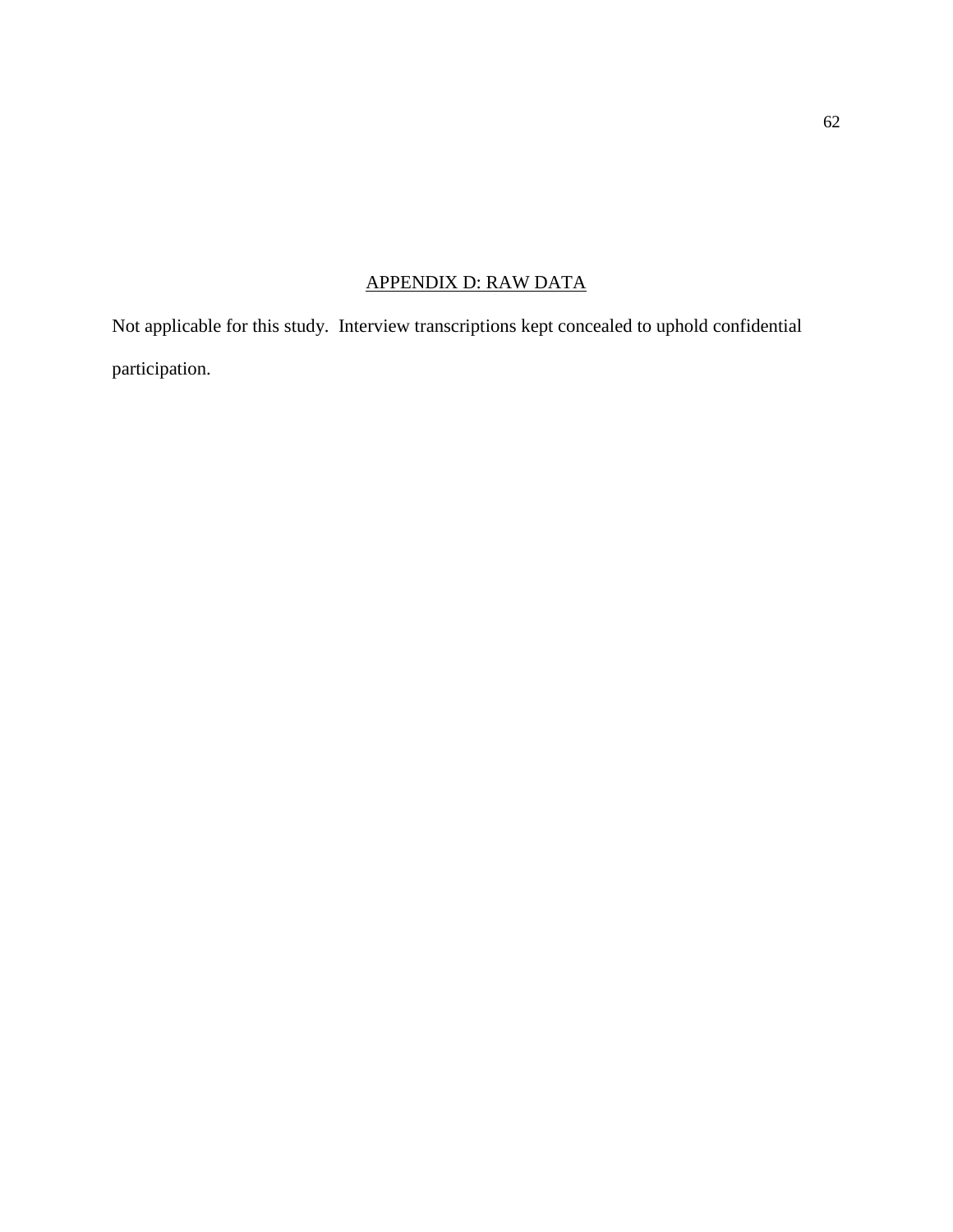# APPENDIX E: STATISTICAL ANALYSIS

Not applicable for this study. Statistical analysis not needed due to qualitative methodology of study design.